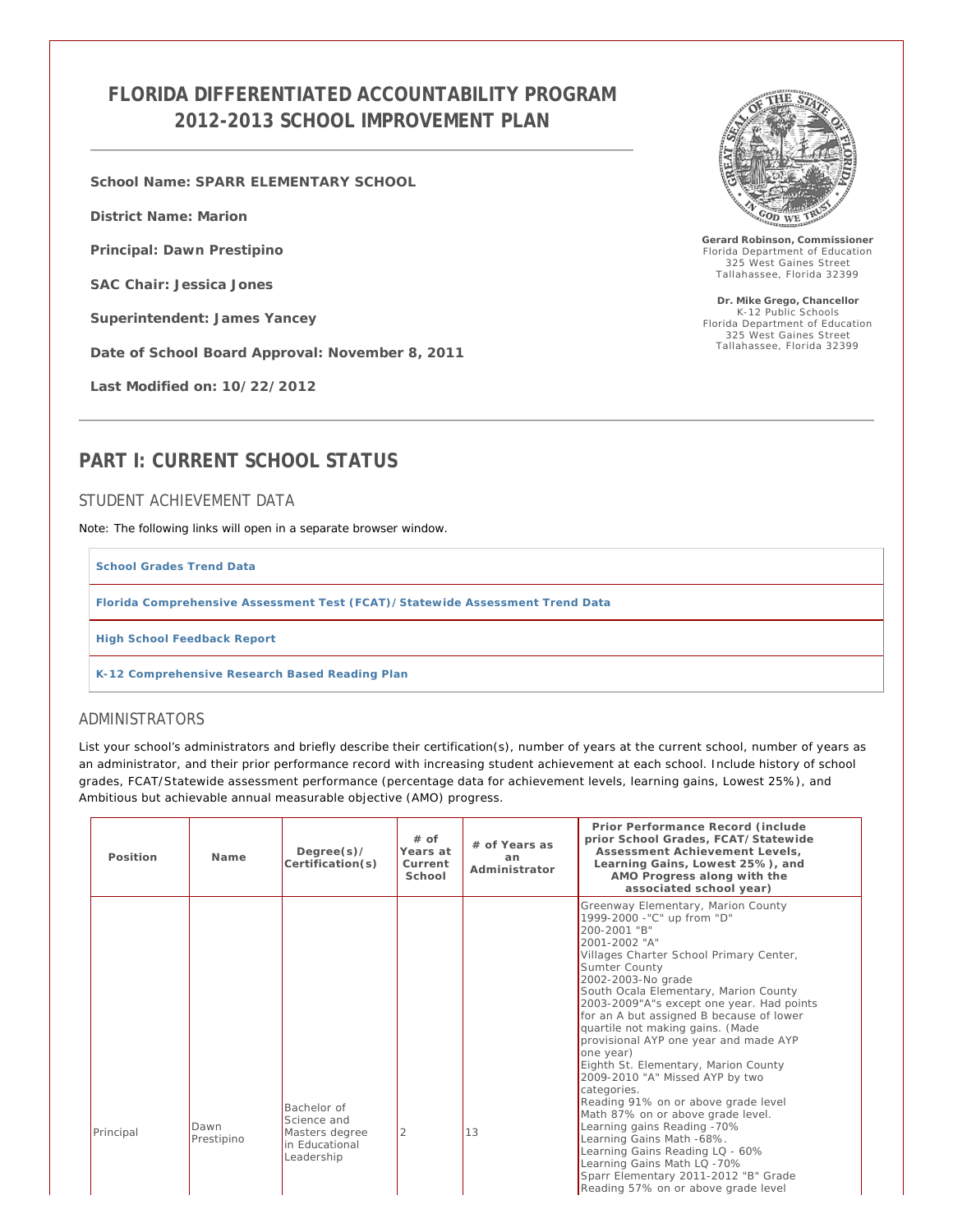|                 |                  |                                                                                                                               | Math 68% on or above grade level<br>Learning gains Reading - 54%<br>Learning gains Math - 71%<br>Learning gains Reading Lowest Quartile -<br>48%<br>Learning gains Math Lowest Quartile - 77%<br>2011-2012- B Grade<br>Reading 49% on or above grade level<br>Math 58% on or above grade level<br>Learning gains Reading - 76%<br>Learning gains Math - 74%<br>Learning gains Reading Lowest Quartile -<br>77%<br>Learning gains Math Lowest Quartile - 77% |
|-----------------|------------------|-------------------------------------------------------------------------------------------------------------------------------|-------------------------------------------------------------------------------------------------------------------------------------------------------------------------------------------------------------------------------------------------------------------------------------------------------------------------------------------------------------------------------------------------------------------------------------------------------------|
| Assis Principal | Wendy<br>Moffett | Bachelor of<br>Science in Health<br>Science<br><b>Fducation and</b><br>Master of<br>Education in<br>Educational<br>Leadership | MWE: 2010-2011<br>Grade-A<br>AYP-87%<br>Learning Gains in Reading-70%<br>Learning Gains in Math-71%<br>Learning Gains in Reading for lowest 25%-<br>72%<br>Learing Gains in Math for lowest 25%- 72%<br>MWE: 2009-2010<br>$Grade - B$<br>$AYP - 85%$<br>Learning Gains in Reading - 69%<br>Learning Gains in Math - 66%<br>Learning Gains in Reading for lowest 25% -<br>46%<br>Learning Gains in Math for lowest 25% -<br>59%                              |

### INSTRUCTIONAL COACHES

List your school's instructional coaches and briefly describe their certification(s), number of years at the current school, number of years as an instructional coach, and their prior performance record with increasing student achievement at each school. Include history of school grades, FCAT/Statewide assessment performance (Percentage data for achievement levels, learning gains, Lowest 25%), and AMO progress. Instructional coaches described in this section are only those who are fully released or part-time teachers in reading, mathematics, or science and work only at the school site.

| Subject Area | Name               | Degree(s)<br>Certification(s)                                                                                                        | $#$ of<br>Years at<br>Current<br>School | # of Years as<br>an<br>Instructional<br>Coach | Prior Performance Record (include<br>prior School Grades, FCAT/Statewide<br>Assessment Achievement Levels,<br>Learning Gains, Lowest 25%), and<br>AMO progress along with the<br>associated school year)                                                                                                                                                                                                                                                                                                                                                                                                                                                                                                                                                            |  |
|--------------|--------------------|--------------------------------------------------------------------------------------------------------------------------------------|-----------------------------------------|-----------------------------------------------|---------------------------------------------------------------------------------------------------------------------------------------------------------------------------------------------------------------------------------------------------------------------------------------------------------------------------------------------------------------------------------------------------------------------------------------------------------------------------------------------------------------------------------------------------------------------------------------------------------------------------------------------------------------------------------------------------------------------------------------------------------------------|--|
| Reading      | Stacie<br>Newmones | Bachelor degree<br>in Elementary<br><b>Education</b>                                                                                 | 18                                      | 5                                             | 2007-2008-School grade of a "C" (no AYP)<br>2008-2009 "B" (no AYP)<br>2009-2010 - "B" (no AYP) Reading<br>subgroups missing AYP: B, SWD, ED.<br>Seventy-six percent of the students were<br>proficient in reading. Sixty-five percent<br>made learning gains in reading. Sixty<br>percent of the lowest quartile made<br>learning gains.<br>2010-2011 - School Grade "B" - (No AYP)<br>2011-2012<br>Reading on grade level - 49%<br>Reading gains - 76%<br>Reading gains lowest quartile - 77%                                                                                                                                                                                                                                                                      |  |
| Math         | Vickie Jenkins     | Bachelor degree<br>in Elementary<br>Education and<br>Middle Grades<br>Mathematics.<br>Masters degree<br>in Educational<br>Leadership | 13                                      | 3                                             | 2009-2010- School Grade "B" (no AYP)<br>Seventy-two percent of students were<br>proficient in math and 76% met high<br>standards in writing. Sixty-two percent<br>made learning gains in math. Sixty-five<br>percent of the lowest quartile made<br>learning gains.<br>2010-2011- School Grade "B" (No AYP)<br>Seventy-seven percent of students met<br>high standards in math.<br>Seventy-seven percent made learning<br>gains in math and 77% of lowest 25%<br>made learning gains in math.<br>AYP data for subgroups was made by our<br>white students. However, our black,<br>economically disadvantaged, and students<br>with disabilities did not make AYP.<br>2011-2012<br>Math on grade level - 58%<br>Math gains - 74%<br>Math gains lowest quartile - 77% |  |

### EFFECTIVE AND HIGHLY EFFECTIVE TEACHERS

Describe the school-based strategies that will be used to recruit and retain high quality, effective teachers to the school.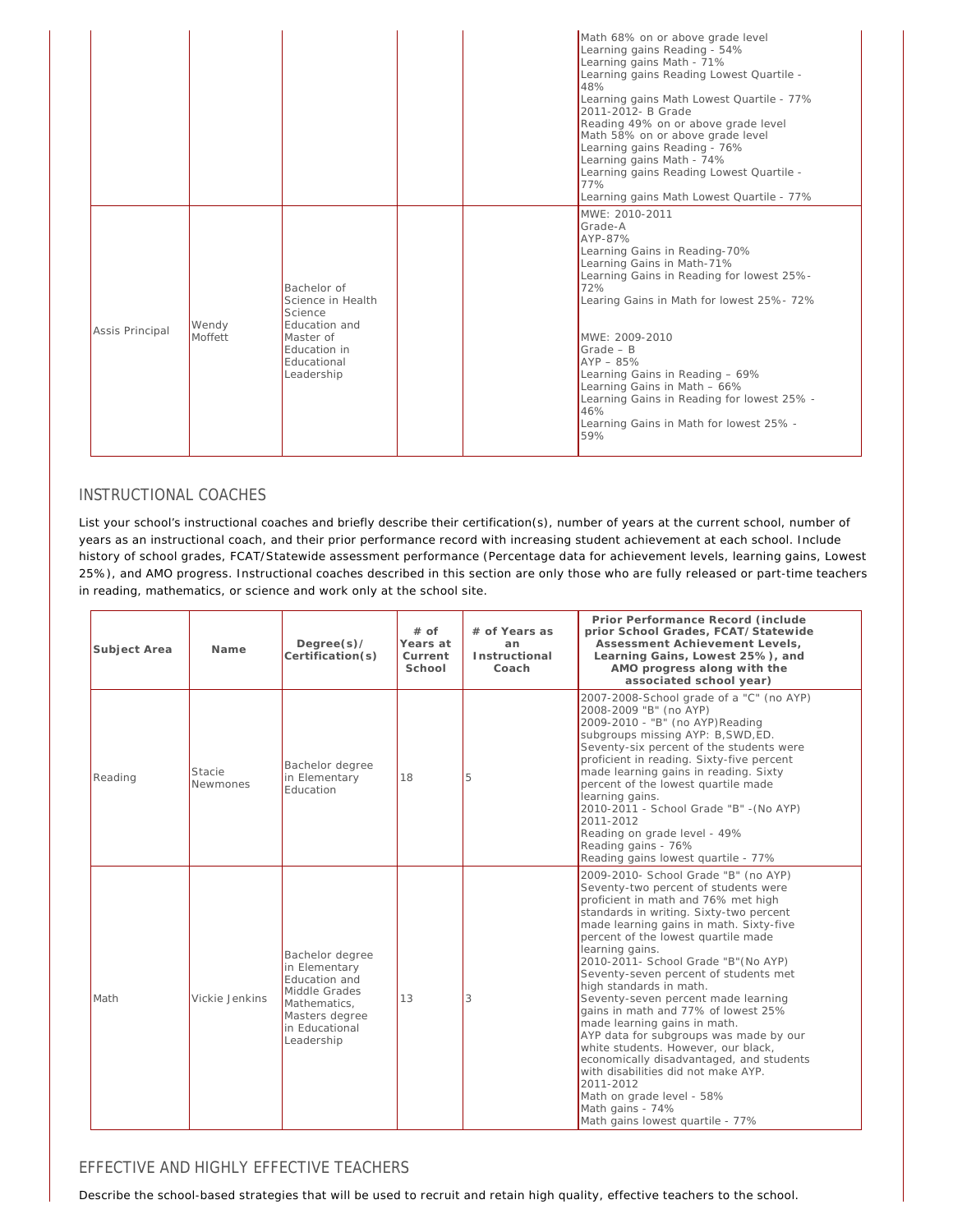| Description of Strategy                                  | Person<br>Responsible           | Projected<br>Completion<br>Date | Not Applicable (If not,<br>please explain why) |
|----------------------------------------------------------|---------------------------------|---------------------------------|------------------------------------------------|
| Assign Mentors                                           | Administration                  | On-going                        |                                                |
| New Teacher Training                                     | Administration/Coaches On-going |                                 |                                                |
| Post any new teaching position through district web site | Administration                  | On-going                        |                                                |

### Non-Highly Effective Instructors

Provide the number of instructional staff and paraprofessionals that are teaching out-of-field and/or who received less than an effective rating (instructional staff only).

\*When using percentages, include the number of teachers the percentage represents (e.g., 70% [35]).

| Number of<br>staff and<br>paraprofessional<br>that are<br>teaching out-<br>of-field/and<br>who are not<br>highly<br>effective. | Provide the strategies<br>that are being<br>implemented to<br>support the staff in<br>becoming highly<br>effective |
|--------------------------------------------------------------------------------------------------------------------------------|--------------------------------------------------------------------------------------------------------------------|
|                                                                                                                                |                                                                                                                    |

### Staff Demographics

Please complete the following demographic information about the instructional staff in the school.

*\*When using percentages, include the number of teachers the percentage represents (e.g., 70% (35)).*

| Total Number<br>οf<br>Instructional<br>Staff | $%$ of<br>First-Year<br>Teachers | $%$ of<br>Teachers<br>with $1-5$<br>Years of<br>Experience | $%$ of<br>Teachers<br>with 6-14<br>Years of<br>Experience | $%$ of<br>Teachers<br>with $15+$<br>Years of<br>Experience | $%$ of<br>Teachers<br>with<br>Advanced<br>Dearees | Effective<br>Teachers I    | % Highly % Reading<br>Endorsed I<br>Teachers | 1% National<br>Board<br>Certified<br>Teachers | % ESOL<br>Endorsed<br>Teachers |
|----------------------------------------------|----------------------------------|------------------------------------------------------------|-----------------------------------------------------------|------------------------------------------------------------|---------------------------------------------------|----------------------------|----------------------------------------------|-----------------------------------------------|--------------------------------|
| 32                                           | $0.0\%$ $(0)$                    | $0.0\%$ $(0)$                                              | $65.6\% (21)$                                             | $34.4\%$ $(11)$                                            | $40.6\%$ (13)                                     | $100.0\%$ (32) $0.0\%$ (0) |                                              | $6.3\%(2)$                                    | $46.9\%$ (15)                  |

### Teacher Mentoring Program/Plan

Please describe the school's teacher mentoring program/plan by including the names of mentors, the name(s) of mentees, rationale for the pairing, and the planned mentoring activities.

| Mentor Name                                            | Mentee   | Rationale   | Planned Mentoring |
|--------------------------------------------------------|----------|-------------|-------------------|
|                                                        | Assigned | for Pairing | Activities        |
| Sparr has "0" teachers<br>under 7 years<br>experience. | N/A      | N/A         | IN/A              |

## ADDITIONAL REQUIREMENTS

Coordination and Integration

#### Note: For Title I schools only

Please describe how federal, state, and local services and programs will be coordinated and integrated in the school. Include other Title programs, Migrant and Homeless, Supplemental Academic Instruction funds, as well as violence prevention programs, nutrition programs, housing programs, Head Start, adult education, career and technical education, and/or job training, as applicable.

**Title I, Part A**

Sparr's Title 1 budget supports reading, math, and writing programs being implemented at our school. The programs and employees supported through these funds work in connection with other federal and state funded programs.

**Title I, Part C- Migrant**

District funds are used to purchase: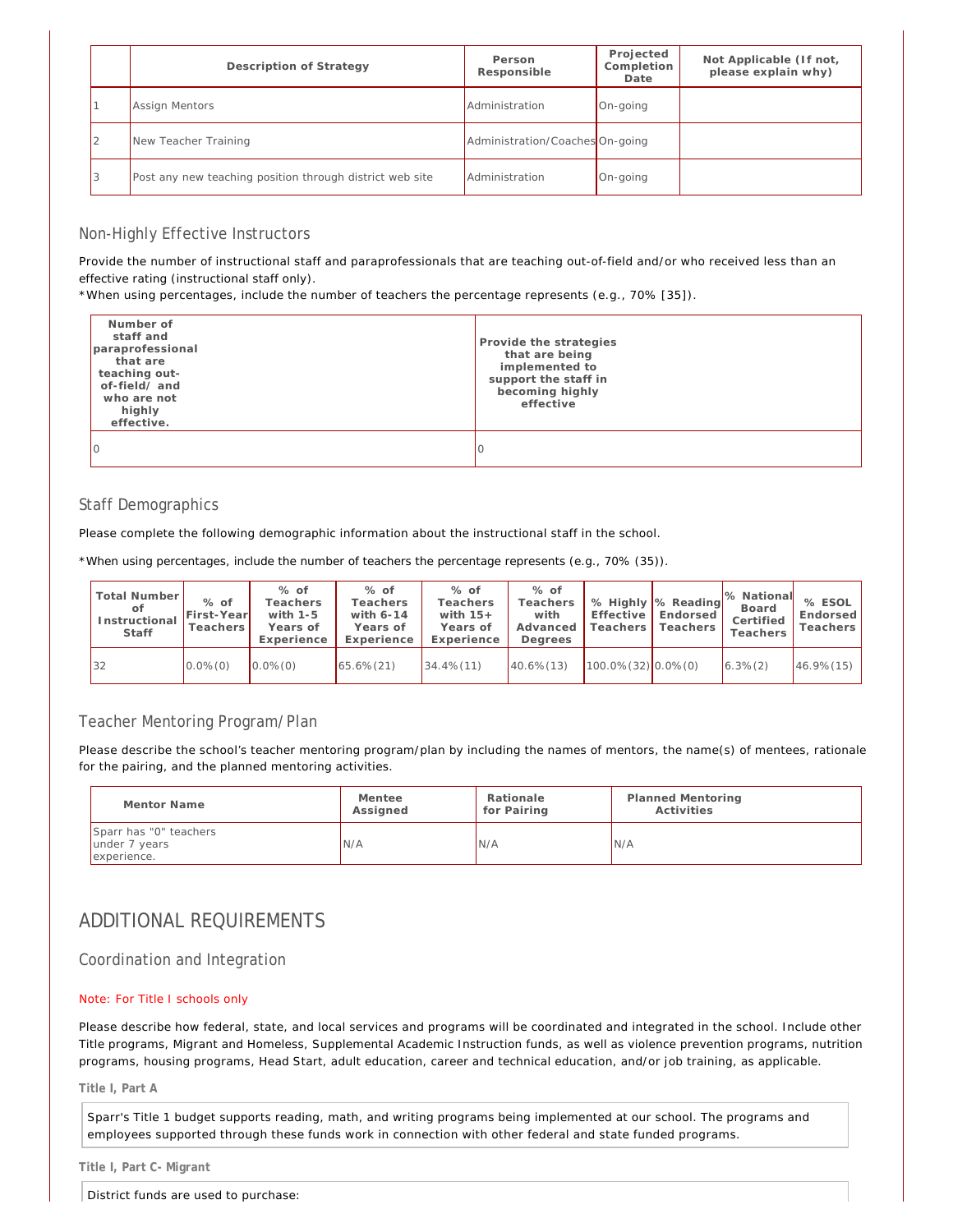School supplies

Provide an after school tutorial program to improve grades, increase promotion, improve attendance and reduce the dropout rate.

Fund a Migrant Liaison that works with schools and families to identify students and provide needed referrals for families. (Families must meet federal eligibility to participate in the program). Sparr Elementary is the recipient of school supplies to support needy students at the beginning of each school year.

**Title I, Part D**

# N/A

**Title II**

Title II - Part A - district provides staff development activities to improve basic educational programs and to assist administrators and teachers in meeting highly qualified status.

Title II- Part D - District receives supplemental funds for improving their basic education programs through the purchase of small equipment to supplement education programs such as technology in classrooms that will increase the instructional strategies provided to students and for instructional software that will enhance literacy and math skills of struggling students and early childhood students. (For Middle and High Schools Title II- Part D funds are used to purchase Success Maker licenses and provide professional development for Success Maker).

#### **Title III**

Services are provided through the District, for education materials and ELL district support services on an as needed basis to improve the education of immigrant and English Language Learners. Funding received supports the ELL students at Sparr and are utilized by classroom teachers and the ELL support paraprofessional.

#### **Title X- Homeless**

District Homeless Social Worker provides resources (clothing, school supplies, social services referrals) for students identified homeless under the McKinney-Vento Act to eliminate barriers for a free and appropriate education. When necessary, the district's homeless liaison is instrumental in supporting the needs of the students at Sparr Elementary with clothes, shoes and school supplies for students designated as homeless.

**Supplemental Academic Instruction (SAI)**

N/A

**Violence Prevention Programs**

Sparr Elementary participates in the DARE program for all 5th grade students. This program focuses on educating students of the dangers of drugs and alcohol, and allows the DARE officer to educate students to make safe decisions in life versus unsafe potentially harmful decisions as they become young adults.

Sparr Elementary participates in the Positive Behavior System approved by the district. Using this system, Sparr rewards good behavior and attendance.

#### **Nutrition Programs**

Sparr Elementary participates in the free breakfast program for all students in grades Pre-K-5. Sparr also offers lunch meals at a free or reduced rate for those students who qualify. Additionally, Sparr Elementary works with Interfaith to receive backpacks on a weekly basis to support families and students who receive free or reduced meals during the school day. Food received in the backpacks enables students to eat nutritious meals on the weekends.

**Housing Programs**

Families experiencing housing difficulties are referred to our school social worker for assistance and support. The district provides a "homeless" liaison.

#### **Head Start**

Sparr does not have a Head Start program on campus, but offers a VPK program during the school year to support four year needs within the community. We do have a need for additional VPK services.

#### **Adult Education**

All parent inquiries for adult education are either referred to Community Tech Adult Education Center or to the Title 1 department for GED or adult education information.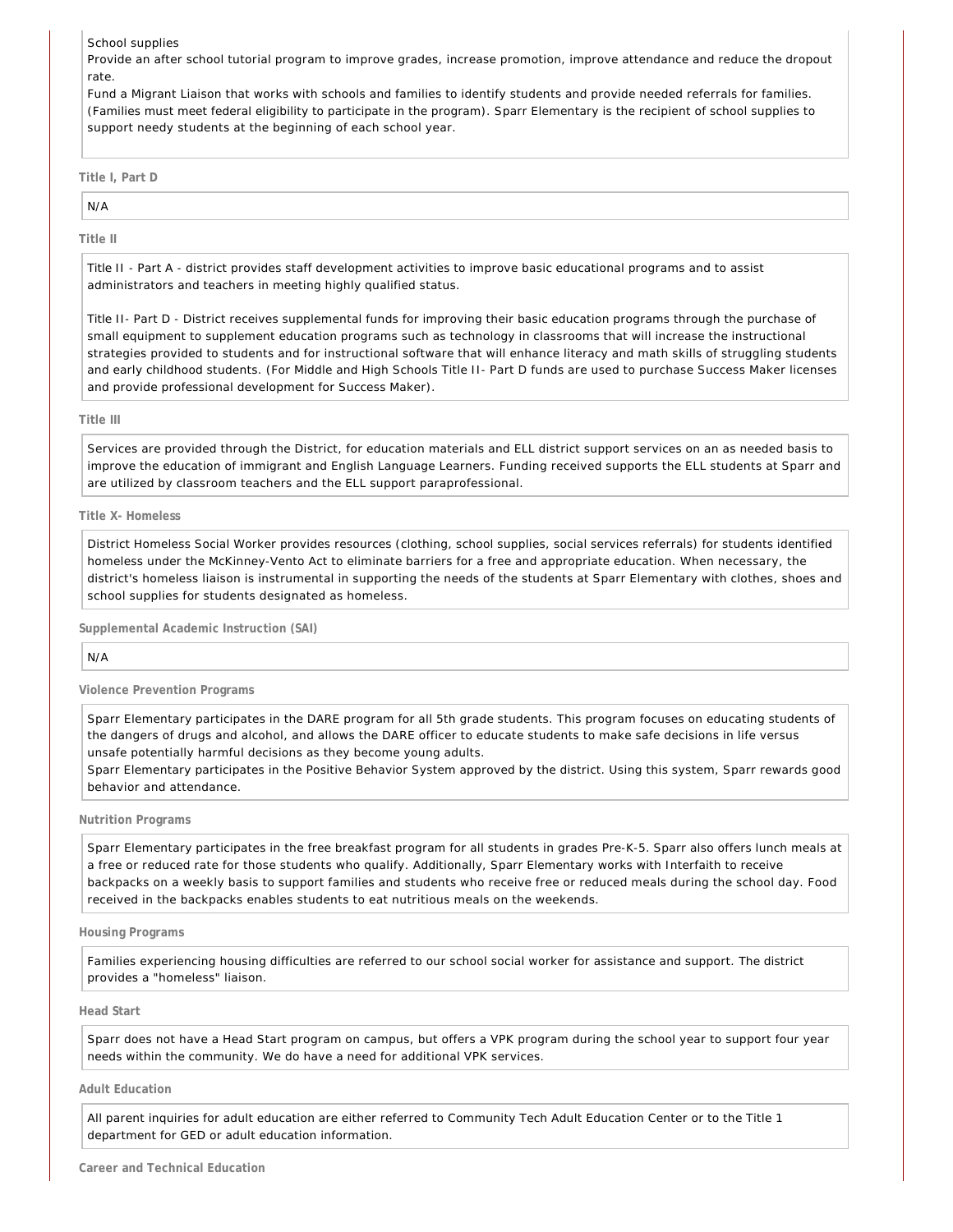All parent or community inquiries are referred to the Community Tech Adult Education Center.

**Job Training**

N/A

**Other**

Marion County Fire Rescue promotes fire safety through the Fire Prevention Week campaign. Marion County Sheriff Department provides DARE training to fifth grade students.

#### Multi-Tiered System of Supports (MTSS)/Response to Instruction/Intervention (RtI)

**School-based MTSS/RtI Team**

Identify the school-based MTSS leadership team.

The members of our RtI Leadership Team include: Guidance Counselor- Dr. Kimi West Assistant Principal- Wendy Moffett School Psychologist - Lisa Merrow Reading Coach - Stacie Newmones Curriculum Coach - Vickie Jenkins Dean - None \*provides a vision for the decision making using data \*provides professional development \*Monitors RtI process, communication with parents/teachers Classroom Teacher \*collects data \*provides/assists interventions School Psychologist \*interprets data \*provides feedback \*testing Guidance Counselor \*interprets data \*assists in the development of intervention plans \*parent or other resource contact Behavior Specialist \*provides input on data to be used \*interprets data \*observe/monitor behaviors Coaches \*model good classroom strategies \*help interpret data \*help collect data \*assist with interventions

Describe how the school-based MTSS Leadership Team functions (e.g., meeting processes and roles/functions). How does it work with other school teams to organize/coordinate MTSS efforts?

Guidance Counselor - Maintains the records of the Student Assistance Team meetings, assists teachers in completing paperwork; including documenting intervention strategies, and ensures all necessary paperwork is completed by the classroom teacher to create a comprehensive review of a student's academic progress.

Principal/Assistant Principal - Provides a common vision for the use of data-based decision-making, ensures that the schoolbased team is implementing RtI on an on-going basis, ensures implementation of intervention in the classroom during III remediation time, assists teachers in completing paperwork; including documenting intervention strategies, and ensures students identified as non-proficient during PMP meetings are referred through the SAT process.

Inclusion Teacher - Provides intervention recommendations for classroom teachers, helps to ensure intervention programs and strategies are appropriate for the student, and assists teachers in gathering intervention data on a regular basis. Assists students needing interventions.

Classroom Teacher- Implements the core instruction, gathers core and intervention data for students on a regular basis,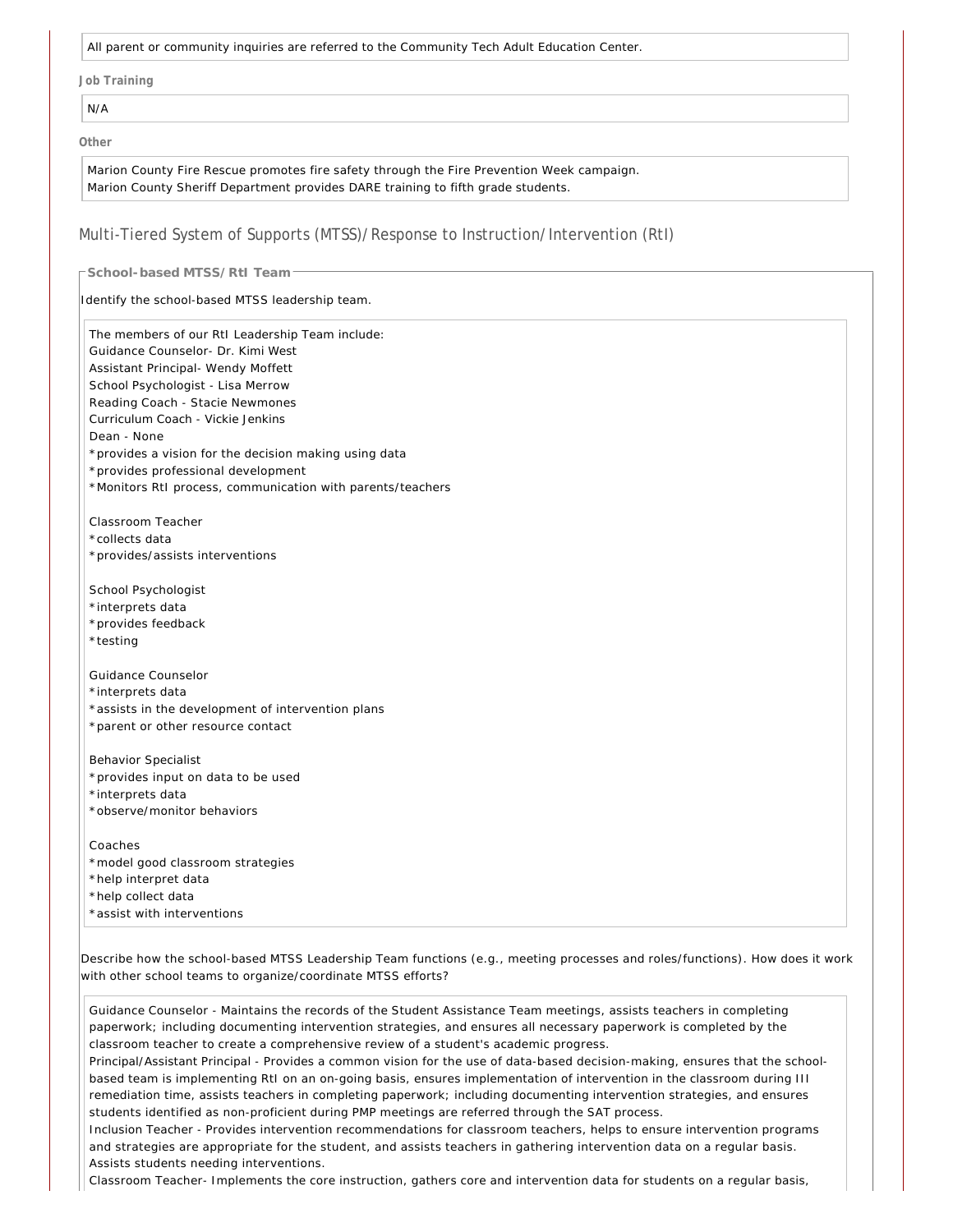implements Tier I instruction, and coordinates with the MTSS teacher to develop Tier II and Tier III strategies for select students.

School Psychologist - Participates in collection, interpretation,and analysis of data; facilitates development of intervention plans; provides support for intervention fidelity and documentation, and ensures all necessary paperwork is completed by the classroom teacher to create a comprehensive review of a student's academic progress.

Reading/Curriculum Coach - Provides core and intervention recommendations to the classroom teacher and to the SAT committee, coordinates diagnostic testing that will be utilized to determine Tier II and Tier III interventions, progress monitors student data an on-going basis, and provides staff development opportunities to assist teachers in making appropriate instructional decisions to support the academic progress of students.

The RtI Leadership Team follows the following process:

Step 1: Problem Identification - identify and define the target problem.

Step 2: Problem Analysis - attempt to determine why the problem is occurring

Step 3: Intervention Design - decide what is going to be done about the problem

Step 4: Response to Intervention - Monitor progress and determine "Is it working?"

If the interventions are not working, the implementation of SAT (Student Assistant Team) occurs. The RtI Leadership team or SAT team will meet as needed. The RtI team works with the individuals on the PMP team to coordinate intervention efforts and to monitor student progress utilizing all available data.

Administration will assist with the decision-making regarding discipline issues of students by monitoring student behavior, assisting teachers in writing behavior goals for students, and by assisting teachers in the documentation of students' progress. The dean will also make contact with the school's behavior specialist as it relates to students' behavioral needs.

Describe the role of the school-based MTSS Leadership Team in the development and implementation of the school improvement plan. Describe how the RtI Problem-solving process is used in developing and implementing the SIP?

The MTSS Leadership Team provides support in the following ways: (1)strong administrative support to ensure commitment and resources (2)strong teacher support to share in the common goal of improving instruction and/or behavior and (3) leadership team to build staff support, internal capacity, and sustainability over time. The AP, Coaches, and Classroom teachers are members of SAC and help develop the SIP.

#### **MTSS Implementation**

Describe the data source(s) and the data management system(s) used to summarize data at each tier for reading, mathematics, science, writing, and behavior.

Reading- Utilizing the PMRN, Benchmark/INFORM, and SMS data management systems current FAIR, FCA, Benchmark Assessment, and FCAT data can be analyzed to determine reading effectiveness and to summarize data.

Mathematics- Utilizing Success Maker, Benchmark/INFORM, Fasttmath, and SMS data management systems current Success Maker, FCA, Benchmark Assessment, and Fasttmath data can be utilized to determine the effectiveness of the core/remedial math programs, as well as summarizing data.

Science and Writing - Utilizing Benchmark/INFORM and SMS data management systems current Benchmark, FCA, and demand writing scores can be analyzed to determine the effectiveness of the science and writing programs.

Behavior- Utilizing SMS data management systems current and previous discipline data can be analyzed to determine the effectiveness of behavior intervention programs at each grade level and with specific students.

\*Postitive Response: The gap is closing. The SAT is able to extrapolate the point at which target student(s) will "come in range" of target - even if this is long range. The level of "risk" lowers over time.

\*Questionalbe Response: the rate at which gap is widening slows considerably, but gap is still widening. The gap stops widening but closure does not occur.

\*Poor Response: The gap continures with no change in rate.

Describe the plan to train staff on MTSS.

Most professional development was done last year when we went to full implementation of RtI. Professional development on "changes" will be provided in small group grade level trainings after school and during half day using small group opportunities. Training on the new Performance Matters (data collection) was offered at the school. The focus will be on creating a shared understanding of the MTSS process and the teacher's, support staff's, and administrator's role in that process.

Describe the plan to support MTSS.

Sparr will support MTSS by implementing the core curriculum and interventions with fidelity. We will continually monitor through teacher meetings, data collection, and accurate record keeping.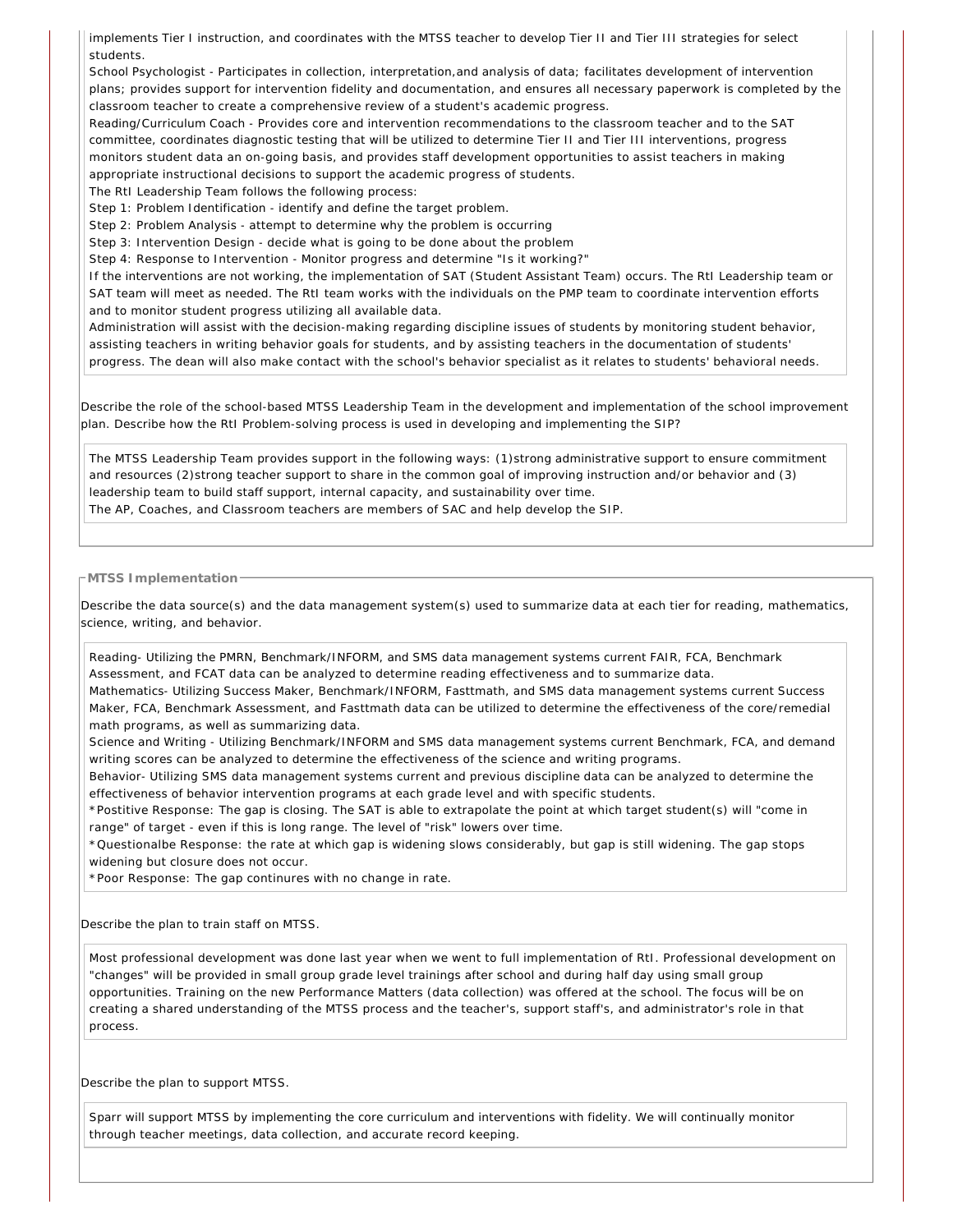### Literacy Leadership Team (LLT)

**School-Based Literacy Leadership Team**

Identify the school-based Literacy Leadership Team (LLT).

The school-based Literacy Leadership Team will include: Assistant Principal Reading Coach Media Specialist primary teacher intermediate teacher

Describe how the school-based LLT functions (e.g., meeting processes and roles/functions).

The Literacy leadership team is designed to meet on a regular basis to review programs, disaggregate reading/writing data, and implement literacy strategies which will positively impact all students K-5. the Assistant Principal will facilitate the literacy meetings, provide reading/writing resources, routinely monitor reading/writing programs being utilized within the classrooms, regularly monitor FCA and Benchmark Reading Assessment data to discuss with the literacy team, and along with the reading coach will create agendas for each meeting. The Reading Coach will be responsible for routinely monitoring reading/writing programs being utilized wit the classrooms, model literacy strategies in K-5 classrooms to enhance reading/writing instruction, monitor FCA and Benchmark Reading Assessment data to discuss with the literacy team. and work with the Assistant Principal to create agendas for each literacy meeting. Each grade level teacher will be responsible for communicating grade level literacy needs to the team, disaggregate reading/writing data for their respective grade level, and share new reading/writing initiative with the team.

What will be the major initiatives of the LLT this year?

The major initiatives of the Literacy Leadership team this year will include: Align our intervention programs to the specific needs of students Implement and assist with Common Core

#### Public School Choice

Supplemental Educational Services (SES) Notification **No Attachment**

### \*Elementary Title I Schools Only: Pre-School Transition

Describe plans for assisting preschool children in transition from early childhood programs to local elementary school programs as applicable.

Stagger start is a district initiative to assist Kindergarten students in transitioning into local elementary school. About twelve students per day attend school the first three days giving staff the opportunity to administer assessments, observe students,and eliminate anxiety. Students are assigned a teacher at the end of stagger start.

FAIR and FLKRS are measurement tools used to determine readiness needs.

Florida's Voluntary Pre-K, Headstart, and Hippy (Home Instruction for Parents of Preschool Youngsters) are programs currently implemented throughout the district to assist preschoolers with early literacy skills. On going communication is provided to parents regarding these programs. Federal and state funding are used to provide programs for our preschool children.

A Title I Four Year Old preschool program is currently in place during the regular term and summer month (Summer VPK) to facilitate the students' successful transition into Kindergarten. The TERA-e (Test of Early Reading Abilities)are administered to identify student school readiness levels, knowledge of the alphabet, sound print concepts, and research based curriculum, is implemented in all title I preschool programs. TERA post test results indicate the majority of students that attend Pre-K, score at or above the average levels by the end of the year. Our full-time Pre-Kindergarten teacher is responsible for implementing the Pre-K instructional strategies.

When students enter Kindergarten they are assessed on 7 developmental areas during FLKRS testing. Historically, data shows that our VPK students continue to academically excel after they enter Kindergarten. Our Kindergarten teachers are responsible for implementing the instructional strategies relevant to Kindergarten students.

#### \*Grades 6-12 Only

Sec. 1003.413(b) F.S.

For schools with Grades 6-12, describe the plan to ensure that teaching reading strategies is the responsibility of every teacher.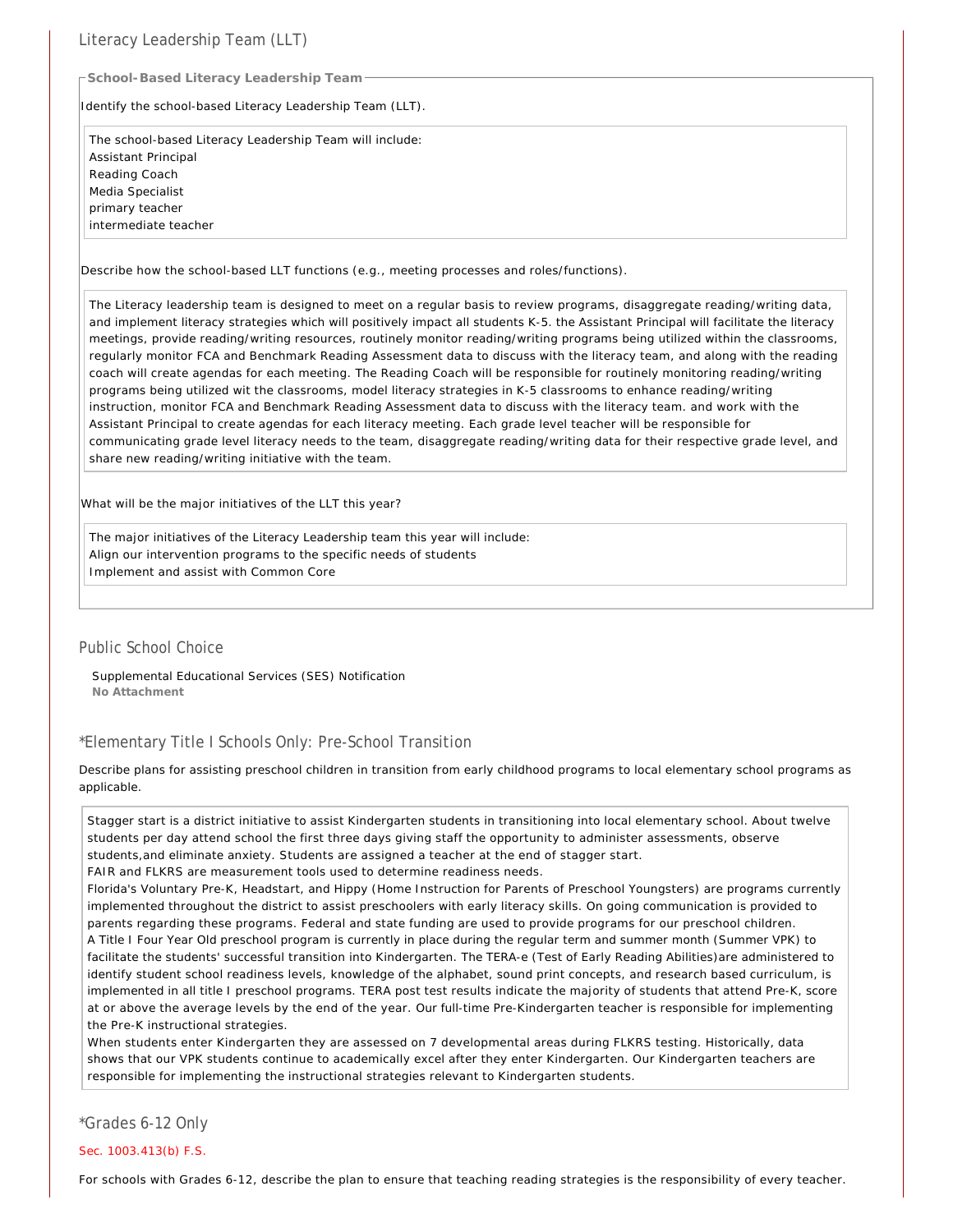### \*High Schools Only

#### Note: Required for High School - Sec. 1003.413(g)(j) F.S.

How does the school incorporate applied and integrated courses to help students see the relationships between subjects and relevance to their future?

N/A

How does the school incorporate students' academic and career planning, as well as promote student course selections, so that students' course of study is personally meaningful?

N/A

Postsecondary Transition

Note: Required for High School - Sec. 1008.37(4), F.S.

Describe strategies for improving student readiness for the public postsecondary level based on annual analysis of the High School Feedback Report

N/A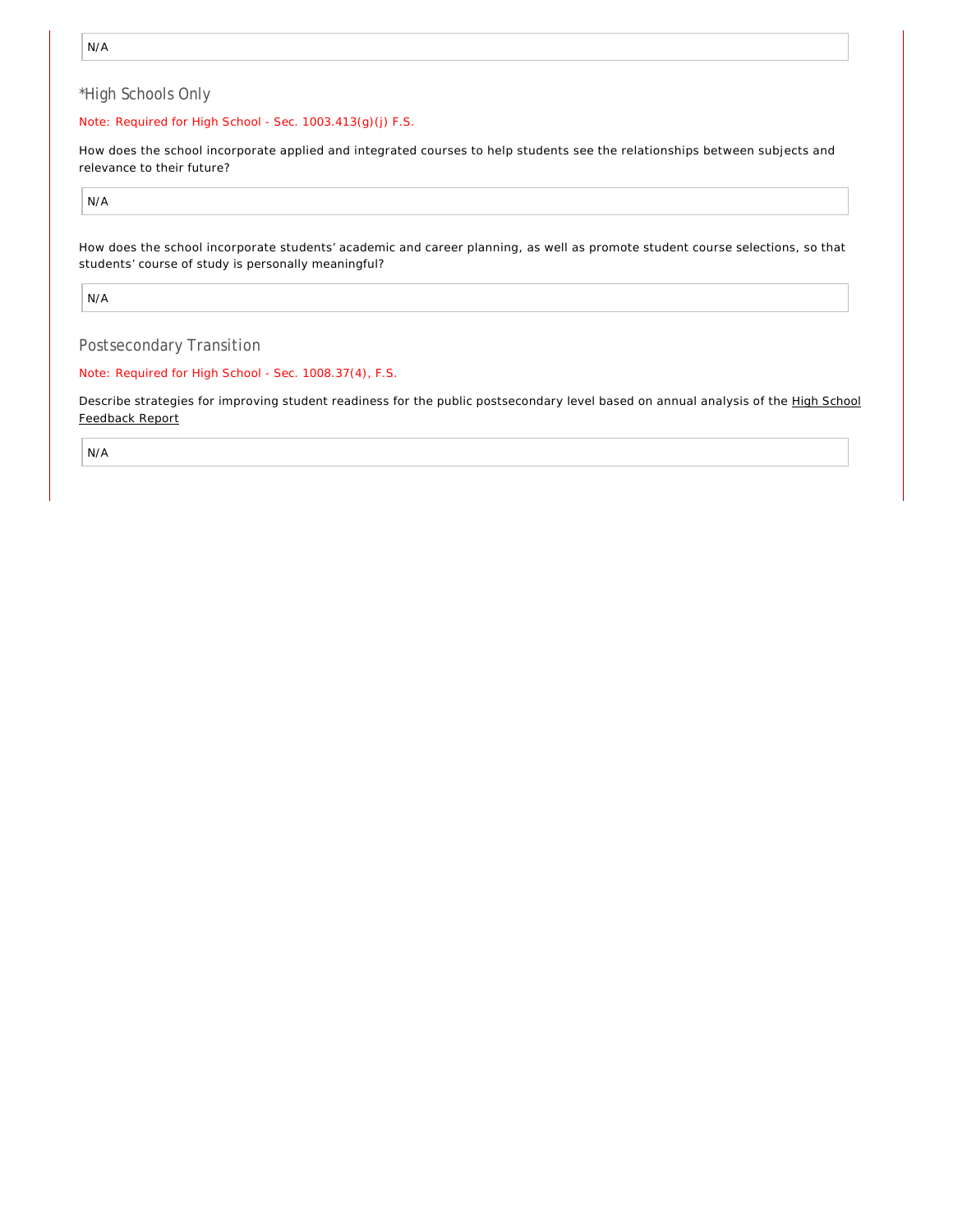## **PART II: EXPECTED IMPROVEMENTS**

# Reading Goals

*\* When using percentages, include the number of students the percentage represents (e.g., 70% (35)).*

|                | of improvement for the following group:                                                              |                                                                                                                                                                                                         |                                                             | Based on the analysis of student achievement data, and reference to "Guiding Questions", identify and define areas in need                                                     |                                                                                                                              |  |  |
|----------------|------------------------------------------------------------------------------------------------------|---------------------------------------------------------------------------------------------------------------------------------------------------------------------------------------------------------|-------------------------------------------------------------|--------------------------------------------------------------------------------------------------------------------------------------------------------------------------------|------------------------------------------------------------------------------------------------------------------------------|--|--|
| reading.       | 1a. FCAT2.0: Students scoring at Achievement Level 3 in<br>Reading Goal #1a:                         |                                                                                                                                                                                                         | 2014.                                                       | One hundred percent (151) of students in grades 3-5 at Sparr<br>Elementary will be reading on or above grade level by 2013-                                                    |                                                                                                                              |  |  |
|                | 2012 Current Level of Performance:                                                                   |                                                                                                                                                                                                         |                                                             | 2013 Expected Level of Performance:                                                                                                                                            |                                                                                                                              |  |  |
|                | Forty-nine percent(74) of students in grades 3-5 scored at<br>or above grade level on FCAT Reading.  |                                                                                                                                                                                                         |                                                             | Ninety-three percent (140) of students in grades 3-5 will<br>score at or above grade level on FCAT Reading.                                                                    |                                                                                                                              |  |  |
|                |                                                                                                      | Problem-Solving Process to Increase Student Achievement                                                                                                                                                 |                                                             |                                                                                                                                                                                |                                                                                                                              |  |  |
|                | <b>Anticipated Barrier</b>                                                                           | Strategy                                                                                                                                                                                                | Person or<br>Position<br>Responsible for<br>Monitoring      | Process Used to<br>Determine<br>Effectiveness of<br>Strategy                                                                                                                   | <b>Evaluation Tool</b>                                                                                                       |  |  |
| $\overline{1}$ | Time limitations for<br>Reading instruction due<br>to required minutes for<br>other core subjects.   | Continue and maintain a<br>consistent and effective<br>90 minute Reading BLock<br>with whole group and<br>differentiated instruction.                                                                   | Reading Coach,<br>Administration                            | Administrative<br>walkthroughs will monitor Schedule, with<br>Reading blocks to ensure<br>that teachers are<br>following designed<br>schedule                                  | Copy of Mster<br>specific breakdown<br>of 90 minute<br>reading block<br>established and<br>instructional<br>lessons planned. |  |  |
| $\overline{2}$ | Knowledge of programs<br>available and what those for Common Core.<br>programs can offer<br>students | Assign train the trainers<br>Participate in all Common<br>Core training from<br>district.                                                                                                               | Administration,<br>Reading Coach                            | Maintain notes from<br>collaborative meetings.                                                                                                                                 | Monitor Common<br>Core lessons and<br>lesson plans.                                                                          |  |  |
| 3              | Limited Time for Training                                                                            | Establish professional<br>learning communities to<br>ensure collaboration of<br>best practives and<br>consistency of usage<br>across grade levels for<br>strategiec lesson<br>planning and data review. | Reading Coach,<br>Curriculum Coach                          | Agendas and recorded<br>minutes reflecting<br>support received for<br>differentiated instruction;<br>Lesson plans that reflect<br>research-based<br>differentiated instruction | Reading Coach's<br>Log and Grade<br>Level Minutes<br>recorded and<br>submitted.                                              |  |  |
| $\overline{4}$ | Limited time during school Encourage 20 minutes of<br>day.                                           | reading each night at<br>home.                                                                                                                                                                          | Classroom<br>teacher, Reading<br>Coach, Media<br>Specialist | <b>AR Goals</b>                                                                                                                                                                | <b>AR Reports</b>                                                                                                            |  |  |

| Based on the analysis of student achievement data, and reference to "Guiding Questions", identify and define areas in need<br>of improvement for the following group: |                                     |  |  |  |  |
|-----------------------------------------------------------------------------------------------------------------------------------------------------------------------|-------------------------------------|--|--|--|--|
| 1b. Florida Alternate Assessment:<br>Students scoring at Levels 4, 5, and 6 in reading.<br>Reading Goal #1b:                                                          | N/A                                 |  |  |  |  |
| 2012 Current Level of Performance:                                                                                                                                    | 2013 Expected Level of Performance: |  |  |  |  |
| N/A                                                                                                                                                                   | N/A                                 |  |  |  |  |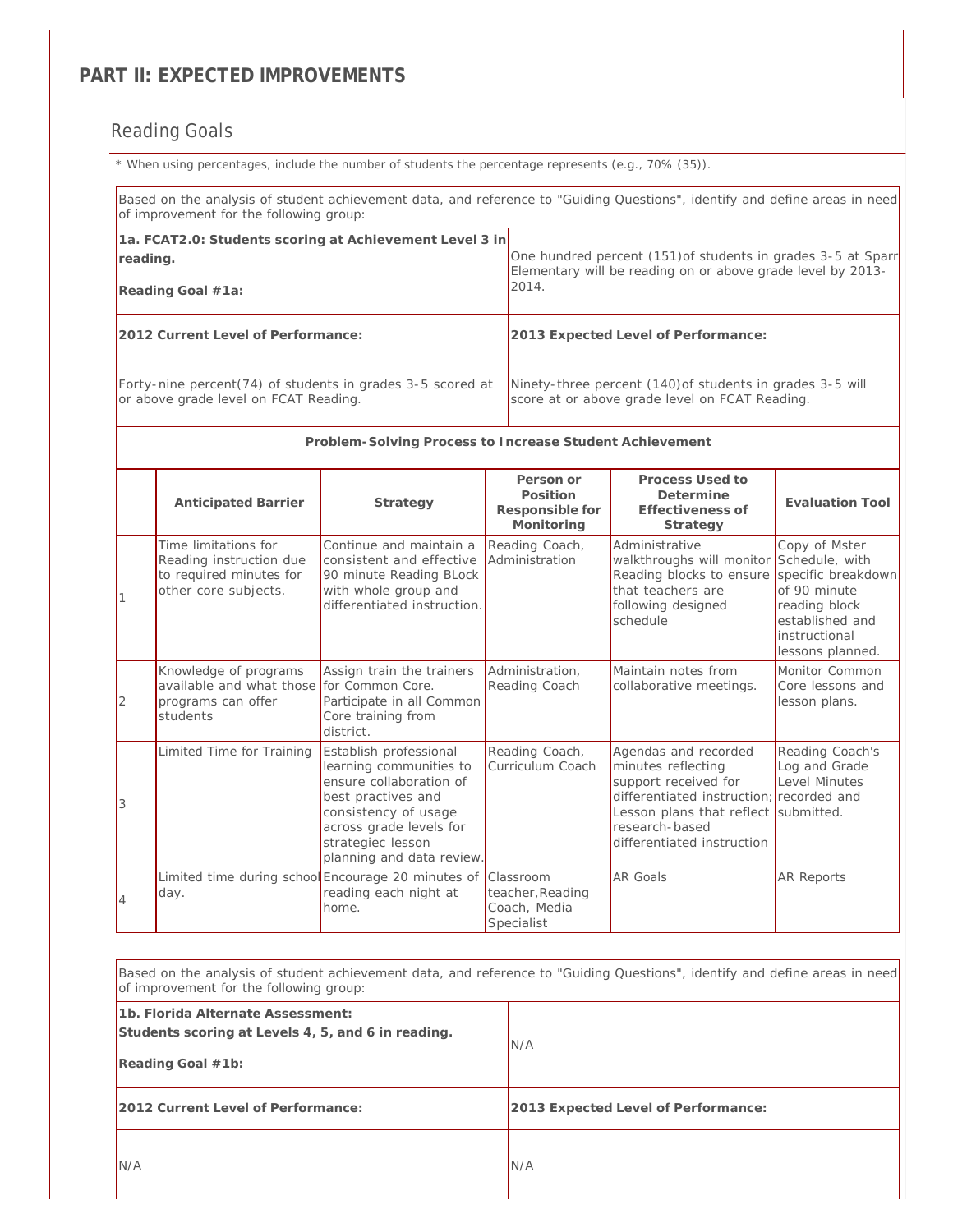| Problem-Solving Process to Increase Student Achievement |          |                                                                    |                                                                     |                 |  |  |
|---------------------------------------------------------|----------|--------------------------------------------------------------------|---------------------------------------------------------------------|-----------------|--|--|
| Anticipated Barrier                                     | Strategy | Person or<br>Position<br>Responsible<br><b>I</b> for<br>Monitoring | Process Used to<br>Determine<br><b>Effectiveness of</b><br>Strategy | Evaluation Tool |  |  |
| No Data Submitted                                       |          |                                                                    |                                                                     |                 |  |  |

Based on the analysis of student achievement data, and reference to "Guiding Questions", identify and define areas in need of improvement for the following group: **2a. FCAT 2.0: Students scoring at or above Achievement Level 4 in reading. Reading Goal #2a:** One hundered percent (151)of Sparr Elementary's grade 3-5 students will score at or above grade level on FCAT Reading by 2013-2014. **2012 Current Level of Performance: 2013 Expected Level of Performance:** Twenty percent (30)of students in grades 3-5 scored at leve∥Fifty percent(76)of students in grades 3-5 will score at level 4 or 5 on FCAT Reading 2012. 4 or 5 on FCAT Reading 2013. **Problem-Solving Process to Increase Student Achievement**

| <b>Anticipated Barrier</b>                    | Strategy                                                                                           | Person or<br>Position<br>Responsible for<br>Monitoring | Process Used to<br>Determine<br>Effectiveness of<br>Strategy | Evaluation Tool                                                    |
|-----------------------------------------------|----------------------------------------------------------------------------------------------------|--------------------------------------------------------|--------------------------------------------------------------|--------------------------------------------------------------------|
| Time Constraints for<br>enrichment activities | Continue Accelerated<br>Reader incentives.<br>Readers Club,<br>etc.Encourage "Ticket to<br>Read".  | Media Specialist,<br>Reading Coach                     | Monitor data                                                 | Success Maker<br>reports, Ticket to<br>Read reports, AR<br>reports |
| Time                                          | Utilize STAR to quickly<br>determine student<br>independent reading level<br>and monitor progress. | Media Specialist                                       | Monitor data                                                 | <b>STAR Reports</b><br><b>AR</b> reports                           |

 $\Gamma$ 

|                                                                                                                           | Based on the analysis of student achievement data, and reference to "Guiding Questions", identify and define areas in need<br>of improvement for the following group: |                                                                                                                                  |     |                                                         |  |  |  |
|---------------------------------------------------------------------------------------------------------------------------|-----------------------------------------------------------------------------------------------------------------------------------------------------------------------|----------------------------------------------------------------------------------------------------------------------------------|-----|---------------------------------------------------------|--|--|--|
| 2b. Florida Alternate Assessment:<br>Students scoring at or above Achievement Level 7 in<br>reading.<br>Reading Goal #2b: |                                                                                                                                                                       | N/A                                                                                                                              |     |                                                         |  |  |  |
| 2012 Current Level of Performance:                                                                                        |                                                                                                                                                                       |                                                                                                                                  |     | 2013 Expected Level of Performance:                     |  |  |  |
| N/A                                                                                                                       |                                                                                                                                                                       |                                                                                                                                  | N/A |                                                         |  |  |  |
|                                                                                                                           |                                                                                                                                                                       |                                                                                                                                  |     | Problem-Solving Process to Increase Student Achievement |  |  |  |
| Position<br>Anticipated Barrier<br>Strategy<br>for                                                                        |                                                                                                                                                                       | Person or<br>Process Used to<br>Determine<br>Evaluation Tool<br>Responsible<br><b>Effectiveness of</b><br>Strategy<br>Monitoring |     |                                                         |  |  |  |
|                                                                                                                           | No Data Submitted                                                                                                                                                     |                                                                                                                                  |     |                                                         |  |  |  |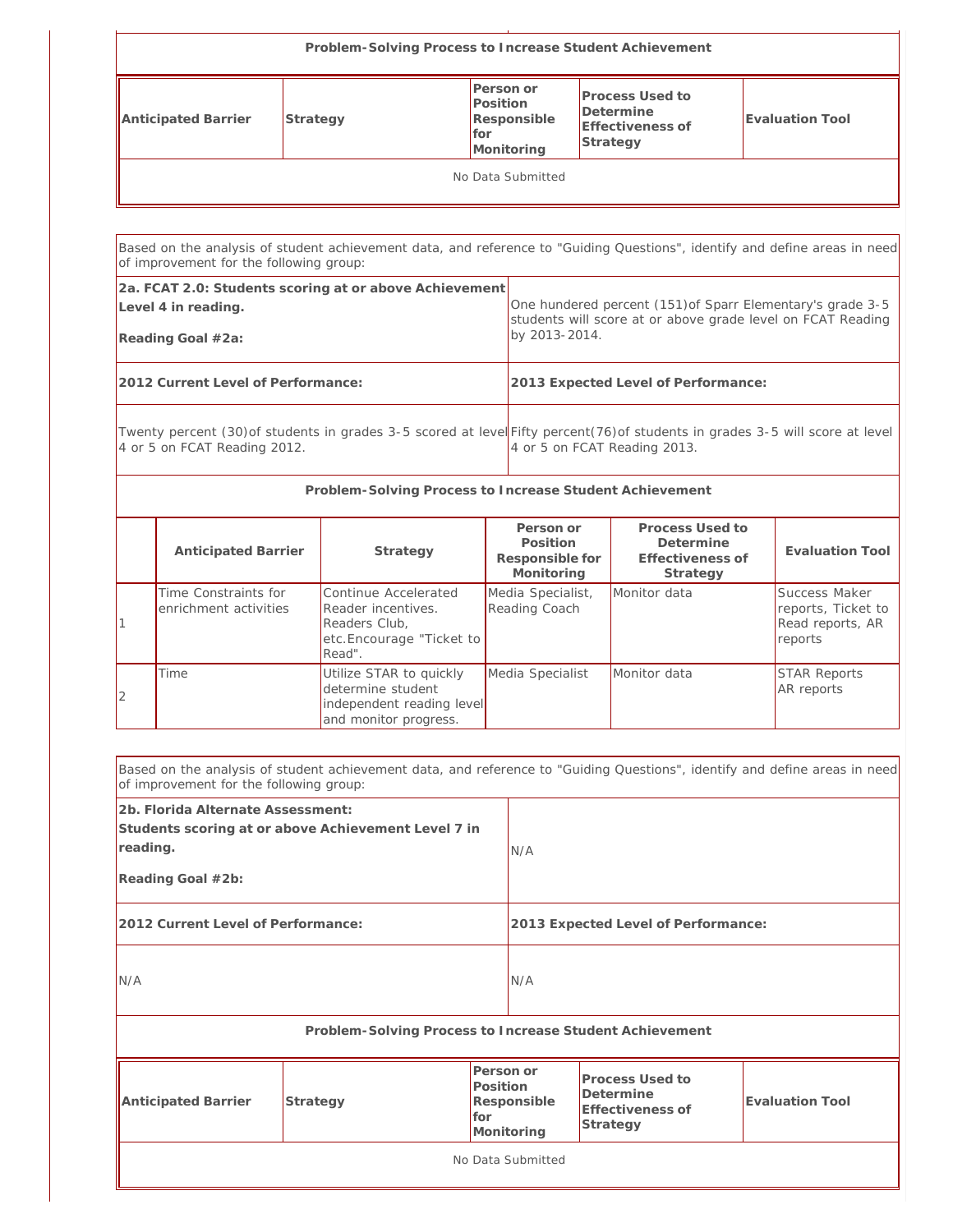|                                                                                                | Based on the analysis of student achievement data, and reference to "Guiding Questions", identify and define areas in need<br>of improvement for the following group: |                                                                                                                                                                                                                                                                                            |  |                                                                                                                                            |                                                                                                                                                                                          |                                                                                                               |
|------------------------------------------------------------------------------------------------|-----------------------------------------------------------------------------------------------------------------------------------------------------------------------|--------------------------------------------------------------------------------------------------------------------------------------------------------------------------------------------------------------------------------------------------------------------------------------------|--|--------------------------------------------------------------------------------------------------------------------------------------------|------------------------------------------------------------------------------------------------------------------------------------------------------------------------------------------|---------------------------------------------------------------------------------------------------------------|
| 3a. FCAT 2.0: Percentage of students making learning<br>gains in reading.<br>Reading Goal #3a: |                                                                                                                                                                       |                                                                                                                                                                                                                                                                                            |  | One hundered percent (151) of Sparr Elementary's grade 3-5<br>students will score at or above grade level on FCAT Reading<br>by 2013-2014. |                                                                                                                                                                                          |                                                                                                               |
|                                                                                                | 2012 Current Level of Performance:                                                                                                                                    |                                                                                                                                                                                                                                                                                            |  |                                                                                                                                            | 2013 Expected Level of Performance:                                                                                                                                                      |                                                                                                               |
| Seventy percent (106) of grade 3-5 students made learning<br>gains on FCAT Reading 2012.       |                                                                                                                                                                       |                                                                                                                                                                                                                                                                                            |  | Ninety-three percent (140) of grade 3-5 students will make<br>learning gains on FCAT Reading 2013.                                         |                                                                                                                                                                                          |                                                                                                               |
|                                                                                                |                                                                                                                                                                       | Problem-Solving Process to Increase Student Achievement                                                                                                                                                                                                                                    |  |                                                                                                                                            |                                                                                                                                                                                          |                                                                                                               |
|                                                                                                | <b>Anticipated Barrier</b>                                                                                                                                            | Strategy                                                                                                                                                                                                                                                                                   |  | Person or<br>Position<br>Responsible for<br>Monitoring                                                                                     | Process Used to<br>Determine<br>Effectiveness of<br>Strategy                                                                                                                             | <b>Evaluation Tool</b>                                                                                        |
|                                                                                                | Availability/time<br>constraints of reading<br>coach for each<br>classroom/grade level                                                                                | continue utilizing our<br>school reading coach to<br>support instruction,<br>model best practices,<br>and provide enrichment<br>activities to classroom<br>teachers.                                                                                                                       |  | Administration,<br>Reading Coach                                                                                                           | Administrative<br>walkthroughs as well as<br>leadership team meetings<br>will be utilized to ensure<br>modeling/utilizing<br>enrichment activities are<br>taking place in<br>classrooms. | Copy of Reading<br>Coach's Log                                                                                |
| $\overline{2}$                                                                                 | Securing, organizing, and<br>maintaining all pertinent<br>reading data                                                                                                | maintain all student data<br>in data folder on the "I"<br>drive (shared drive).<br>Establish bi-weekly grade<br>level data meetings to<br>review reading<br>assessment data, such<br>as reading FCA's,<br>Benchmark Assessment,<br>and FAIR.                                               |  | Administration, RtI<br>Paraprofessional                                                                                                    | Data folders on "I" drive.<br>Notes from data<br>meetings.                                                                                                                               | Data meeting<br>minutes which are<br>turned in bi-weekly<br>to administration.                                |
| 3                                                                                              | Schedule interruptions<br>that may take place due<br>to special programs,<br>emergency weather<br>days, etc.                                                          | Continue to support<br>reading instruction<br>outside the 90 minute<br>Reading Block with<br>programs such as<br>Success Maker Enterprise<br>technology Program,<br>Ticket to Read, FCAT<br>Explorer, Read Naturally,<br>Triumphs intervention kit<br>and otther intervention<br>programs. |  | Administration and<br>Reading Coach                                                                                                        | On-going intervention<br>data will be reviewed<br>every data meeting to<br>determine the<br>effectiveness of the<br>intervention.                                                        | Copies of<br>SuccessMaker,<br>Triumphs, Ticket<br>to Read and FCAT<br>Explorer usage and<br>progression data. |

| Based on the analysis of student achievement data, and reference to "Guiding Questions", identify and define areas in need<br>of improvement for the following group: |                                     |  |  |  |
|-----------------------------------------------------------------------------------------------------------------------------------------------------------------------|-------------------------------------|--|--|--|
| 3b. Florida Alternate Assessment:<br>Percentage of students making Learning Gains in<br>reading.<br>Reading Goal #3b:                                                 | N/A                                 |  |  |  |
| 2012 Current Level of Performance:                                                                                                                                    | 2013 Expected Level of Performance: |  |  |  |
| IN/A                                                                                                                                                                  | N/A                                 |  |  |  |
|                                                                                                                                                                       |                                     |  |  |  |

r

**Problem-Solving Process to Increase Student Achievement**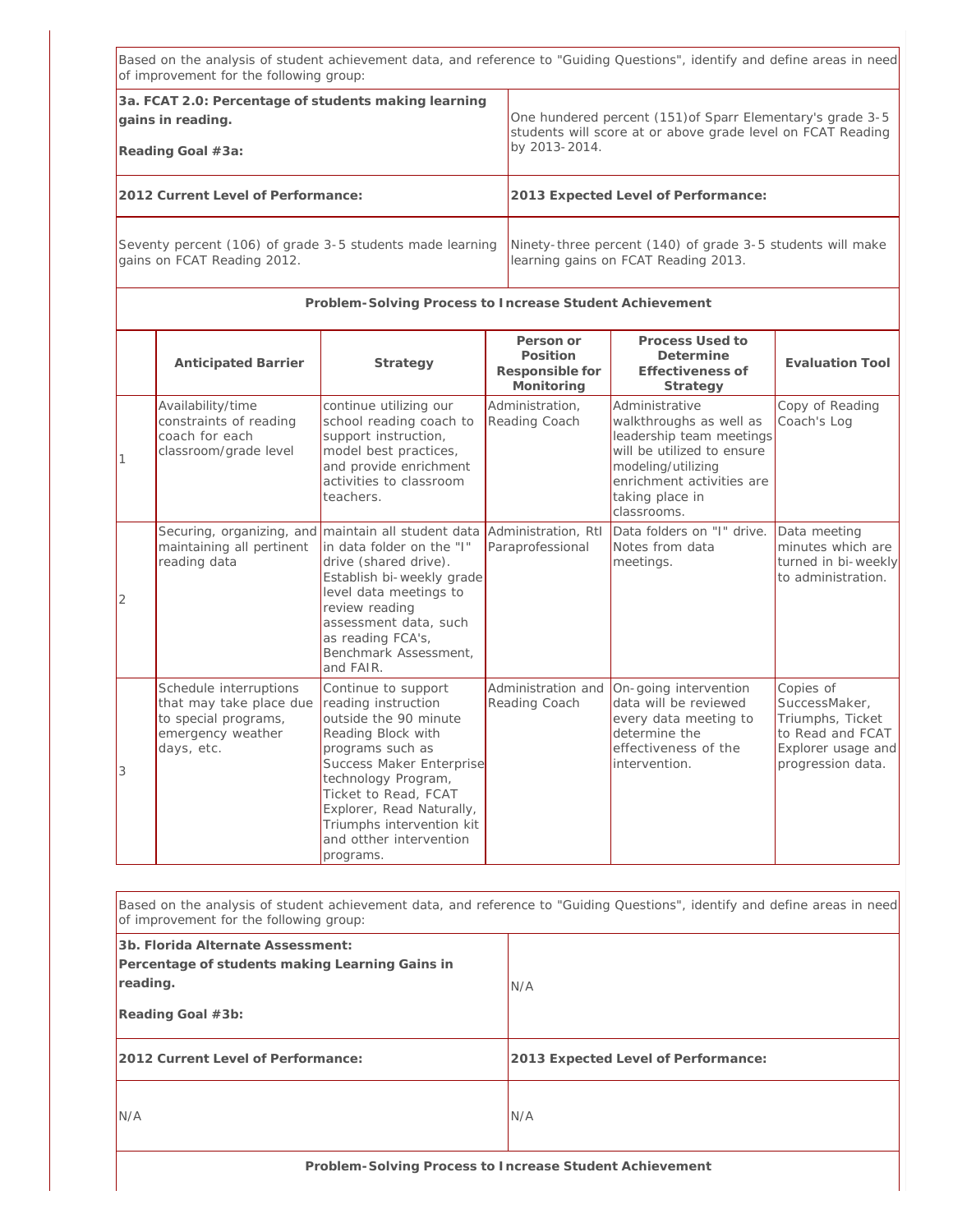| Anticipated Barrier | Strategy | Person or<br>Position<br>Responsible<br>for<br>Monitoring | <b>Process Used to</b><br>Determine<br>Effectiveness of<br>Strategy | <b>Evaluation Tool</b> |  |
|---------------------|----------|-----------------------------------------------------------|---------------------------------------------------------------------|------------------------|--|
| No Data Submitted   |          |                                                           |                                                                     |                        |  |

|   | of improvement for the following group:                                                                                                  |                                                                                                                                                                                                                                                          |                                                                                        | Based on the analysis of student achievement data, and reference to "Guiding Questions", identify and define areas in need   |                                                               |  |
|---|------------------------------------------------------------------------------------------------------------------------------------------|----------------------------------------------------------------------------------------------------------------------------------------------------------------------------------------------------------------------------------------------------------|----------------------------------------------------------------------------------------|------------------------------------------------------------------------------------------------------------------------------|---------------------------------------------------------------|--|
|   | 4. FCAT 2.0: Percentage of students in Lowest 25%<br>making learning gains in reading.<br>Reading Goal #4:                               |                                                                                                                                                                                                                                                          | by 2013-2014.                                                                          | One hundered percent (151) of Sparr Elementary's grade 3-5<br>students will score at or above grade level on FCAT Reading    |                                                               |  |
|   | 2012 Current Level of Performance:                                                                                                       |                                                                                                                                                                                                                                                          |                                                                                        | 2013 Expected Level of Performance:                                                                                          |                                                               |  |
|   | Seventy-seven percent (21) of the lowest quartile students<br>in grades 3-5 made learning gains on FCAT Reading 2012.                    |                                                                                                                                                                                                                                                          |                                                                                        | Ninety-three percent (28) of students in the lowest quartile<br>in grades 3-5 will make learning gains on FCAT Reading 2013. |                                                               |  |
|   |                                                                                                                                          | Problem-Solving Process to Increase Student Achievement                                                                                                                                                                                                  |                                                                                        |                                                                                                                              |                                                               |  |
|   | <b>Anticipated Barrier</b>                                                                                                               | Strategy                                                                                                                                                                                                                                                 | Person or<br>Position<br>Responsible for<br>Monitoring                                 | Process Used to<br>Determine<br>Effectiveness of<br>Strategy                                                                 | <b>Evaluation Tool</b>                                        |  |
| 1 | Securing, organizing, and<br>maintaining all pertinent<br>reading data                                                                   | Maintain all student data<br>in teacher folders on the<br>"I" drive (along with RtI<br>interventions/strategies).<br>Grade level data<br>meetings bi-weekly to<br>review reading<br>assessment data, such<br>as FCA's, Benchmark<br>Assessment, and FAIR | Administration, RtI<br>Paragprofessional,<br>Intervention<br>Teacher, Reading<br>Coach | Data folders on "I" drive.<br>Data review at grade<br>level data meetings, RtI<br>meetings, PMP Meetings                     | Completed data<br>folders                                     |  |
| 2 | Availability of<br>paraprofessional to tutor<br>students before and after reinforce grade level<br>school and student<br>transportation. | Provide before and after<br>school tutoring to<br>appropriate skills                                                                                                                                                                                     | Assistant Principal<br>and the Curriculum be reviewed by<br>Coach                      | Before and after data will Copies of before<br>administration after each tutoring data and<br>tutoring session.              | and after school<br>attendance                                |  |
| 3 | Student motivation                                                                                                                       | Kagan Strategies to<br>actively engage all<br>students in learning.                                                                                                                                                                                      | Assistant Principal, Data review<br>teachers                                           |                                                                                                                              | <b>Benchmark</b><br>Assessment Data,<br>FCA, and FCAT<br>Data |  |
| 4 | Finding research based<br>inteventions. Time                                                                                             | Read Naturally Live                                                                                                                                                                                                                                      | Principal<br>Reading Coach                                                             | Data review                                                                                                                  | <b>FCAs</b><br><b>Benhcmark</b><br>FCAT<br><b>STAR Report</b> |  |
| 5 | Finding research based<br>interventions.                                                                                                 | Reading Performance<br>System                                                                                                                                                                                                                            | Principal and<br>Reading Coach and<br>para.                                            | Data reports from system FCAT                                                                                                |                                                               |  |

| Based on Ambitious but Achievable Annual Measurable Objectives (AMOs), AMO-2, Reading and Math Performance Target                       |           |           |        |                                             |  |           |  |           |  |                                                            |                  |
|-----------------------------------------------------------------------------------------------------------------------------------------|-----------|-----------|--------|---------------------------------------------|--|-----------|--|-----------|--|------------------------------------------------------------|------------------|
| 5A. Ambitious but Achievable Annual<br>Measurable Objectives (AMOs). In six year<br>school will reduce their achievement gap<br>by 50%. |           |           | $5A$ : | Reading Goal $#$<br>by $12$ $\textdegree$ . |  |           |  |           |  | Each year Sparr Elementary will reduce the achievement gap | $\left  \right $ |
| Baseline datal<br>2010-2011                                                                                                             | 2011-2012 | 2012-2013 |        | 2013-2014                                   |  | 2014-2015 |  | 2015-2016 |  | 2016-2017                                                  |                  |
|                                                                                                                                         |           |           |        |                                             |  |           |  |           |  |                                                            |                  |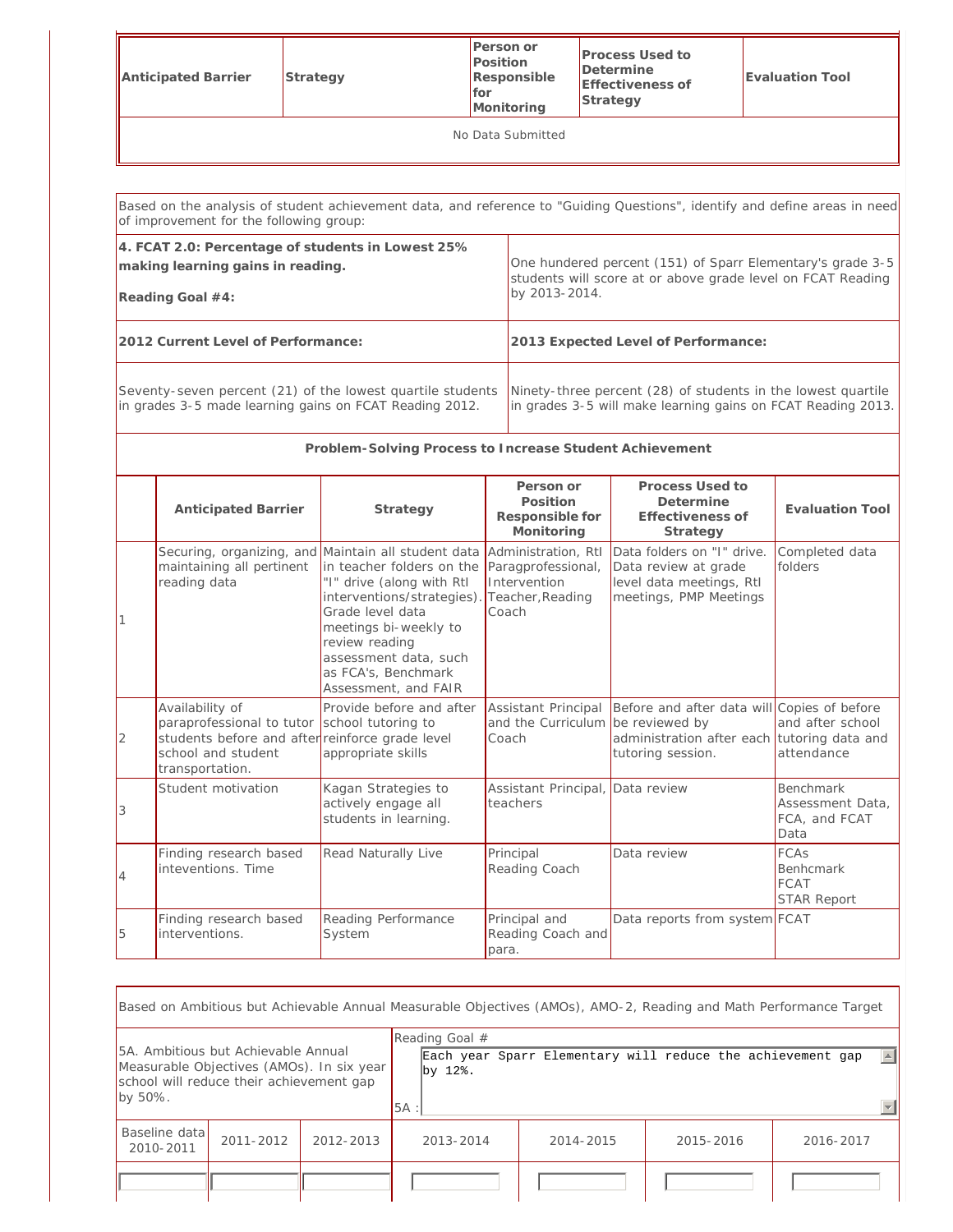|                                                                                                          | Based on the analysis of student achievement data, and reference to "Guiding Questions", identify and define areas in need<br>of improvement for the following subgroup:                                                                                                      |                                                              |                                                        |                                                                                                                          |                        |  |  |
|----------------------------------------------------------------------------------------------------------|-------------------------------------------------------------------------------------------------------------------------------------------------------------------------------------------------------------------------------------------------------------------------------|--------------------------------------------------------------|--------------------------------------------------------|--------------------------------------------------------------------------------------------------------------------------|------------------------|--|--|
|                                                                                                          | 5B. Student subgroups by ethnicity (White, Black,<br>Hispanic, Asian, American Indian) not making<br>satisfactory progress in reading.<br>Reading Goal #5B:                                                                                                                   |                                                              | by 2013-2014.                                          | One hundered percent(175) of Sparr Elementary's grade 3-5<br>students will score at or above grade level on FCAT Reading |                        |  |  |
|                                                                                                          | 2012 Current Level of Performance:                                                                                                                                                                                                                                            |                                                              |                                                        | 2013 Expected Level of Performance:                                                                                      |                        |  |  |
|                                                                                                          | Fifty-nine percent of white students and thirty-three percent Sixty percent of white students and fifty percent of black<br>of black students performed on or above grade level on FCAT students will score on or above grade level on FCAT Reading<br>Reading 2012.<br>2013. |                                                              |                                                        |                                                                                                                          |                        |  |  |
|                                                                                                          | Problem-Solving Process to Increase Student Achievement                                                                                                                                                                                                                       |                                                              |                                                        |                                                                                                                          |                        |  |  |
|                                                                                                          | <b>Anticipated Barrier</b>                                                                                                                                                                                                                                                    | Strategy                                                     | Person or<br>Position<br>Responsible for<br>Monitoring | Process Used to<br>Determine<br>Effectiveness of<br>Strategy                                                             | <b>Evaluation Tool</b> |  |  |
|                                                                                                          | Time                                                                                                                                                                                                                                                                          | iii remediation through<br>additional Success Maker<br>time. | teacher                                                | data monitoring                                                                                                          | Success Maker          |  |  |
|                                                                                                          |                                                                                                                                                                                                                                                                               |                                                              |                                                        |                                                                                                                          |                        |  |  |
|                                                                                                          | Based on the analysis of student achievement data, and reference to "Guiding Questions", identify and define areas in need<br>of improvement for the following subgroup:                                                                                                      |                                                              |                                                        |                                                                                                                          |                        |  |  |
| 5C. English Language Learners (ELL) not making<br>satisfactory progress in reading.<br>Reading Goal #5C: |                                                                                                                                                                                                                                                                               |                                                              | N/A                                                    |                                                                                                                          |                        |  |  |

| 2012 Current Level of Performance: | 2013 Expected Level of Performance: |
|------------------------------------|-------------------------------------|
|                                    |                                     |

N/A N/A

**Problem-Solving Process to Increase Student Achievement**

| <b>Anticipated Barrier</b> | Strategy | Person or<br>Position<br>Responsible for<br>Monitoring | Process Used to<br>Determine<br>Effectiveness of<br>Strategy | Evaluation Tool |
|----------------------------|----------|--------------------------------------------------------|--------------------------------------------------------------|-----------------|
| <b>NA</b>                  |          |                                                        |                                                              |                 |

| Based on the analysis of student achievement data, and reference to "Guiding Questions", identify and define areas in need<br>of improvement for the following subgroup: |                                                                                                    |  |  |  |  |
|--------------------------------------------------------------------------------------------------------------------------------------------------------------------------|----------------------------------------------------------------------------------------------------|--|--|--|--|
| 5D. Students with Disabilities (SWD) not making<br>satisfactory progress in reading.<br>Reading Goal #5D:                                                                | One hundred percent of SWD students will score at or above<br>grade level on FCAT Reading by 2014. |  |  |  |  |
| 2012 Current Level of Performance:                                                                                                                                       | 2013 Expected Level of Performance:                                                                |  |  |  |  |
| Thirty-one percent of the SWD scored at or above grade<br>level on FCAT Reading 2012.                                                                                    | Forty percent of the SWD will score at or above grade level<br>on FCAT Reading 2013.               |  |  |  |  |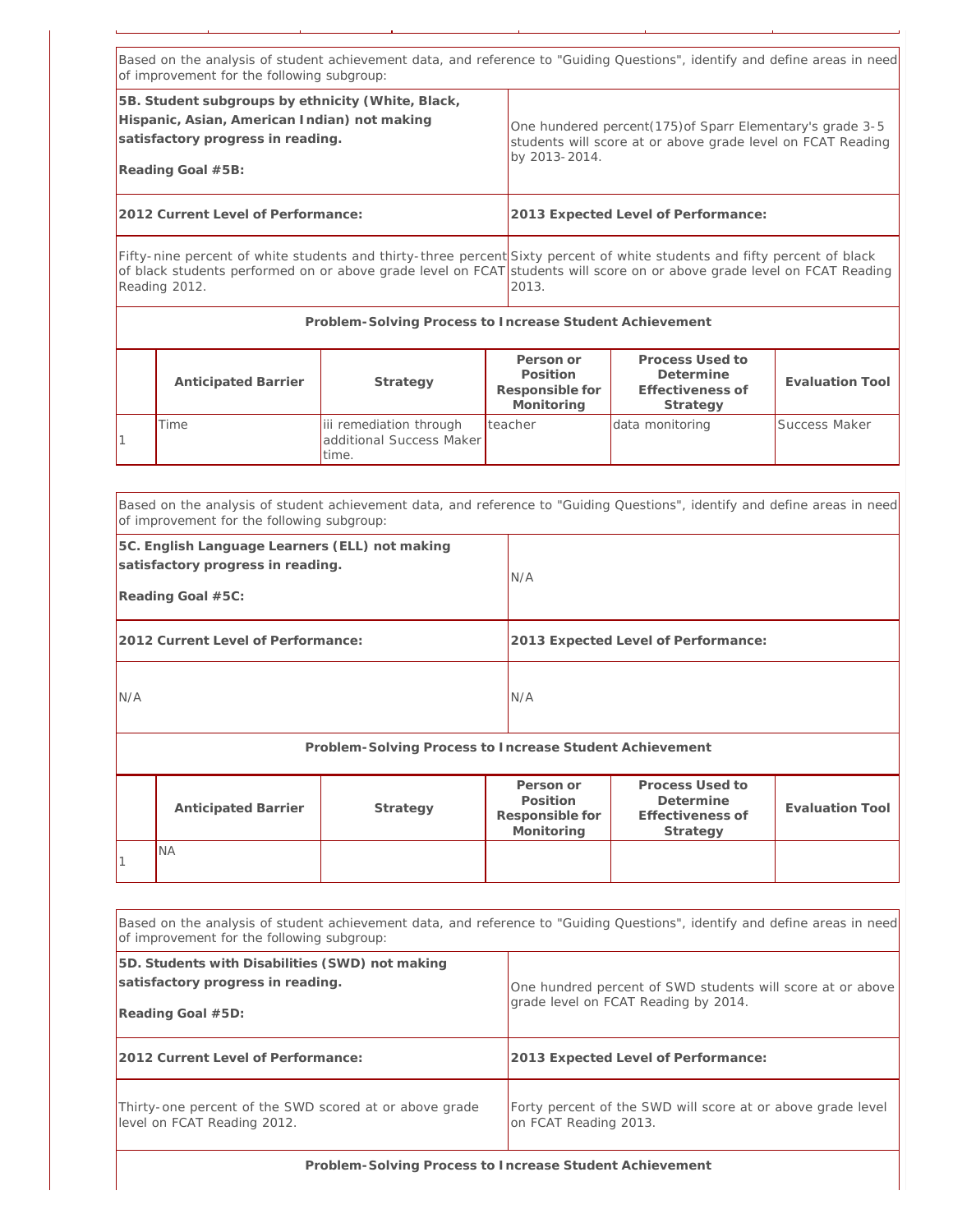|    | <b>Anticipated Barrier</b>                                    | Strategy                                                                                                                              | Person or<br>Position<br>Responsible for<br>Monitoring | Process Used to<br>Determine<br>Effectiveness of<br>Strategy | <b>Evaluation Tool</b>     |
|----|---------------------------------------------------------------|---------------------------------------------------------------------------------------------------------------------------------------|--------------------------------------------------------|--------------------------------------------------------------|----------------------------|
|    | Scheduling                                                    | Schedule the ESE<br>inclusion teachers for<br>maximum potentional.<br>Utilize ESE para. for<br>additional help in grades<br>$3 - 5$ . | <b>ESE</b> inclusion<br>teachers.                      | Moniitor data to<br>determine skill mastery.                 | <b>FCAs</b><br><b>FCAT</b> |
| 12 | Scheduling with<br>additional small<br>group/one on one time. | Schedule the ESE<br>inclusion teachers for<br>maximum potentional.<br>Utilize ESE para. for<br>additional help in grades<br>$3 - 5$ . | <b>ESE</b> inclusion<br>teachers.                      | Moniitor data to<br>determine skill mastery.                 | <b>FCAs</b><br><b>FCAT</b> |

| Based on the analysis of student achievement data, and reference to "Guiding Questions", identify and define areas in need<br>of improvement for the following subgroup: |                                                                                                |  |  |  |  |
|--------------------------------------------------------------------------------------------------------------------------------------------------------------------------|------------------------------------------------------------------------------------------------|--|--|--|--|
| 5E. Economically Disadvantaged students not making<br>satisfactory progress in reading.<br>Reading Goal #5E:                                                             | One hundred percent of ED students will score at or above<br>grade level on FCAT Reading 2014. |  |  |  |  |
| 2012 Current Level of Performance:                                                                                                                                       | 2013 Expected Level of Performance:                                                            |  |  |  |  |
| Forty-two percent of ED students scored at or above grade<br>level on FCAT Reading 2012.                                                                                 | Fifty-five percent of ED students will score at or above grade<br>level on FCAT REading 2013.  |  |  |  |  |
| Problem-Solving Process to Increase Student Achievement                                                                                                                  |                                                                                                |  |  |  |  |

| <b>Anticipated Barrier</b> | Strategy      | Person or<br>Position<br>Responsible for<br>Monitoring | Process Used to<br>Determine<br>Effectiveness of<br>Strategy | Evaluation Tool |
|----------------------------|---------------|--------------------------------------------------------|--------------------------------------------------------------|-----------------|
| Itime                      | Success Maker | homeroom teacher monitor data                          |                                                              | Success Maker   |

Please note that each Strategy does not require a professional development or PLC activity.

| <b>PD</b><br>Content / Topic<br>and/or $PLC$<br>Focus | Grade<br>Level/Subject | <b>PD</b><br>Facilitator<br>and/or PLC<br>Leader | PD Participants (e.g.<br>PLC, subject, grade<br>level, or school-wide) | Target Dates (e.g.<br>Schedules (e.g.,<br>frequency of<br>meetings) | early release) and Strategy for Follow-<br>up/Monitoring                          | Person or<br>Position<br>Responsible for<br>Monitoring |
|-------------------------------------------------------|------------------------|--------------------------------------------------|------------------------------------------------------------------------|---------------------------------------------------------------------|-----------------------------------------------------------------------------------|--------------------------------------------------------|
| Common<br>Core Training                               | $K-2$                  | Train the<br>each grade<br>level.                | trainers. One K-2 Teachers, Admin.,<br>Reading Coach                   | August 2012<br>through May 2013.                                    | Lesson Plans<br>Collaboration<br>meetings.                                        | Administration                                         |
| Earobics<br>Waterford                                 | $K-3$                  | Reading<br>Coach                                 | K-3 Teachers and<br>Paraprofessionals                                  | August 2012-Se<br>[ptember 2012                                     | Intervention data                                                                 | Reading Coach<br>Assistant<br>Principal                |
| Best<br>Practices<br>Sessions                         | $k-5$                  | Reading<br>Assistant<br>Principal                | Coach and/or $K-5$ Teachers                                            | August2012 - May<br>2013                                            | Collabration<br>Meetings, Lesson<br>Planning,<br>Walkthroughs and<br>Observations | Reading Coach<br>Principal<br>Assistant<br>Principal   |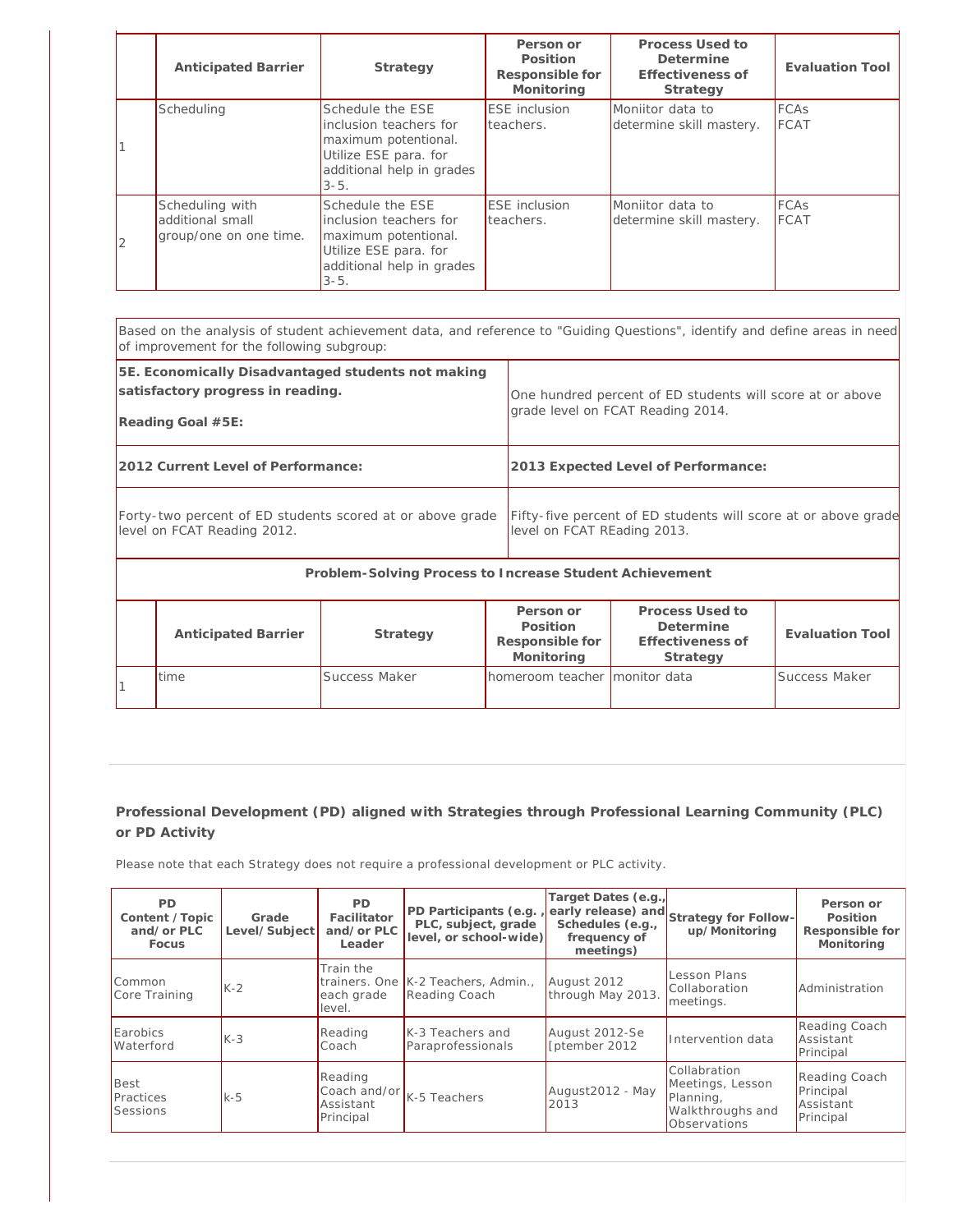| Evidence-based Program(s)/Material(s)                      |                                                            |                          |                          |
|------------------------------------------------------------|------------------------------------------------------------|--------------------------|--------------------------|
| Strategy                                                   | Description of Resources                                   | <b>Funding Source</b>    | Available<br>Amount      |
| No Data                                                    | No Data                                                    | No Data                  | \$0.00                   |
|                                                            |                                                            |                          | Subtotal: \$0.00         |
| Technology                                                 |                                                            |                          |                          |
| Strategy                                                   | Description of Resources                                   | <b>Funding Source</b>    | Available<br>Amount      |
| Reading fluency, brain exercises,<br>eye movement/exercise | Reading Performance System                                 | Title 1                  | \$600.00                 |
| <b>Reading Fluency</b>                                     | Read Naturally Live                                        | Title 1                  | \$998.50                 |
| Assessment                                                 | <b>STAR</b>                                                | Title 1                  | \$309.00                 |
|                                                            |                                                            |                          | Subtotal: \$1,907.50     |
| Professional Development                                   |                                                            |                          |                          |
| Strategy                                                   | Description of Resources                                   | <b>Funding Source</b>    | Available<br>Amount      |
| Collaboration using Common Core                            | Purchase Substitutes for teacher<br>planning/collaboration | Title 1                  | \$1,027.00               |
| Modeling                                                   | Reading Coach                                              | <b>Staff Development</b> | \$0.00                   |
|                                                            |                                                            |                          | Subtotal: \$1,027.00     |
| Other                                                      |                                                            |                          |                          |
| Strategy                                                   | Description of Resources                                   | <b>Funding Source</b>    | Available<br>Amount      |
| Interventions                                              | Paraprofessional                                           | Title 1                  | \$22,397.00              |
| Tutoring                                                   | SMART Club - after school tutoring                         | Title 1                  | \$5,000.00               |
|                                                            |                                                            |                          | Subtotal: \$27,397.00    |
|                                                            |                                                            |                          | Grand Total: \$30,331.50 |

*End of Reading Goals*

## Comprehensive English Language Learning Assessment (CELLA) Goals

*\* When using percentages, include the number of students the percentage represents next to the percentage (e.g., 70% (35)).*

| 1. Students scoring proficient in listening/speaking.<br>One hundred percent of Sparr's ELL students will score<br>proficient in Oral Skills as determined by the CELLA<br>$CELLA$ Goal $#1$ :<br>assessment in 2013. | Students speak in English and understand spoken English at grade level in a manner similar to non-ELL students. |  |  |
|-----------------------------------------------------------------------------------------------------------------------------------------------------------------------------------------------------------------------|-----------------------------------------------------------------------------------------------------------------|--|--|
|                                                                                                                                                                                                                       |                                                                                                                 |  |  |

**2012 Current Percent of Students Proficient in listening/speaking:**

Forty-two percent (3)of K-2 ELL students scored proficient in Oral Skills on the CELLA 2012. Zero percent (0) of 3-5 ELL students scored proficient in Oral Skills on the CELLA 2012.

|   | Problem-Solving Process to Increase Student Achievement |                                                                                      |                                                             |                                                              |                      |
|---|---------------------------------------------------------|--------------------------------------------------------------------------------------|-------------------------------------------------------------|--------------------------------------------------------------|----------------------|
|   | <b>Anticipated Barrier</b>                              | Strategy                                                                             | Person or<br>Position<br>Responsible for<br>Monitoring      | Process Used to<br>Determine<br>Effectiveness of<br>Strategy | Evaluation Tool      |
|   | Home Language is not<br>english                         | Daily assistance from<br>ESOL paraprofessional<br>within their classroom<br>setting. | <b>ESOL</b><br>Paraprofessional<br>and classroom<br>teacher | Grades/Data                                                  | <b>CELLA</b> results |
| 2 | Home language is not<br>english.                        | Waterford/Earobics                                                                   | <b>Classroom</b><br>Teacher                                 | Program reports                                              | <b>CELLA Results</b> |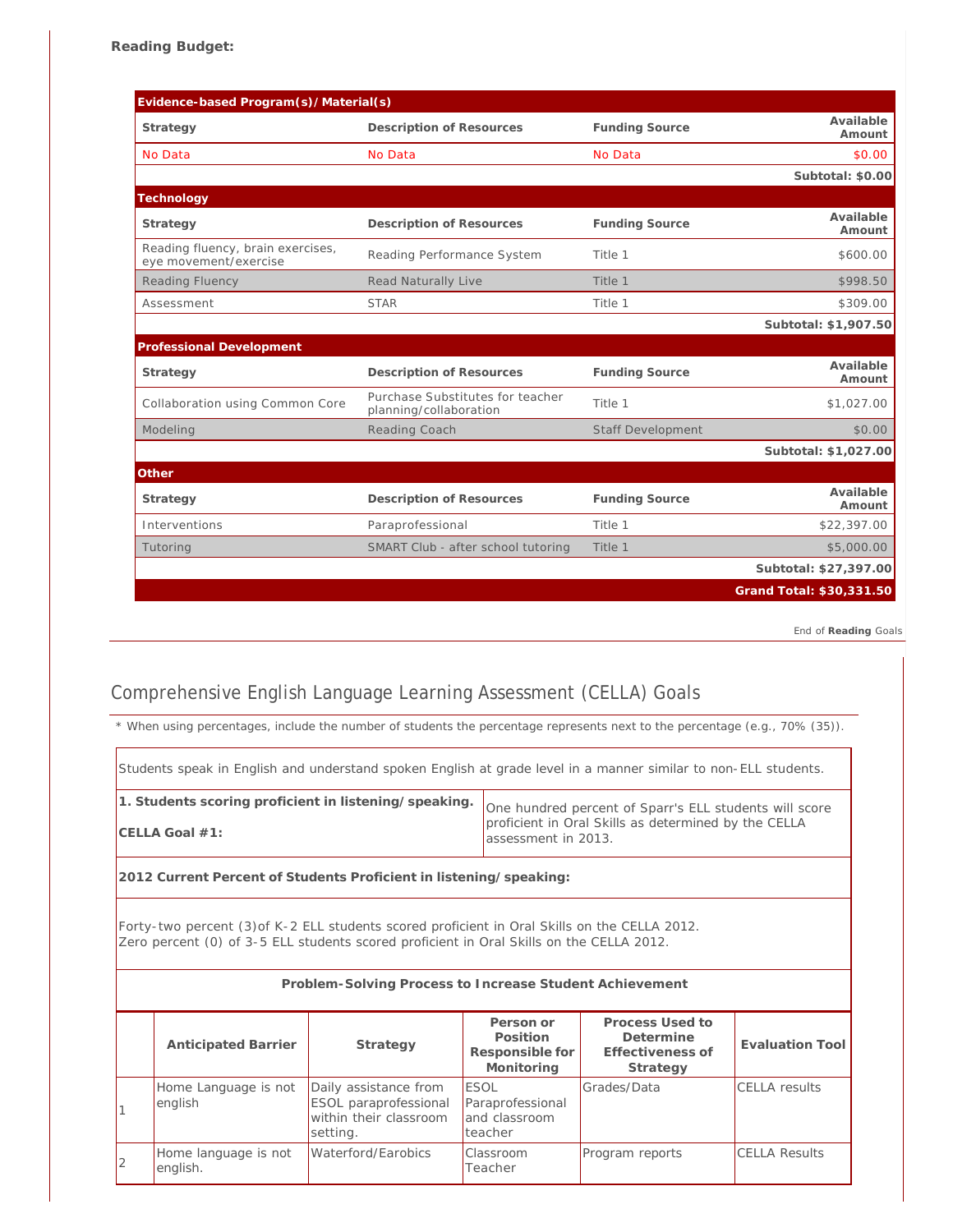Students read in English at grade level text in a manner similar to non-ELL students.

**2. Students scoring proficient in reading.**

**CELLA Goal #2:**

One hundred percent of Sparr's ELL students will score proficient in reading as determined by the CELLA assessment in 2013.

**2012 Current Percent of Students Proficient in reading:**

Zero percent (0) of K-2 ELL students were proficient in reading on CELLA 2012. Seventeen percent (1) of the 3-5 ELL students were proficient in reading on CELLA 2012.

**Problem-Solving Process to Increase Student Achievement**

|   | <b>Anticipated Barrier</b>                    | Strategy             | Person or<br>Position<br>Responsible for<br>Monitoring | Process Used to<br>Determine<br>Effectiveness of<br>Strategy | Evaluation Tool   |
|---|-----------------------------------------------|----------------------|--------------------------------------------------------|--------------------------------------------------------------|-------------------|
|   | English is not the first<br>language at home. | Waterford/Earobics   | <b>Classroom</b><br>teacher                            | Program reports                                              | <b>CELLA</b> data |
| 2 | Time - Need more<br>practice                  | Sucess Maker Reading | <b>Classroom</b><br>teacher                            | Sucess Maker reports                                         | CELAA data        |

Students write in English at grade level in a manner similar to non-ELL students.

**3. Students scoring proficient in writing.**

**CELLA Goal #3:**

One hundred percent of Sparr's ELL students will score proficient in writing as determined by the CELLA assessment in 2013.

**2012 Current Percent of Students Proficient in writing:**

Twenty-nine percent (2) of K-2 ELL students scored proficient in writing on the CELLA 2012. Thirty-three percent (2) of 3-5 ELL students scored proficient in writing on the CELLA 2012.

|                                               | Problem-Solving Process to Increase Student Achievement         |                                                        |                                                              |                 |
|-----------------------------------------------|-----------------------------------------------------------------|--------------------------------------------------------|--------------------------------------------------------------|-----------------|
| <b>Anticipated Barrier</b>                    | Strategy                                                        | Person or<br>Position<br>Responsible for<br>Monitoring | Process Used to<br>Determine<br>Effectiveness of<br>Strategy | Evaluation Tool |
| English is not the first<br>language at home. | <b>ESOL</b> paraprofessional<br>assistance in the<br>classroom. | ESOL Para. and<br>classroom<br>teacher.                | Program results                                              | CELLA           |

#### **CELLA Budget:**

| Evidence-based Program(s)/Material(s) |                          |                       |                     |
|---------------------------------------|--------------------------|-----------------------|---------------------|
| Strategy                              | Description of Resources | <b>Funding Source</b> | Available<br>Amount |
| No Data                               | No Data                  | No Data               | \$0.00              |
|                                       |                          |                       | Subtotal: \$0.00    |
| Technology                            |                          |                       |                     |
| Strategy                              | Description of Resources | <b>Funding Source</b> | Available<br>Amount |
| No Data                               | No Data                  | No Data               | \$0.00              |
|                                       |                          |                       |                     |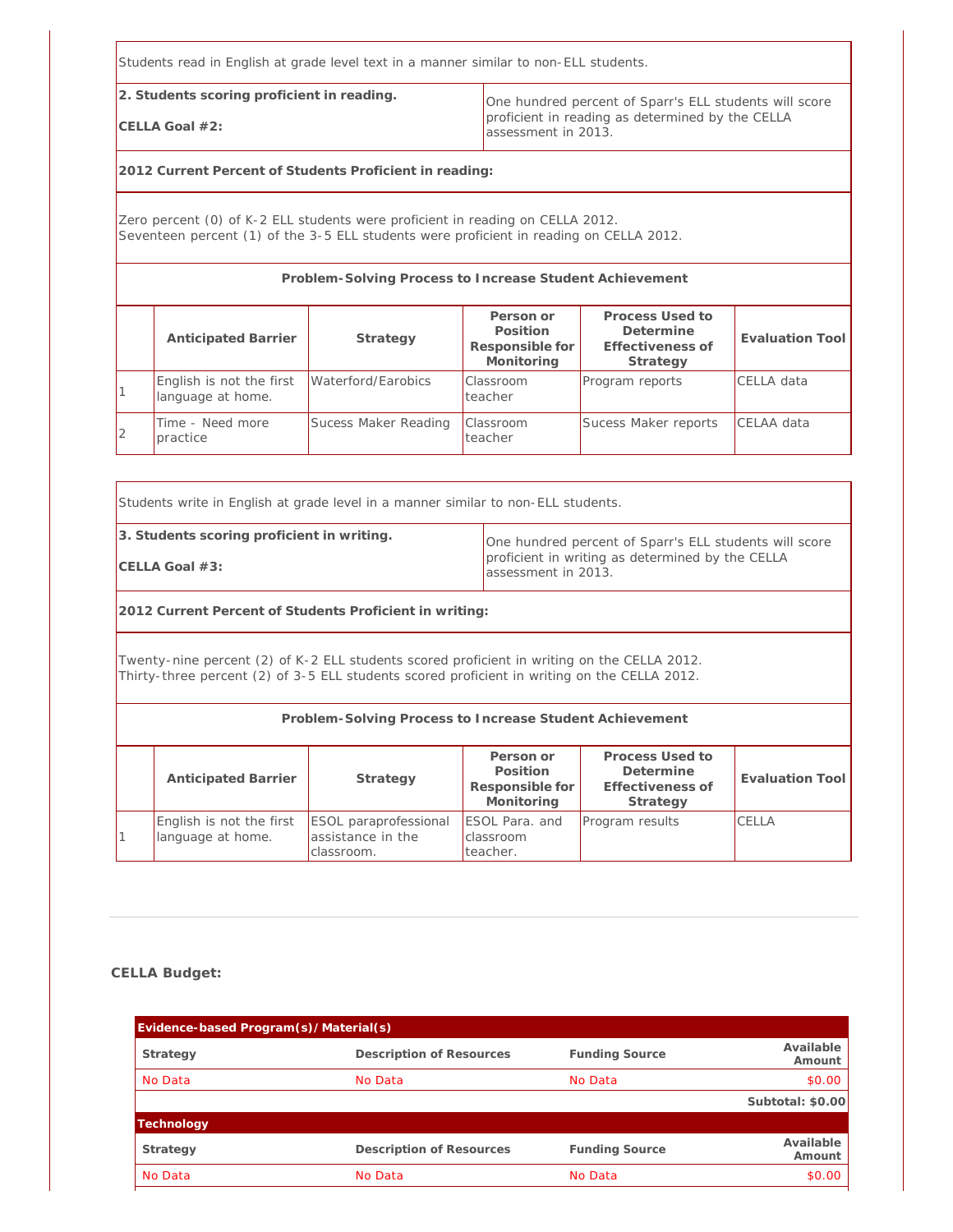**Subtotal: \$0.00**

| <b>Professional Development</b> |                          |                       |                     |
|---------------------------------|--------------------------|-----------------------|---------------------|
| Strategy                        | Description of Resources | <b>Funding Source</b> | Available<br>Amount |
| No Data                         | No Data                  | No Data               | \$0.00              |
|                                 |                          |                       | Subtotal: \$0.00    |
| Other                           |                          |                       |                     |
|                                 |                          |                       |                     |
| Strategy                        | Description of Resources | <b>Funding Source</b> | Available<br>Amount |
| No Data                         | No Data                  | No Data               | \$0.00              |
|                                 |                          |                       | Subtotal: \$0.00    |
|                                 |                          |                       | Grand Total: \$0.00 |

 $\overline{\phantom{a}}$ 

*End of CELLA Goals*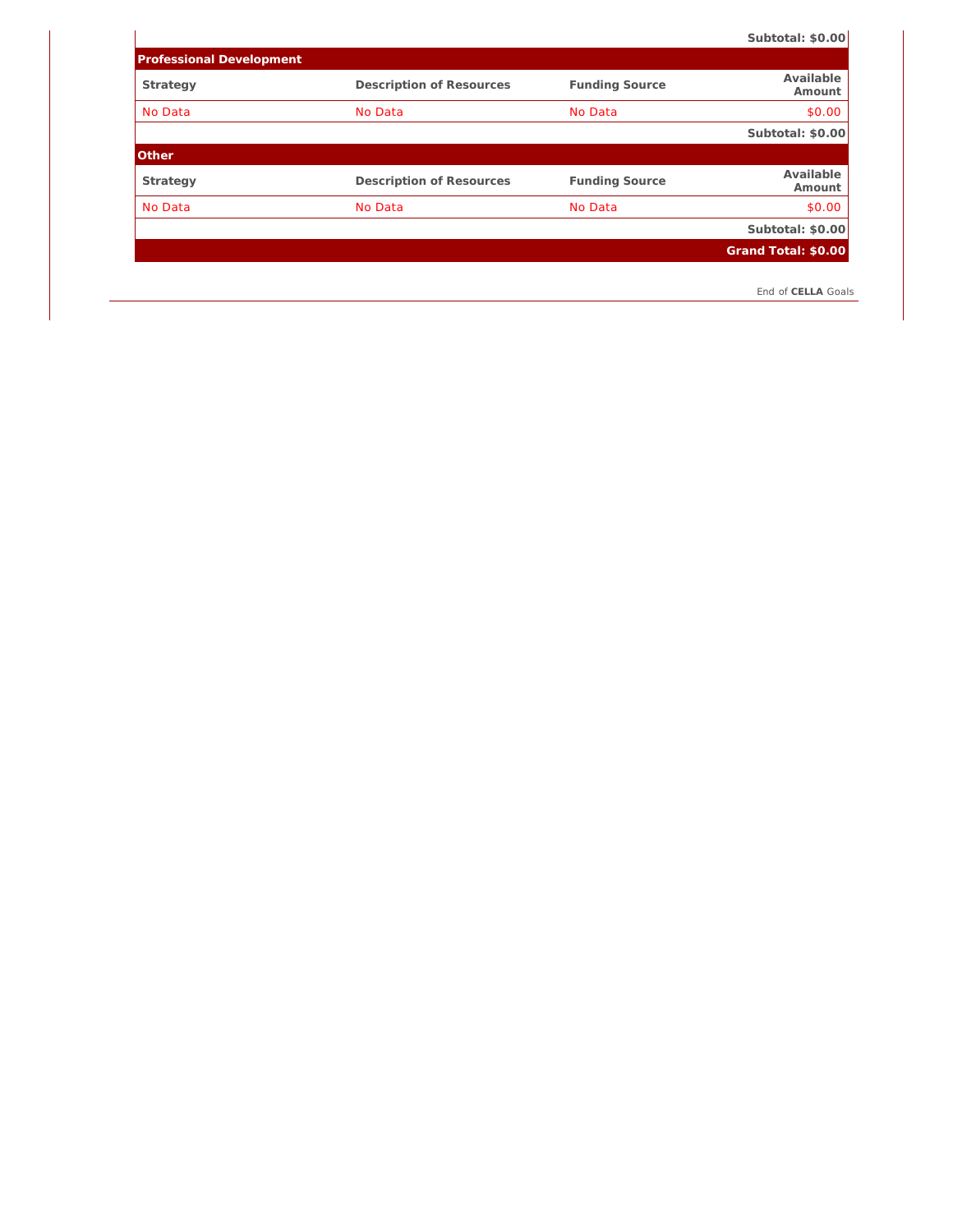*\* When using percentages, include the number of students the percentage represents (e.g., 70% (35)).*

|   | of improvement for the following group:                                                                                                                                                                          |                                                                                                                                                                                             |                                                                                    | Based on the analysis of student achievement data, and reference to "Guiding Questions", identify and define areas in need                                                                                                |                                                                                                          |  |
|---|------------------------------------------------------------------------------------------------------------------------------------------------------------------------------------------------------------------|---------------------------------------------------------------------------------------------------------------------------------------------------------------------------------------------|------------------------------------------------------------------------------------|---------------------------------------------------------------------------------------------------------------------------------------------------------------------------------------------------------------------------|----------------------------------------------------------------------------------------------------------|--|
|   | 1a. FCAT2.0: Students scoring at Achievement Level 3 in<br>mathematics.<br>Mathematics Goal #1a:                                                                                                                 |                                                                                                                                                                                             |                                                                                    | One hundred percent(151) of Sparr's grade 3-5 students will<br>score on or above grade level in Math by 2013-2014.                                                                                                        |                                                                                                          |  |
|   | 2012 Current Level of Performance:<br>2013 Expected Level of Performance:                                                                                                                                        |                                                                                                                                                                                             |                                                                                    |                                                                                                                                                                                                                           |                                                                                                          |  |
|   | Fifty-nine percent(89) of all 3rd-5th grade students scored on Ninety-three percent(140) of all 3rd-5th grade students will<br>or above grade level on FCAT 2012.<br>score on or above grade level on FCAT 2013. |                                                                                                                                                                                             |                                                                                    |                                                                                                                                                                                                                           |                                                                                                          |  |
|   |                                                                                                                                                                                                                  | Problem-Solving Process to Increase Student Achievement                                                                                                                                     |                                                                                    |                                                                                                                                                                                                                           |                                                                                                          |  |
|   | <b>Anticipated Barrier</b>                                                                                                                                                                                       | Strategy                                                                                                                                                                                    | Person or<br>Position<br>Responsible for<br>Monitoring                             | Process Used to<br>Determine<br>Effectiveness of<br>Strategy                                                                                                                                                              | <b>Evaluation Tool</b>                                                                                   |  |
|   | Time to provide services<br>to teachers and students to support instruction,<br>across all grade levels in<br>addition to 4th grade<br>writing and 5th grade<br>science.                                         | Utilize a curriculum coach Curriculum Coach<br>model best practices,<br>and support classroom<br>teachers with materials<br>to accelerate student<br>learning in mathematics.               |                                                                                    | Administrative<br>walkthroughs as well as<br>leadership team meetings and submit a log<br>will be utilized to ensure<br>modeling/utilizing<br>enrichment activities are<br>taking place in<br>classrooms                  | The curriculum<br>coach will utilize<br>indicating time and<br>tasks performed<br>throughout the<br>day. |  |
| 2 | Providing time to ensure<br>that all students have<br>the opportunity for daily<br>use.                                                                                                                          | Maintain the use of<br>technology in the<br>classroom and the<br>computer lab, including<br>but not limited to<br>FASTTMath,<br>SuccessMaker, FCAT<br>Explorer, Think Central,<br>and VMath | Assistant Principal<br>and the Curriculum Reports and<br>Coach                     | <b>FASTTMath Fact Fluency Copies of reports</b><br>Successmaker Cumulative in data notebooks.<br>Gains reports will be<br>reviewed at every data<br>meeting to determine<br>effectiveness and use of<br>the intervention. | will be maintained                                                                                       |  |
| 3 | Engaging students                                                                                                                                                                                                | Utilize clickers                                                                                                                                                                            | Teacher                                                                            | Monitor student<br>engagement/active<br>participation                                                                                                                                                                     | <b>FCAT</b><br><b>FCAs</b>                                                                               |  |
| 4 | Teacher knowledge                                                                                                                                                                                                | Common Core Training                                                                                                                                                                        | Assistant Principal<br>Train the trainers<br>one teacher from<br>each grade level. | Evaluation walkthroughs                                                                                                                                                                                                   | Evaluation reports<br>as shown in<br>Performance<br>Matters.                                             |  |
|   |                                                                                                                                                                                                                  |                                                                                                                                                                                             |                                                                                    | Based on the analysis of student achievement data, and reference to "Guiding Questions", identify and define areas in need                                                                                                |                                                                                                          |  |

| of improvement for the following group:                                                                              |           |                                     |  |
|----------------------------------------------------------------------------------------------------------------------|-----------|-------------------------------------|--|
| 1b. Florida Alternate Assessment:<br>Students scoring at Levels 4, 5, and 6 in mathematics.<br>Mathematics Goal #1b: | IN/A      |                                     |  |
| 2012 Current Level of Performance:                                                                                   |           | 2013 Expected Level of Performance: |  |
| N/A                                                                                                                  | N/A       |                                     |  |
| Problem-Solving Process to Increase Student Achievement                                                              |           |                                     |  |
|                                                                                                                      | Person or | Process Used to                     |  |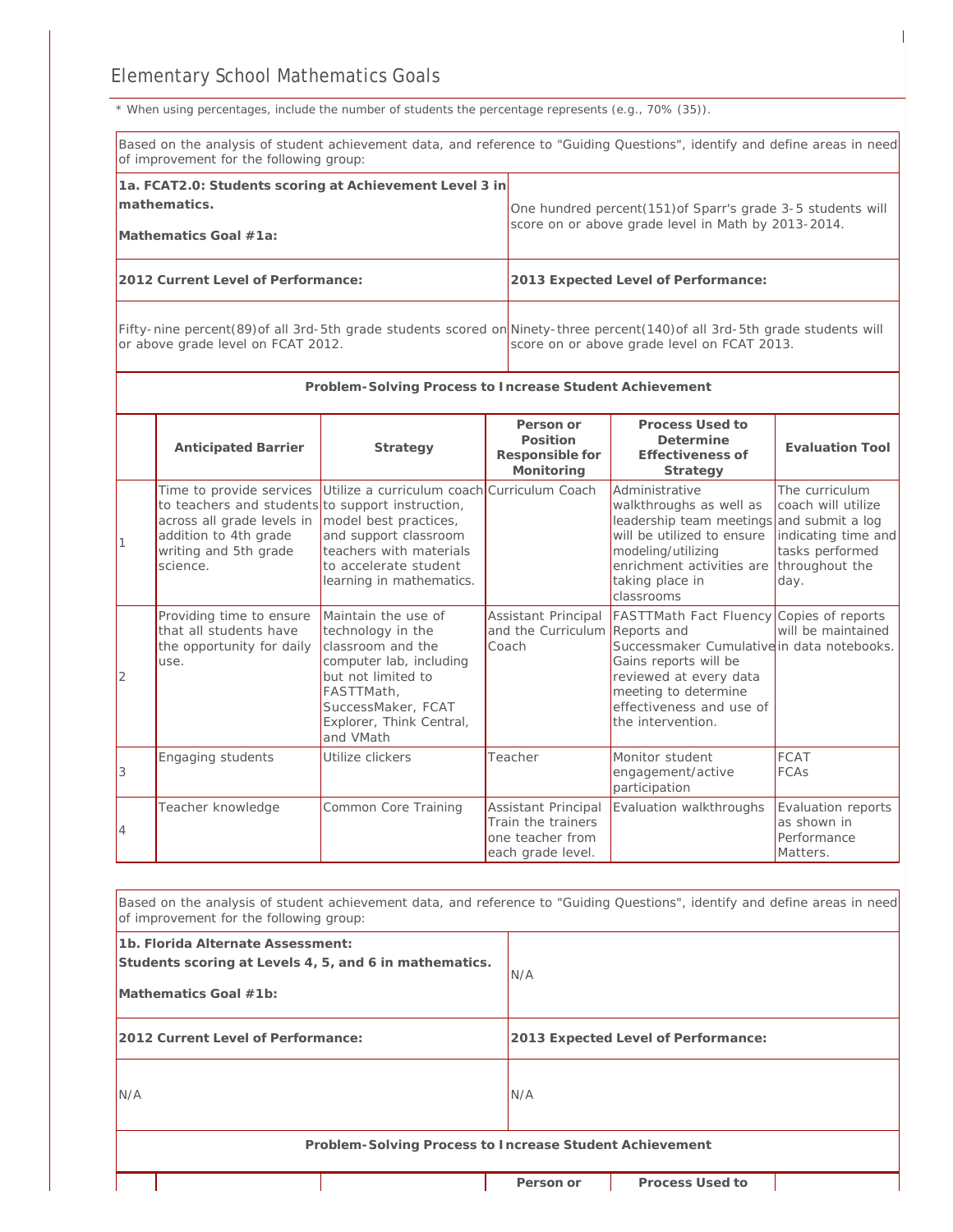| <b>Anticipated Barrier</b> | Strategy | Position<br>Responsible for<br>Monitoring | Determine<br>Effectiveness of<br>Strategy | Evaluation Tool |
|----------------------------|----------|-------------------------------------------|-------------------------------------------|-----------------|
| N/A                        | N/A      | 'N/A                                      | IN/A                                      | IN/A            |

| Based on the analysis of student achievement data, and reference to "Guiding Questions", identify and define areas in need<br>of improvement for the following group: |                                                                |  |
|-----------------------------------------------------------------------------------------------------------------------------------------------------------------------|----------------------------------------------------------------|--|
| 2a. FCAT 2.0: Students scoring at or above Achievement                                                                                                                | One hundred percent (151) of Sparr's grade 3-5 students will   |  |
| Level 4 in mathematics.                                                                                                                                               | score on or above grade level in Math by 2013-2014 school      |  |
| Mathematics Goal #2a:                                                                                                                                                 | year.                                                          |  |
| 2012 Current Level of Performance:                                                                                                                                    | 2013 Expected Level of Performance:                            |  |
| Twenty-one percent (32) of Grade 3-5 students scored at                                                                                                               | Thirty percent (47) of the students will score at FCAT Level 4 |  |
| Levels 4 and 5 on FCAT Math 2012.                                                                                                                                     | and 5 on FCAT 2013.                                            |  |

| Problem-Solving Process to Increase Student Achievement |                                                                                                                               |                                                        |                                                                                              |                                                   |  |  |  |  |
|---------------------------------------------------------|-------------------------------------------------------------------------------------------------------------------------------|--------------------------------------------------------|----------------------------------------------------------------------------------------------|---------------------------------------------------|--|--|--|--|
| <b>Anticipated Barrier</b>                              | Strategy                                                                                                                      | Person or<br>Position<br>Responsible for<br>Monitoring | Process Used to<br>Determine<br>Effectiveness of<br>Strategy                                 | Evaluation Tool                                   |  |  |  |  |
| Time constraints                                        | Continue to utilize<br>Success Maker,<br>FASTTMath, and other<br>technology that will take<br>students beyond grade<br>level. | Curriculum Coach                                       | SuccessMaker and<br><b>FASTTMath reports</b><br>indicating above grade<br>level proficiency. | Success Maker<br>reports,<br>FASTTMath<br>reports |  |  |  |  |

|                                                                                                          | Based on the analysis of student achievement data, and reference to "Guiding Questions", identify and define areas in need<br>of improvement for the following group: |                                                         |  |                                                        |                                                              |                        |  |
|----------------------------------------------------------------------------------------------------------|-----------------------------------------------------------------------------------------------------------------------------------------------------------------------|---------------------------------------------------------|--|--------------------------------------------------------|--------------------------------------------------------------|------------------------|--|
| 2b. Florida Alternate Assessment:<br>Students scoring at or above Achievement Level 7 in<br>mathematics. |                                                                                                                                                                       |                                                         |  |                                                        |                                                              |                        |  |
|                                                                                                          | Mathematics Goal $#2b$ :                                                                                                                                              |                                                         |  |                                                        |                                                              |                        |  |
|                                                                                                          | 2012 Current Level of Performance:                                                                                                                                    |                                                         |  | 2013 Expected Level of Performance:                    |                                                              |                        |  |
|                                                                                                          |                                                                                                                                                                       |                                                         |  |                                                        |                                                              |                        |  |
|                                                                                                          |                                                                                                                                                                       | Problem-Solving Process to Increase Student Achievement |  |                                                        |                                                              |                        |  |
|                                                                                                          | Anticipated Barrier                                                                                                                                                   | Strategy                                                |  | Person or<br>Position<br>Responsible for<br>Monitoring | Process Used to<br>Determine<br>Effectiveness of<br>Strategy | <b>Evaluation Tool</b> |  |
|                                                                                                          |                                                                                                                                                                       | N/A                                                     |  |                                                        |                                                              |                        |  |

| Based on the analysis of student achievement data, and reference to "Guiding Questions", identify and define areas in need<br>of improvement for the following group: |                                                          |  |  |  |  |
|-----------------------------------------------------------------------------------------------------------------------------------------------------------------------|----------------------------------------------------------|--|--|--|--|
| 3a. FCAT 2.0: Percentage of students making learning<br>gains in mathematics.                                                                                         | One hundred percent (151) of students in 3-5 grades will |  |  |  |  |
| Mathematics Goal #3a:                                                                                                                                                 | score on or above grade level on FCAT Math by 2013-2014. |  |  |  |  |

┯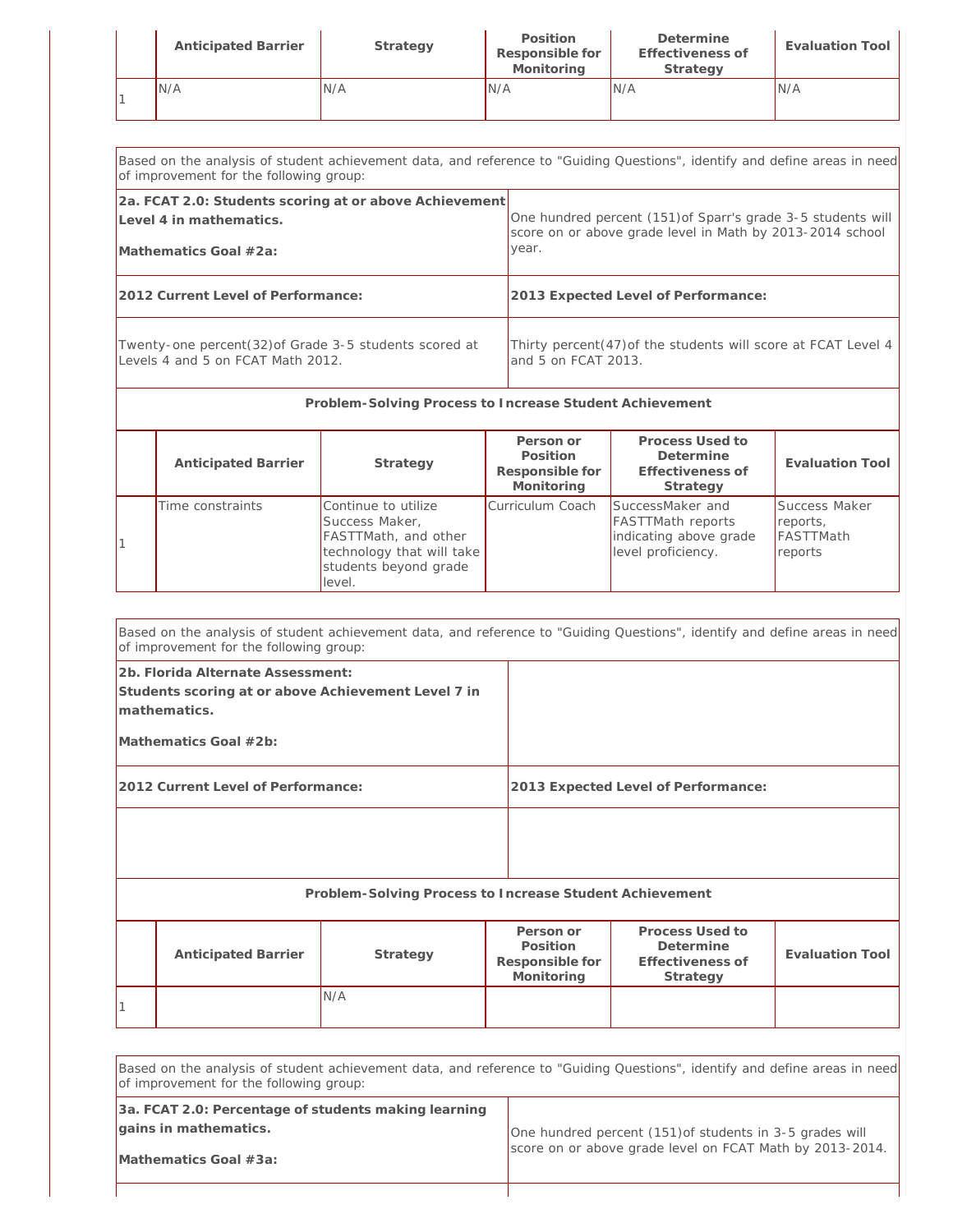| 2012 Current Level of Performance:                                                                 |                                                                                                | 2013 Expected Level of Performance: |  |  |  |  |
|----------------------------------------------------------------------------------------------------|------------------------------------------------------------------------------------------------|-------------------------------------|--|--|--|--|
| Seventy-four percent (112) of the students in grades 3-5<br>made learning gains on FCAT Math 2012. | Ninety-three percent(140) of Grade 3-5 students will make<br>learning gains on FCAT math 2013. |                                     |  |  |  |  |
| Problem-Solving Process to Increase Student Achievement                                            |                                                                                                |                                     |  |  |  |  |
|                                                                                                    | Person or                                                                                      | Process Used to                     |  |  |  |  |

|                | <b>Anticipated Barrier</b>              | Strategy                                                                                                                                                                                      | $1 \cup 1 \cdot 3 \cup 11 \cdot 11$<br>Position<br>Responsible for<br>Monitoring | Determine<br>Effectiveness of<br>Strategy                                                                | <b>Evaluation Tool</b>      |
|----------------|-----------------------------------------|-----------------------------------------------------------------------------------------------------------------------------------------------------------------------------------------------|----------------------------------------------------------------------------------|----------------------------------------------------------------------------------------------------------|-----------------------------|
|                | Scheduling time<br>constraints          | Continue to group<br>students according to<br>their math academic<br>ability to support their<br>needs in the classroom<br>and offer additional<br>support to approaching<br>math classrooms. | Assistant Principal<br>and Curriculum<br>Coach                                   | Monitor student data<br>(graphs) at data<br>meetings and within<br>professional learning<br>communities. | Copy of master<br>schedule. |
| $\overline{2}$ | Time to utilize the<br>program properly | Continue to utilize the<br>Acaletics math program<br>to review and preview<br>math strands                                                                                                    | Assistant Principal Administrative<br>Coach                                      | and the Curriculum walkthroughs during the<br>Acaletics time                                             | Acaletic<br>assessment data |

|                                                                                                                               | Based on the analysis of student achievement data, and reference to "Guiding Questions", identify and define areas in need<br>of improvement for the following group: |                                                         |     |                                                        |                                                              |                        |
|-------------------------------------------------------------------------------------------------------------------------------|-----------------------------------------------------------------------------------------------------------------------------------------------------------------------|---------------------------------------------------------|-----|--------------------------------------------------------|--------------------------------------------------------------|------------------------|
| 3b. Florida Alternate Assessment:<br>Percentage of students making Learning Gains in<br>mathematics.<br>Mathematics Goal #3b: |                                                                                                                                                                       |                                                         |     | N/A                                                    |                                                              |                        |
|                                                                                                                               | 2012 Current Level of Performance:                                                                                                                                    |                                                         |     |                                                        | 2013 Expected Level of Performance:                          |                        |
| N/A                                                                                                                           |                                                                                                                                                                       |                                                         | N/A |                                                        |                                                              |                        |
|                                                                                                                               |                                                                                                                                                                       | Problem-Solving Process to Increase Student Achievement |     |                                                        |                                                              |                        |
|                                                                                                                               | Anticipated Barrier                                                                                                                                                   | Strategy                                                |     | Person or<br>Position<br>Responsible for<br>Monitoring | Process Used to<br>Determine<br>Effectiveness of<br>Strategy | <b>Evaluation Tool</b> |
|                                                                                                                               |                                                                                                                                                                       | N/A                                                     |     |                                                        |                                                              |                        |
| $\overline{2}$                                                                                                                |                                                                                                                                                                       | N/A                                                     |     |                                                        |                                                              |                        |
|                                                                                                                               | Based on the analysis of student achievement data, and reference to "Guiding Questions", identify and define areas in need                                            |                                                         |     |                                                        |                                                              |                        |

| [Based on the analysis of student achievement data, and reference to "Guiding Questions", identify and define areas in need<br>of improvement for the following group:        |                                                                                                                   |  |  |  |  |
|-------------------------------------------------------------------------------------------------------------------------------------------------------------------------------|-------------------------------------------------------------------------------------------------------------------|--|--|--|--|
| 4. FCAT 2.0: Percentage of students in Lowest 25%<br>making learning gains in mathematics.<br>Mathematics Goal $#4$ :                                                         | One hundred percent (151) of grade 3-5 students will score<br>on grade level or higher on FCAT Math by 2013-2014. |  |  |  |  |
| 2012 Current Level of Performance:                                                                                                                                            | 2013 Expected Level of Performance:                                                                               |  |  |  |  |
| Seventy-seven percent(23) of the lowest quartile students in Minety-three percent(28) of the lowest quartile students in<br>grades 3-5 made learning gains on FCAT MAth 2012. | grades 3-5 will make learning gains on FCAT Math 2013.                                                            |  |  |  |  |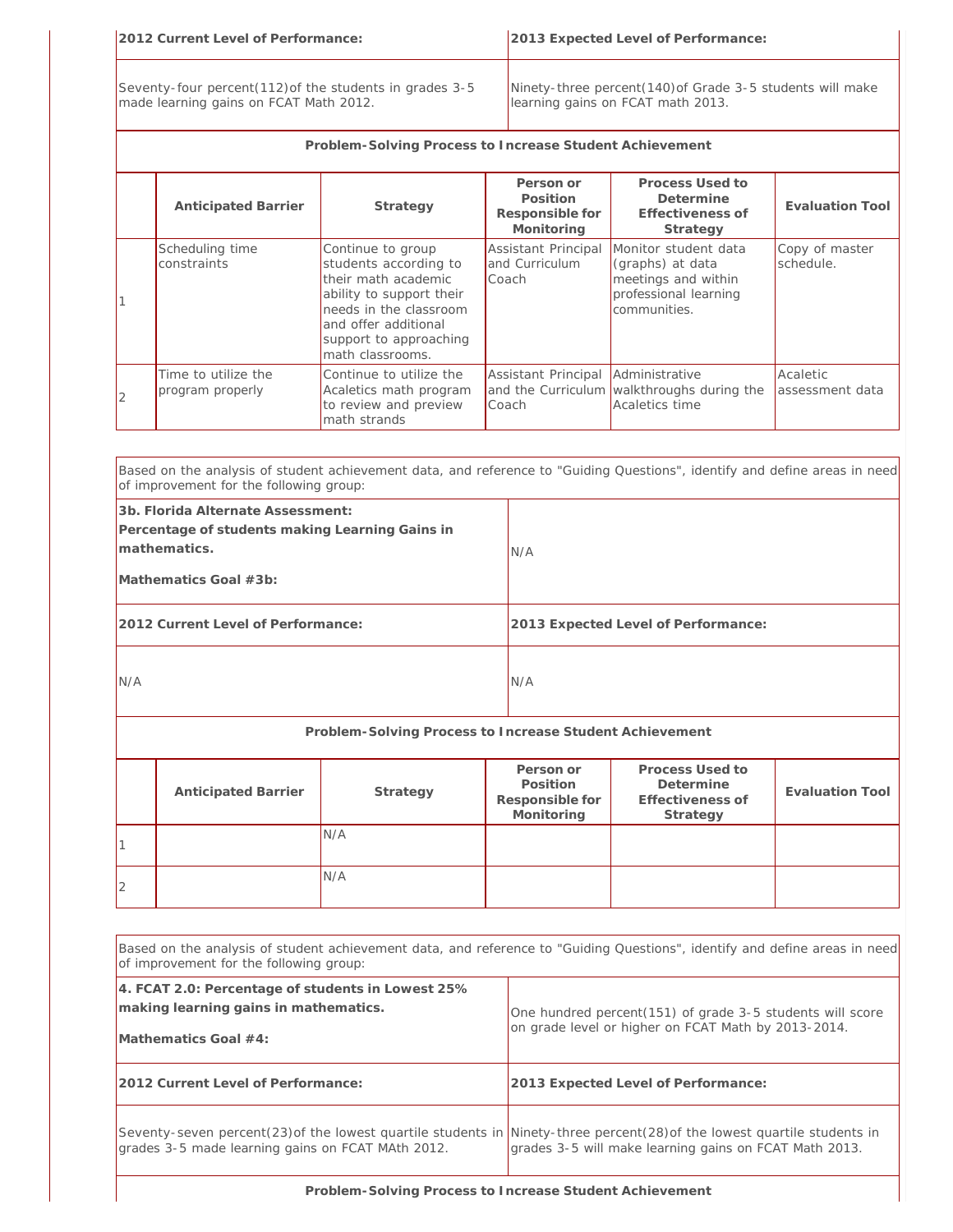| <b>Anticipated Barrier</b>                                                                                                                                             | Strategy                                                                                                                                        | Person or<br>Position<br>Responsible for<br>Monitoring | Process Used to<br>Determine<br>Effectiveness of<br>Strategy                                                                                                       | <b>Evaluation Tool</b>                                                                                                                              |
|------------------------------------------------------------------------------------------------------------------------------------------------------------------------|-------------------------------------------------------------------------------------------------------------------------------------------------|--------------------------------------------------------|--------------------------------------------------------------------------------------------------------------------------------------------------------------------|-----------------------------------------------------------------------------------------------------------------------------------------------------|
| Availability of<br>paraprofessionals/teachers to conduct before school Curriculum Coach<br>to tutor students before<br>and after school and<br>student transportation. | tutoring and select<br>teachers to implement a<br>3-5 grade math camp<br>using various computer<br>programs and hands on<br>math manipulatives. |                                                        | Utilize a paraprofessional Administration and Maintain and submit daily Copies of<br>attendance logs<br>indicating<br>programs/activities used<br>by each student. | Adiminstrative<br>reports pulled from<br>various programs<br>as well as weekly<br>progress reports<br>for each student<br>prepared by the<br>tutor. |
| Parental awareness and<br>understanding of what is<br>available                                                                                                        | Offer Supplemental<br>education services to<br>support individual<br>student math needs for<br>qualifying students                              | <b>District</b>                                        | Data provided by SES<br>tutoring companies will<br>be reviewed at student<br>PMP meetings                                                                          | Copies of data<br>provided by the<br>SES tutoring<br>company.                                                                                       |
| Meeting all students needs Inclusion                                                                                                                                   |                                                                                                                                                 | ESE Teachers,<br>Classroom<br>Teachers                 | <b>IEP Goals</b>                                                                                                                                                   | FCAT                                                                                                                                                |

| Based on Ambitious but Achievable Annual Measurable Objectives (AMOs), AMO-2, Reading and Math Performance Target                                                   |                                                                                                                                                                          |                                                                |                 |                                                                                               |                                                        |  |                                                              |                                |
|---------------------------------------------------------------------------------------------------------------------------------------------------------------------|--------------------------------------------------------------------------------------------------------------------------------------------------------------------------|----------------------------------------------------------------|-----------------|-----------------------------------------------------------------------------------------------|--------------------------------------------------------|--|--------------------------------------------------------------|--------------------------------|
| 5A. Ambitious but Achievable Annual<br>Measurable Objectives (AMOs). In six year<br>school will reduce their achievement gap<br>by 50%.                             |                                                                                                                                                                          |                                                                | by 12%.<br>5A : |                                                                                               | Elementary School Mathematics Goal #                   |  | Each year Sparr Elementary will reduce the achievement gap   |                                |
| Baseline data<br>2010-2011                                                                                                                                          | 2011-2012                                                                                                                                                                | 2012-2013                                                      | 2013-2014       |                                                                                               | 2014-2015                                              |  | 2015-2016                                                    | 2016-2017                      |
|                                                                                                                                                                     |                                                                                                                                                                          |                                                                |                 |                                                                                               |                                                        |  |                                                              |                                |
|                                                                                                                                                                     | Based on the analysis of student achievement data, and reference to "Guiding Questions", identify and define areas in need<br>of improvement for the following subgroup: |                                                                |                 |                                                                                               |                                                        |  |                                                              |                                |
| 5B. Student subgroups by ethnicity (White, Black,<br>Hispanic, Asian, American Indian) not making<br>satisfactory progress in mathematics.<br>Mathematics Goal #5B: |                                                                                                                                                                          |                                                                |                 | One hundred percent of all students will score at or above<br>grade level on FCAT Math 2014.  |                                                        |  |                                                              |                                |
|                                                                                                                                                                     | 2012 Current Level of Performance:                                                                                                                                       |                                                                |                 |                                                                                               | 2013 Expected Level of Performance:                    |  |                                                              |                                |
| Sixty-three percent of white students and forty-two percent<br>of black students scored at or above grade level on FCAT<br>math 2012.                               |                                                                                                                                                                          |                                                                |                 | Sixty-five percent of both subgroups will score at or above<br>grade level on FCAT Math 2013. |                                                        |  |                                                              |                                |
|                                                                                                                                                                     |                                                                                                                                                                          | Problem-Solving Process to Increase Student Achievement        |                 |                                                                                               |                                                        |  |                                                              |                                |
|                                                                                                                                                                     | Anticipated Barrier                                                                                                                                                      | Strategy                                                       |                 |                                                                                               | Person or<br>Position<br>Responsible for<br>Monitoring |  | Process Used to<br>Determine<br>Effectiveness of<br>Strategy | <b>Evaluation Tool</b>         |
|                                                                                                                                                                     | Time away from core<br><i>instruction</i>                                                                                                                                | Provide weekly mentoring Curriculum Coach<br>sessions to black |                 |                                                                                               |                                                        |  | Utilize a self-evaluation<br>tool allowing students to       | Students will<br>submit weekly |

|                                           |                                                                                                                                                                                                       | Monitoring       | Strategy                                                                                                                                                         |                                                                                                                |
|-------------------------------------------|-------------------------------------------------------------------------------------------------------------------------------------------------------------------------------------------------------|------------------|------------------------------------------------------------------------------------------------------------------------------------------------------------------|----------------------------------------------------------------------------------------------------------------|
| Time away from core<br><i>instruction</i> | Provide weekly mentoring Curriculum Coach<br>sessions to black<br>students in grades 3-5<br>that rank in the lowest<br>25% to focus on<br>academic needs as well<br>as social and emotional<br>needs. |                  | Utilize a self-evaluation<br>tool allowing students to<br>identify their own areas<br>of weakness,<br>strategies/goals to<br>improve these areas of<br>weakness. | Students will<br>submit weekly<br>progress reports<br>indicating whether<br>or not they<br>achieved their goal |
| Availability of<br>manipulatives          | Model, use hands on<br>math, and incorporate<br>math games during<br>centers and mentoring                                                                                                            | Curriculum Coach | Administrative walk<br>throughs as well as a log Acaletics, FCAT<br>being maintained<br>indicating time spent with                                               | Benchmark,<br>assessments data.                                                                                |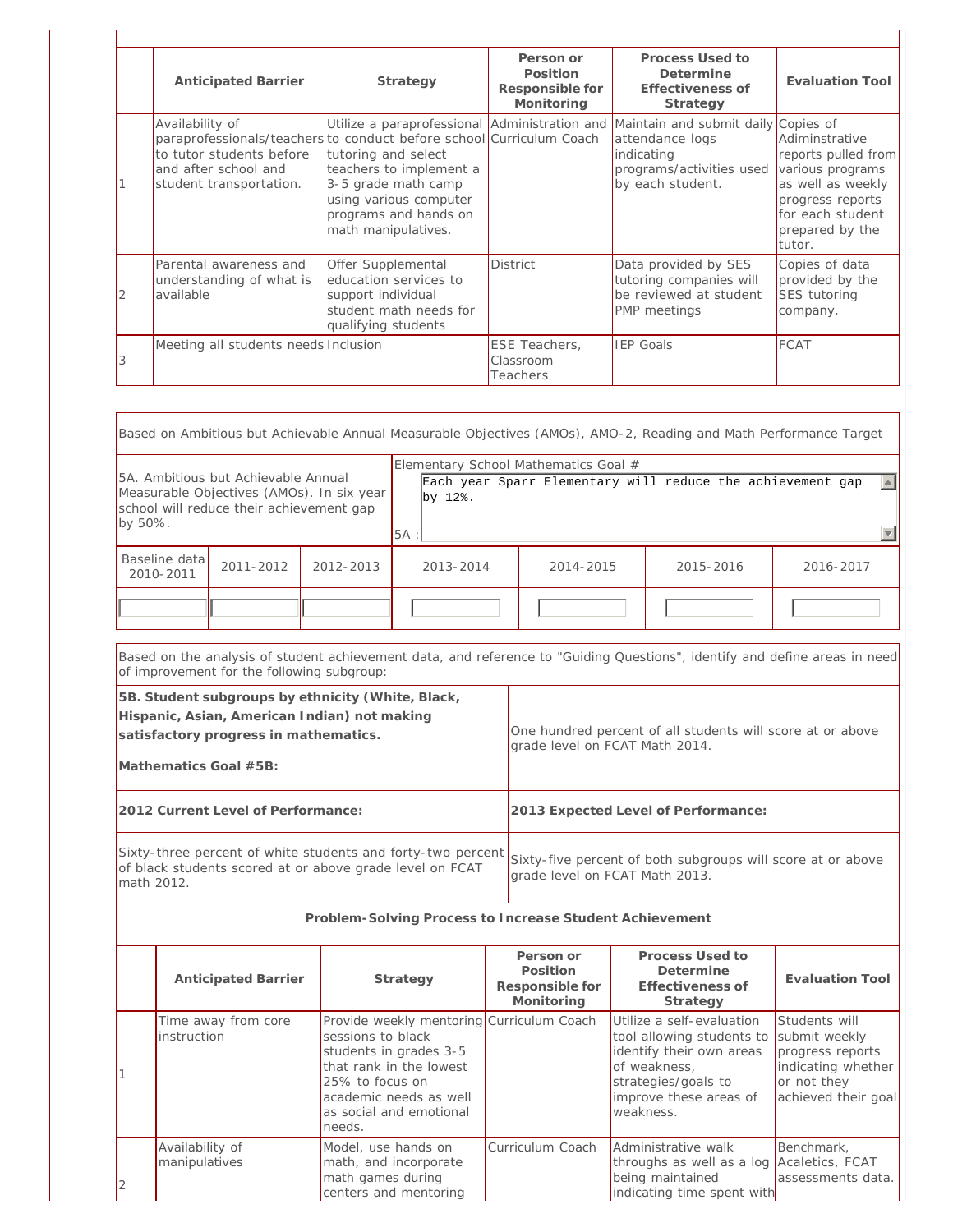|      | sessions.                                                   |                               | Istudents and the<br>engaging activities. |                    |
|------|-------------------------------------------------------------|-------------------------------|-------------------------------------------|--------------------|
| Time | Utilize Think Central<br>program that reinforces<br>skills. | Curriculum Coach Monitor data |                                           | Think Central Data |

| Based on the analysis of student achievement data, and reference to "Guiding Questions", identify and define areas in need<br>of improvement for the following subgroup: |                            |                                                         |                                                        |                                                              |                        |  |
|--------------------------------------------------------------------------------------------------------------------------------------------------------------------------|----------------------------|---------------------------------------------------------|--------------------------------------------------------|--------------------------------------------------------------|------------------------|--|
| 5C. English Language Learners (ELL) not making<br>satisfactory progress in mathematics.<br>Mathematics Goal #5C:                                                         |                            |                                                         | N/A                                                    |                                                              |                        |  |
| 2012 Current Level of Performance:                                                                                                                                       |                            |                                                         |                                                        | 2013 Expected Level of Performance:                          |                        |  |
| N/A                                                                                                                                                                      |                            |                                                         | N/A                                                    |                                                              |                        |  |
|                                                                                                                                                                          |                            | Problem-Solving Process to Increase Student Achievement |                                                        |                                                              |                        |  |
|                                                                                                                                                                          | <b>Anticipated Barrier</b> | Strategy                                                | Person or<br>Position<br>Responsible for<br>Monitoring | Process Used to<br>Determine<br>Effectiveness of<br>Strategy | <b>Evaluation Tool</b> |  |
|                                                                                                                                                                          |                            | N/A                                                     |                                                        |                                                              |                        |  |

| Based on the analysis of student achievement data, and reference to "Guiding Questions", identify and define areas in need<br>of improvement for the following subgroup: |                                                                                                                                                   |  |  |  |  |
|--------------------------------------------------------------------------------------------------------------------------------------------------------------------------|---------------------------------------------------------------------------------------------------------------------------------------------------|--|--|--|--|
| 5D. Students with Disabilities (SWD) not making<br>satisfactory progress in mathematics.<br>Mathematics Goal #5D:                                                        | On hundred percent SWD students will score at or above<br>grade level on FCAT Math 2014.                                                          |  |  |  |  |
| 2012 Current Level of Performance:                                                                                                                                       | 2013 Expected Level of Performance:                                                                                                               |  |  |  |  |
| FCAT Math 2012.                                                                                                                                                          | Forty-two percent of SWD scored at or above grade level on Fifty percent of SWD students will score at or above grade<br>level on FCAT Math 2013. |  |  |  |  |
| Problem-Solving Process to Increase Student Achievement                                                                                                                  |                                                                                                                                                   |  |  |  |  |
|                                                                                                                                                                          | Process Used to<br>Person or                                                                                                                      |  |  |  |  |

| <b>Anticipated Barrier</b>          | Strategy                                                                                                                         | Person or<br>Position<br>Responsible for<br>Monitoring | Process Used to<br>Determine<br>Effectiveness of<br>Strategy | Evaluation Tool |
|-------------------------------------|----------------------------------------------------------------------------------------------------------------------------------|--------------------------------------------------------|--------------------------------------------------------------|-----------------|
| Students off task.<br>all students. | Actively engage students ESE Inclusion<br>Teacher ability to get to in learning utilizing Kagan Teachers and Para.<br>strategies |                                                        | Monitor data                                                 | <b>FCAS</b>     |

| Based on the analysis of student achievement data, and reference to "Guiding Questions", identify and define areas in need<br>of improvement for the following subgroup: |                                                                                             |  |  |
|--------------------------------------------------------------------------------------------------------------------------------------------------------------------------|---------------------------------------------------------------------------------------------|--|--|
| 5E. Economically Disadvantaged students not making<br>satisfactory progress in mathematics.<br>Mathematics Goal $#5E$ :                                                  | One hundred percent of ED students will score at or above<br>grade level on FCAT Math 2014. |  |  |
| 2012 Current Level of Performance:                                                                                                                                       | 2013 Expected Level of Performance:                                                         |  |  |
| Fifty percent of ED students scored at or above grade level                                                                                                              | Sisty-five percent of ED students will score at or above                                    |  |  |

Fifty percent of ED students scored at or above grade level Sisty-five percent of ED students will score at or above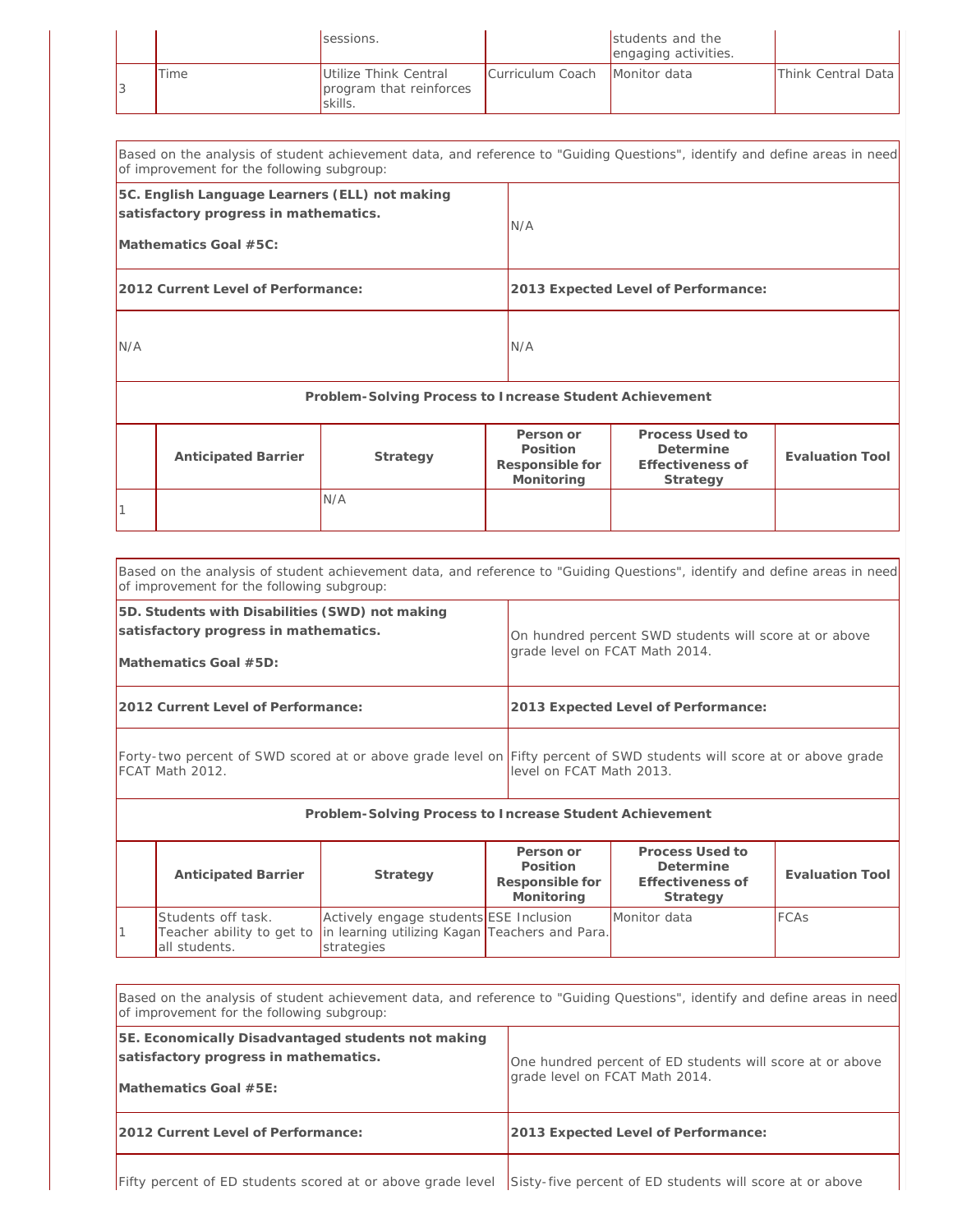on FCAT Math 2012. The state of the state of the state of the grade level on FCAT Math 2013.

| Problem-Solving Process to Increase Student Achievement |                                                                                                                                   |                                                        |                                                              |                  |  |  |
|---------------------------------------------------------|-----------------------------------------------------------------------------------------------------------------------------------|--------------------------------------------------------|--------------------------------------------------------------|------------------|--|--|
| <b>Anticipated Barrier</b>                              | Strategy                                                                                                                          | Person or<br>Position<br>Responsible for<br>Monitoring | Process Used to<br>Determine<br>Effectiveness of<br>Strategy | Evaluation Tool  |  |  |
| Time                                                    | Conference with student Guidance CounselorData<br>to explain last year's<br><b>FCAT</b> results and areas<br>needing improvement. | and or classroom<br>teacher.                           |                                                              | <b>FCAT</b> data |  |  |

*End of Elementary School Mathematics Goals*

### **Professional Development (PD) aligned with Strategies through Professional Learning Community (PLC) or PD Activity**

**Please note that each Strategy does not require a professional development or PLC activity.**

| <b>PD</b><br>Content /Topic<br>and/or PLC<br><b>Focus</b> | Grade | PD Facilitator<br>Level/Subject and/or PLC Leader                                        | PD Participants (e.g.<br>, PLC, subject,<br>grade level, or<br>school-wide) | Target Dates (e.g.,<br>early release) and<br>Schedules (e.g.,<br>frequency of<br>meetings) | Strategy for<br>Follow-<br>up/Monitoring | Person or Position<br>Responsible for<br>Monitoring |
|-----------------------------------------------------------|-------|------------------------------------------------------------------------------------------|-----------------------------------------------------------------------------|--------------------------------------------------------------------------------------------|------------------------------------------|-----------------------------------------------------|
| Common<br>Core                                            | $K-2$ | Curriculum Coach,<br>Train the trainers<br>one teacher from<br>each grade level<br>$K-2$ | Common Core Math                                                            | August 2012<br>through May 2013.                                                           | Lesson Plans<br>Observations             | Curriculum Coach.<br>Administration                 |
| <b>Success</b><br>Maker<br>Training                       | $K-5$ | <b>Assistant Principal</b>                                                               | Report training,<br>Individualized<br>instruction                           | September 2012                                                                             | Success Maker<br>Reports                 | Assistant Principal                                 |

**Mathematics Budget:** 

| Evidence-based Program(s)/Material(s) |                          |                       |                          |
|---------------------------------------|--------------------------|-----------------------|--------------------------|
| Strategy                              | Description of Resources | Funding Source        | Available<br>Amount      |
| No Data                               | No Data                  | No Data               | \$0.00                   |
|                                       |                          |                       | Subtotal: \$0.00         |
| Technology                            |                          |                       |                          |
| Strategy                              | Description of Resources | <b>Funding Source</b> | Available<br>Amount      |
| Number concept practice               | Brain Pop                | Title 1               | \$1,000.00               |
|                                       |                          |                       | Subtotal: \$1,000.00     |
| Professional Development              |                          |                       |                          |
| Strategy                              | Description of Resources | <b>Funding Source</b> | Available<br>Amount      |
| <b>Modeling Training</b>              | Curriculum Coach         | Title 1               | \$24,705.00              |
|                                       |                          |                       | Subtotal: \$24,705.00    |
| Other                                 |                          |                       |                          |
| Strategy                              | Description of Resources | <b>Funding Source</b> | Available<br>Amount      |
| Interventions                         | Curriculum Coach         | Title 1               | \$30,881.00              |
|                                       |                          |                       | Subtotal: \$30,881.00    |
|                                       |                          |                       | Grand Total: \$56,586.00 |

*End of Mathematics Goals*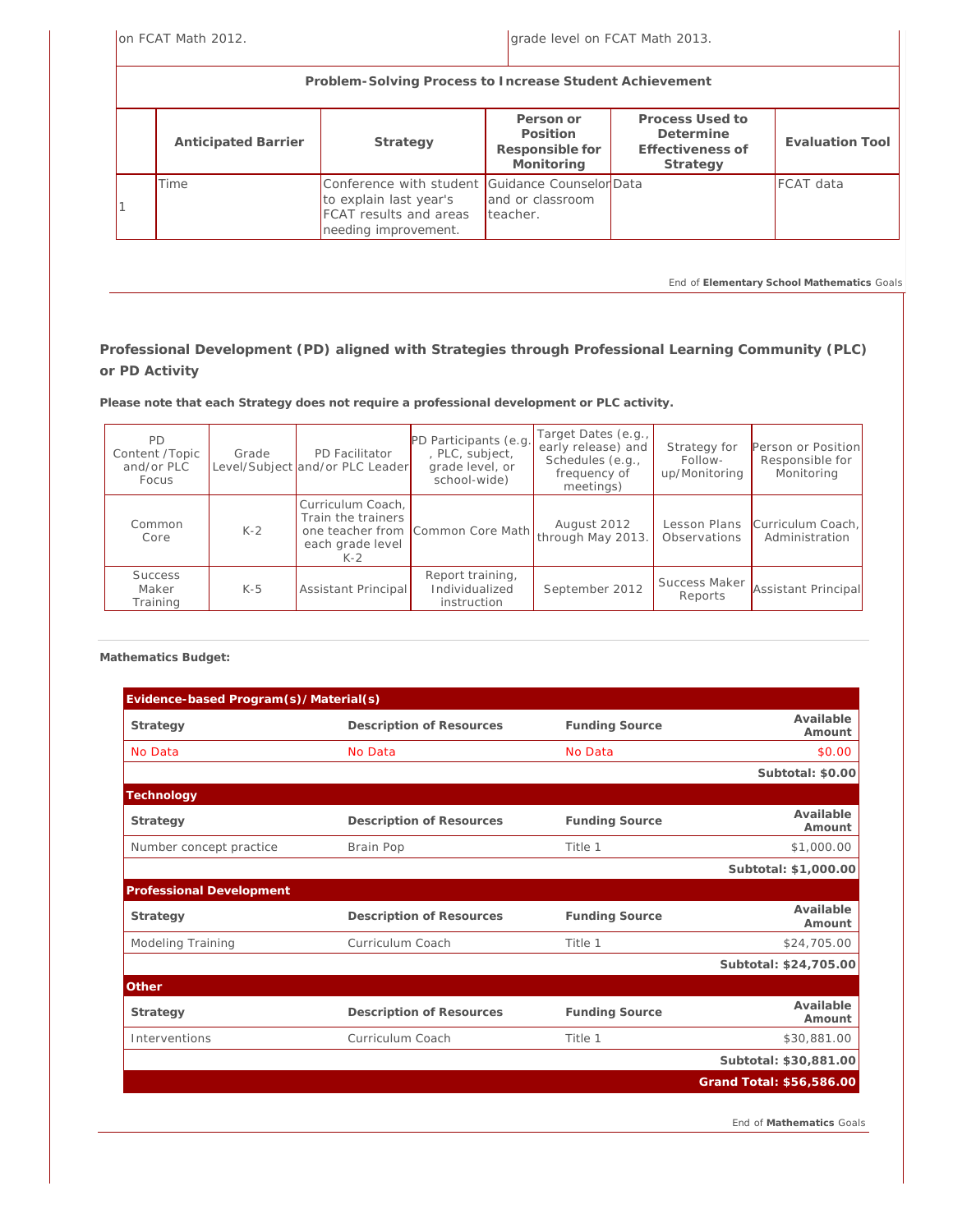## Elementary and Middle School Science Goals

*\* When using percentages, include the number of students the percentage represents (e.g., 70% (35)).*

|                                                                                                | Based on the analysis of student achievement data, and reference to "Guiding Questions", identify and define<br>areas in need of improvement for the following group: |                                                                                                                                                                  |                                                        |                                                                                                                |                                                                         |  |
|------------------------------------------------------------------------------------------------|-----------------------------------------------------------------------------------------------------------------------------------------------------------------------|------------------------------------------------------------------------------------------------------------------------------------------------------------------|--------------------------------------------------------|----------------------------------------------------------------------------------------------------------------|-------------------------------------------------------------------------|--|
|                                                                                                | 1a. FCAT2.0: Students scoring at Achievement<br>Level 3 in science.<br>Science Goal #1a:                                                                              |                                                                                                                                                                  | 2014.                                                  | One hundred percent(56) of 5th grade students will<br>score at proficiency level or higher in science by 2013- |                                                                         |  |
|                                                                                                | 2012 Current Level of Performance:                                                                                                                                    |                                                                                                                                                                  |                                                        | 2013 Expected Level of Performance:                                                                            |                                                                         |  |
| Forty-three (24) of 5th grade students scored on or<br>above grade level on FCAT Science 2012. |                                                                                                                                                                       |                                                                                                                                                                  |                                                        | Sixty percent(34) of 5th grade students will score on or<br>above grade level on FCAT Science 2013.            |                                                                         |  |
|                                                                                                |                                                                                                                                                                       | Problem-Solving Process to Increase Student Achievement                                                                                                          |                                                        |                                                                                                                |                                                                         |  |
|                                                                                                | Anticipated Barrier                                                                                                                                                   | Strategy                                                                                                                                                         | Person or<br>Position<br>Responsible for<br>Monitoring | Process Used to<br>Determine<br>Effectiveness of<br>Strategy                                                   | <b>Evaluation Tool</b>                                                  |  |
|                                                                                                | Empowering teachers<br>to utilize science<br>leveled readers outside during the reading and<br>the science block.                                                     | Science leveled<br>readers will be utilized<br>writing block to teach<br>science vocabulary<br>and increase<br>comprehension of<br>nonfiction text               | Administration                                         | Adminstrative<br>walkthroughs and<br>review of lesson plans                                                    | Unit tests, FCAs,<br>and FCAT<br>assessments.                           |  |
| 2                                                                                              | Time to teach the<br>Scientific process                                                                                                                               | S.W.A.P. (Science<br>with a Purpose) On<br>each early release day,<br>all grade levels will<br>participate in hands-on<br>science lessons for the<br>entire day. | Administration                                         | Administrative<br>walkthroughs, review<br>of S.W.A.P. lesson<br>plans                                          | Science<br>notebooks,<br>Science projects,<br>FCA assessment<br>scores. |  |
| 3                                                                                              | Time<br>Earlier Grade levels do<br>not have enough time<br>to build a strong<br>scientific base for<br>students.                                                      | Brain Pop                                                                                                                                                        | Administration                                         | Data                                                                                                           | FCAs                                                                    |  |
|                                                                                                | Based on the analysis of student achievement data, and reference to "Guiding Questions", identify and define<br>areas in need of improvement for the following group: |                                                                                                                                                                  |                                                        |                                                                                                                |                                                                         |  |
|                                                                                                | 1b. Florida Alternate Assessment:<br>Students scoring at Levels 4, 5, and 6 in science.<br>Science Goal #1b:                                                          |                                                                                                                                                                  | N/A                                                    |                                                                                                                |                                                                         |  |
|                                                                                                | 2012 Current Level of Performance:                                                                                                                                    |                                                                                                                                                                  |                                                        | 2013 Expected Level of Performance:                                                                            |                                                                         |  |
| N/A                                                                                            |                                                                                                                                                                       |                                                                                                                                                                  | N/A                                                    |                                                                                                                |                                                                         |  |

**Problem-Solving Process to Increase Student Achievement Anticipated Barrier Strategy Person or Position Responsible for Monitoring Process Used to Determine Effectiveness of Strategy Evaluation Tool** 1 N/A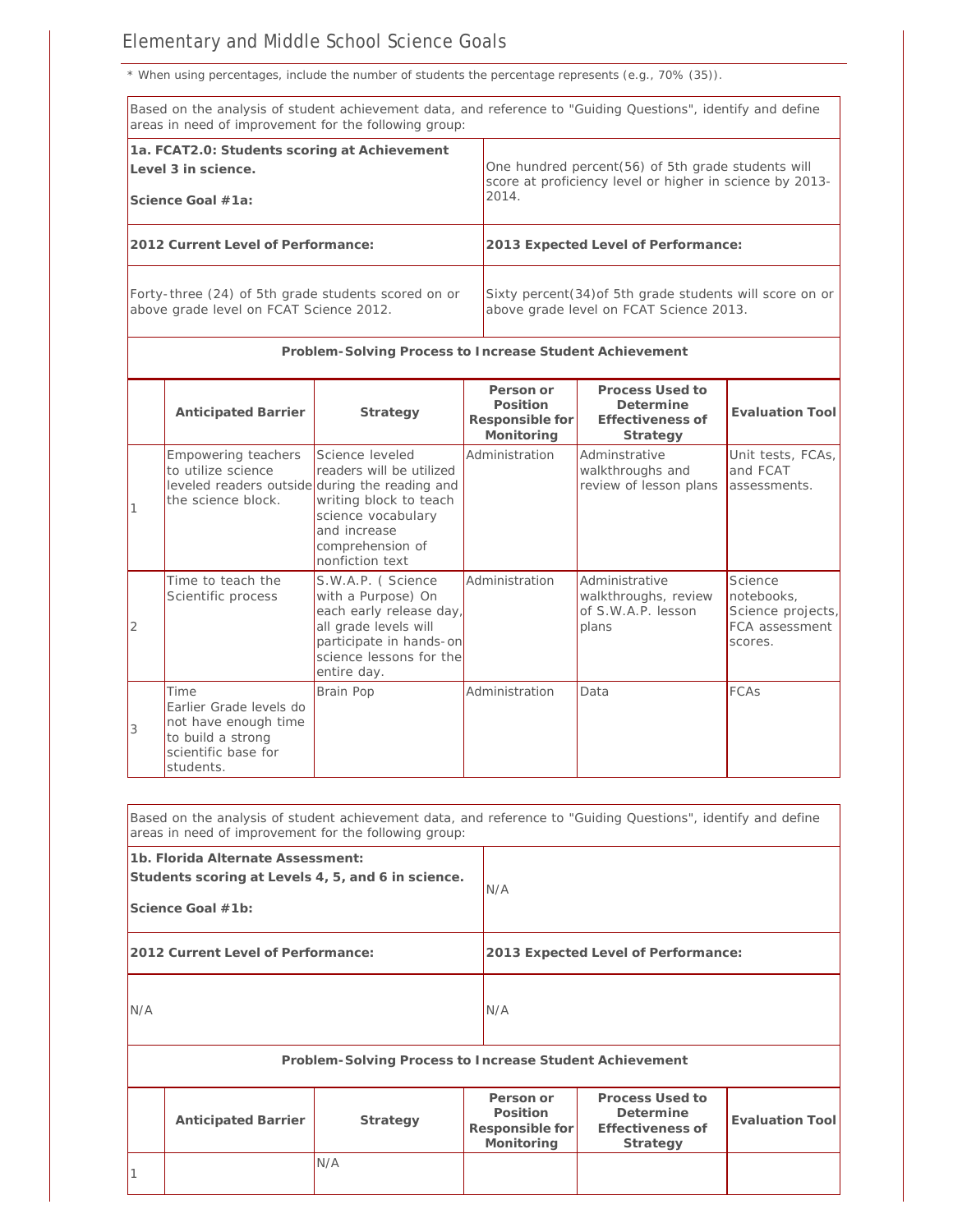| Based on the analysis of student achievement data, and reference to "Guiding Questions", identify and define<br>areas in need of improvement for the following group: |                                         |                                                                                                                                                                  |                                                        |                                                                                                   |                                                                         |  |
|-----------------------------------------------------------------------------------------------------------------------------------------------------------------------|-----------------------------------------|------------------------------------------------------------------------------------------------------------------------------------------------------------------|--------------------------------------------------------|---------------------------------------------------------------------------------------------------|-------------------------------------------------------------------------|--|
| 2a. FCAT 2.0: Students scoring at or above<br>Achievement Level 4 in science.<br>Science Goal #2a:                                                                    |                                         |                                                                                                                                                                  |                                                        | Eighty percent (45) of 5th grade students will score a<br>level 4 or 5 on FCAT Science 2013-2014. |                                                                         |  |
| 2012 Current Level of Performance:                                                                                                                                    |                                         |                                                                                                                                                                  |                                                        | 2013 Expected Level of Performance:                                                               |                                                                         |  |
| Fifteen percent (8) of 5th grade students scored a level Twenty-five percent (11) of 5th grade students will<br>4 or 5 on the FCAT Science 2012.                      |                                         |                                                                                                                                                                  |                                                        | score a level 4 or 5 on FCAT Science 2013.                                                        |                                                                         |  |
|                                                                                                                                                                       |                                         | Problem-Solving Process to Increase Student Achievement                                                                                                          |                                                        |                                                                                                   |                                                                         |  |
|                                                                                                                                                                       | Anticipated Barrier                     | Strategy                                                                                                                                                         | Person or<br>Position<br>Responsible for<br>Monitoring | Process Used to<br>Determine<br>Effectiveness of<br>Strategy                                      | <b>Evaluation Tool</b>                                                  |  |
|                                                                                                                                                                       | Time to teach the<br>Scientific process | S.W.A.P. (Science<br>with a Purpose) On<br>each early release day,<br>all grade levels will<br>participate in hands-on<br>science lessons for the<br>entire day. | Administration                                         | Administrative<br>walkthroughs, review<br>of S.W.A.P. lesson<br>plans                             | Science<br>notebooks,<br>Science projects,<br>FCA assessment<br>scores. |  |

|                                                                                                                           | Based on the analysis of student achievement data, and reference to "Guiding Questions", identify and define<br>areas in need of improvement for the following group: |                                                         |                                                        |                                                              |                        |  |
|---------------------------------------------------------------------------------------------------------------------------|-----------------------------------------------------------------------------------------------------------------------------------------------------------------------|---------------------------------------------------------|--------------------------------------------------------|--------------------------------------------------------------|------------------------|--|
| 2b. Florida Alternate Assessment:<br>Students scoring at or above Achievement Level 7<br>in science.<br>Science Goal #2b: |                                                                                                                                                                       |                                                         | N/A                                                    |                                                              |                        |  |
|                                                                                                                           | 2012 Current Level of Performance:                                                                                                                                    |                                                         | 2013 Expected Level of Performance:                    |                                                              |                        |  |
| N/A                                                                                                                       |                                                                                                                                                                       |                                                         | N/A                                                    |                                                              |                        |  |
|                                                                                                                           |                                                                                                                                                                       | Problem-Solving Process to Increase Student Achievement |                                                        |                                                              |                        |  |
|                                                                                                                           | <b>Anticipated Barrier</b>                                                                                                                                            | Strategy                                                | Person or<br>Position<br>Responsible for<br>Monitoring | Process Used to<br>Determine<br>Effectiveness of<br>Strategy | <b>Evaluation Tool</b> |  |
|                                                                                                                           |                                                                                                                                                                       | N/A                                                     |                                                        |                                                              |                        |  |

**Please note that each Strategy does not require a professional development or PLC activity.**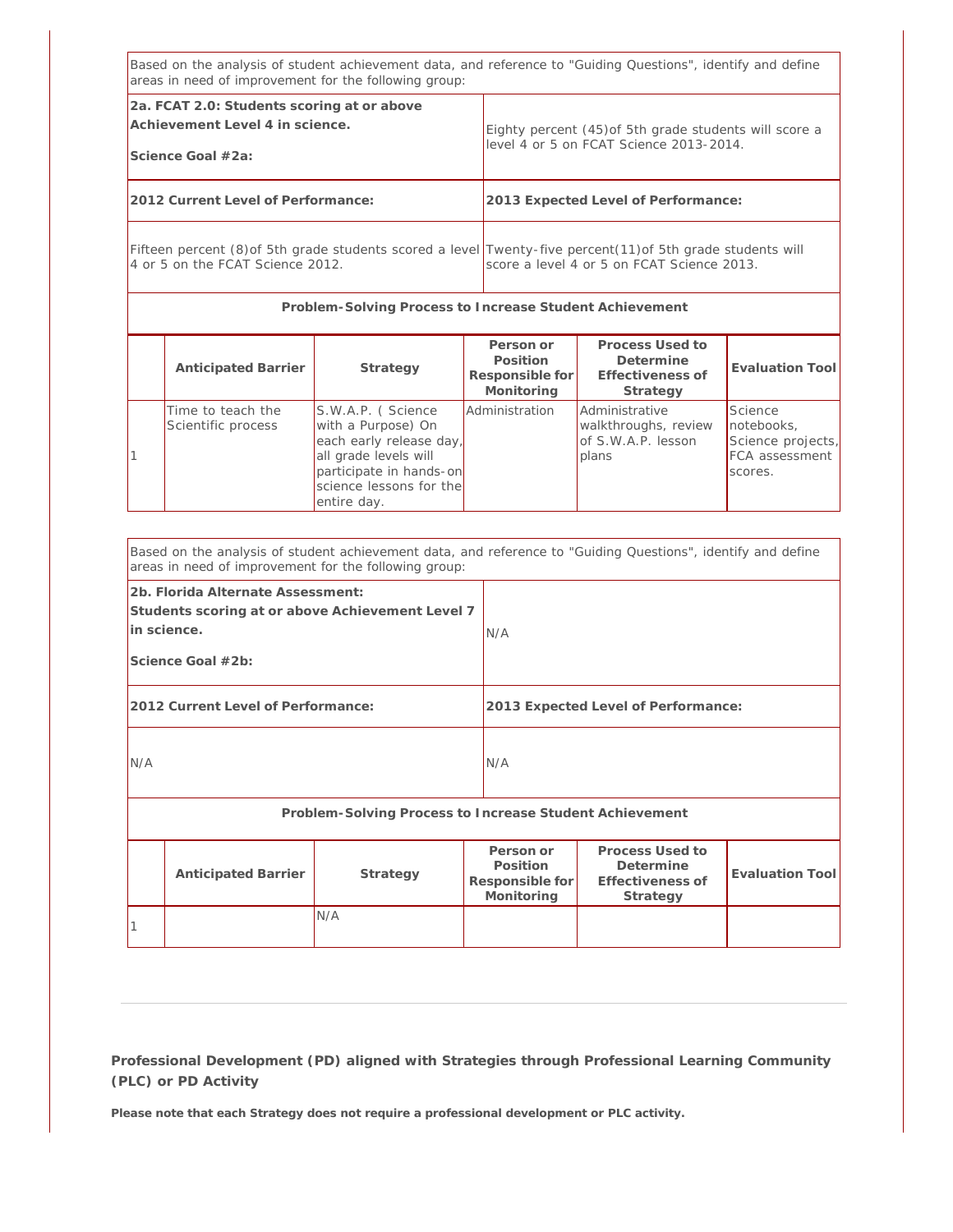| PD.<br>Content / Topic<br>and/or PLC<br>Focus | Grade<br>Level/Subject and/or PLC | PD.<br>Facilitator<br>Leader | PD Participants<br>$(e.q.$ , $PLC,$<br>subject, grade<br>level, or school-<br>wide) | Target Dates (e.g.,<br>early release) and<br>Schedules (e.g.,<br>frequency of<br>meetings) | Strategy for<br>Follow-<br>up/Monitoring | Person or<br>Position<br>Responsible for<br>Monitoring |
|-----------------------------------------------|-----------------------------------|------------------------------|-------------------------------------------------------------------------------------|--------------------------------------------------------------------------------------------|------------------------------------------|--------------------------------------------------------|
| N/A                                           |                                   |                              |                                                                                     |                                                                                            |                                          |                                                        |

**Science Budget:** 

| Evidence-based Program(s)/Material(s)    |                             |                       |                       |
|------------------------------------------|-----------------------------|-----------------------|-----------------------|
| Strategy                                 | Description of Resources    | <b>Funding Source</b> | Available<br>Amount   |
| No Data                                  | No Data                     | No Data               | \$0.00                |
|                                          |                             |                       | Subtotal: \$0.00      |
| Technology                               |                             |                       |                       |
| Strategy                                 | Description of Resources    | <b>Funding Source</b> | Available<br>Amount   |
| No Data                                  | No Data                     | No Data               | \$0.00                |
|                                          |                             |                       | Subtotal: \$0.00      |
| Professional Development                 |                             |                       |                       |
| Strategy                                 | Description of Resources    | <b>Funding Source</b> | Available<br>Amount   |
| No Data                                  | No Data                     | No Data               | \$0.00                |
|                                          |                             |                       | Subtotal: \$0.00      |
| Other                                    |                             |                       |                       |
| Strategy                                 | Description of Resources    | <b>Funding Source</b> | Available<br>Amount   |
| Reading Vocabulary in Science<br>Content | Science Club - after school | Title 1               | \$553.00              |
|                                          |                             |                       | Subtotal: \$553.00    |
|                                          |                             |                       | Grand Total: \$553.00 |

*End of Science Goals*

## Writing Goals

*\* When using percentages, include the number of students the percentage represents (e.g., 70% (35)).*

| Based on the analysis of student achievement data, and reference to "Guiding Questions", identify and define areas<br>in need of improvement for the following group:     |                                                              |                                                            |                                                        |                                                                                                                    |                                                                         |  |
|---------------------------------------------------------------------------------------------------------------------------------------------------------------------------|--------------------------------------------------------------|------------------------------------------------------------|--------------------------------------------------------|--------------------------------------------------------------------------------------------------------------------|-------------------------------------------------------------------------|--|
| 1a. FCAT 2.0: Students scoring at Achievement Level<br>3.0 and higher in writing.<br>Writing Goal #1a:                                                                    |                                                              |                                                            |                                                        | One hundred percent (40)4th grade students will score<br>proficient or higher in writing on FCAT Writes 2013-2014. |                                                                         |  |
|                                                                                                                                                                           | 2012 Current Level of Performance:                           |                                                            |                                                        | 2013 Expected Level of Performance:                                                                                |                                                                         |  |
| Sixty-four percent(26) of our 4th grade students scored a Eighty percent (32) of our 4th grade students will score<br>3.0 (proficient) or higher on the FCAT Writes 2012. |                                                              |                                                            |                                                        | proficient in writing on the FCAT Writes 2013.                                                                     |                                                                         |  |
|                                                                                                                                                                           |                                                              | Problem-Solving Process to Increase Student Achievement    |                                                        |                                                                                                                    |                                                                         |  |
|                                                                                                                                                                           | <b>Anticipated Barrier</b>                                   | Strategy                                                   | Person or<br>Position<br>Responsible for<br>Monitoring | Process Used to<br>Determine<br>Effectiveness of<br>Strategy                                                       | <b>Evaluation Tool</b>                                                  |  |
|                                                                                                                                                                           | Maintain the fidelity of<br>the Write Reflections<br>Program | Maintain a 60 minute<br>Language Arts block in<br>grade 4. |                                                        | Assistant Principal Walkthroughs, assess<br>lesson plans, Demand<br>Writing data                                   | Quarterly demand<br>writing scores<br>and FCAT Writing<br>assessment in |  |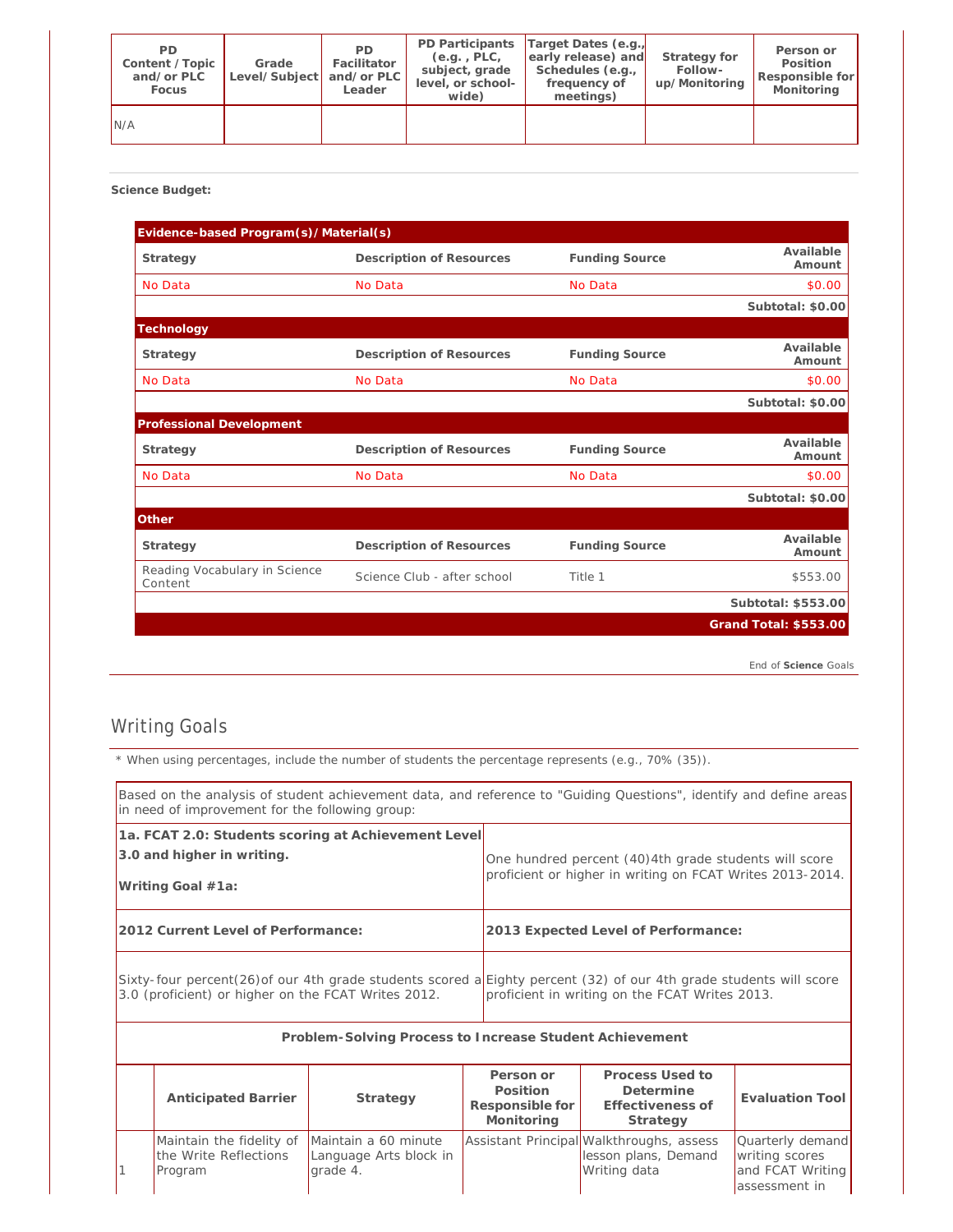|   |                                                                                                                                                                     |                                                                                                                                                                                                                         |                                  |                                                                                                           | grade 4                                                                                      |
|---|---------------------------------------------------------------------------------------------------------------------------------------------------------------------|-------------------------------------------------------------------------------------------------------------------------------------------------------------------------------------------------------------------------|----------------------------------|-----------------------------------------------------------------------------------------------------------|----------------------------------------------------------------------------------------------|
|   | Transportation                                                                                                                                                      | Provide an after- school Assistant Principal Administrative<br>writing workshop for all and the<br>students in 4th grade<br>expanding on the core<br>concepts and writing<br>vocabulary introduced<br>in the classroom. |                                  | walkthroughs and<br>Curriculum Coach attendance rosters for<br>the workshop.                              | 2012-2013 FCAT<br>Writes scores                                                              |
|   | New scoring procedures District training for 3-5<br>emphasize the need for grades.<br>improvement in areas of<br>spelling and<br>conventions of Writing for K-2 new | Common Cores training<br>assessment.                                                                                                                                                                                    | Assistant<br>Personnel           | Administrative<br>Principal, District   walkthroughts, scoring<br>aligned with state,<br>writing samples. | Demand writing<br>scores, classroom<br>writing samples,<br><b>FCAT Writing</b><br>assessment |
| 4 | Time                                                                                                                                                                | Melissa Forney Writing<br>training for 4th grade<br>teachers.<br>Summer 2012                                                                                                                                            | Assistant Principal Observations | Scoring aligned with<br>state.                                                                            | <b>FCAT Writes</b><br>Results                                                                |

| Based on the analysis of student achievement data, and reference to "Guiding Questions", identify and define areas<br>in need of improvement for the following group: |                            |                                                         |                                                        |                                                              |                        |  |
|-----------------------------------------------------------------------------------------------------------------------------------------------------------------------|----------------------------|---------------------------------------------------------|--------------------------------------------------------|--------------------------------------------------------------|------------------------|--|
| 1b. Florida Alternate Assessment: Students scoring<br>at 4 or higher in writing.<br>Writing Goal #1b:                                                                 |                            |                                                         | N/A                                                    |                                                              |                        |  |
| 2012 Current Level of Performance:                                                                                                                                    |                            |                                                         |                                                        | 2013 Expected Level of Performance:                          |                        |  |
| N/A                                                                                                                                                                   |                            |                                                         | N/A                                                    |                                                              |                        |  |
|                                                                                                                                                                       |                            | Problem-Solving Process to Increase Student Achievement |                                                        |                                                              |                        |  |
|                                                                                                                                                                       | <b>Anticipated Barrier</b> | Strategy                                                | Person or<br>Position<br>Responsible for<br>Monitoring | Process Used to<br>Determine<br>Effectiveness of<br>Strategy | <b>Evaluation Tool</b> |  |
|                                                                                                                                                                       |                            | N/A                                                     |                                                        |                                                              |                        |  |

**Please note that each Strategy does not require a professional development or PLC activity.**

| <b>PD</b><br>Content / Topic<br>and/or PLC<br>Focus | Grade<br>Level/Subject                 | <b>PD</b><br>Facilitator<br>and/or PLC<br>Leader | PD Participants<br>$(e.q.$ , $PLC,$<br>subject, grade<br>level, or<br>school-wide) | Target Dates (e.g.,<br>early release) and<br>Schedules (e.g.,<br>frequency of<br>meetings) | Strategy for<br>Follow-<br>up/Monitoring                              | Person or<br>Position<br>Responsible for<br>Monitoring |
|-----------------------------------------------------|----------------------------------------|--------------------------------------------------|------------------------------------------------------------------------------------|--------------------------------------------------------------------------------------------|-----------------------------------------------------------------------|--------------------------------------------------------|
| Writing<br>Enhancement<br>Workshop                  | 3-5 Writing                            | Assistant<br>Principal                           | 3rd-5th grade<br>teachers                                                          | September/October                                                                          | Collaboration<br>meetings to score<br>district writing<br>assessments | Administration                                         |
| Purposeful<br>Writing<br>Training                   | K-5 Writing in<br>all subject<br>areas | Assistant<br>Principal/<br>Lead<br>Teachers      | School-wide                                                                        | October/November                                                                           | Lesson plans,<br>walk-throughs                                        | Administration                                         |
| <b>FCAT Writes</b><br>Training                      | 4th Grade                              | Assistant<br>Principal                           | 4th grade<br>teachers                                                              | February                                                                                   | <b>Results of FCAT</b><br>Writing                                     | Administration                                         |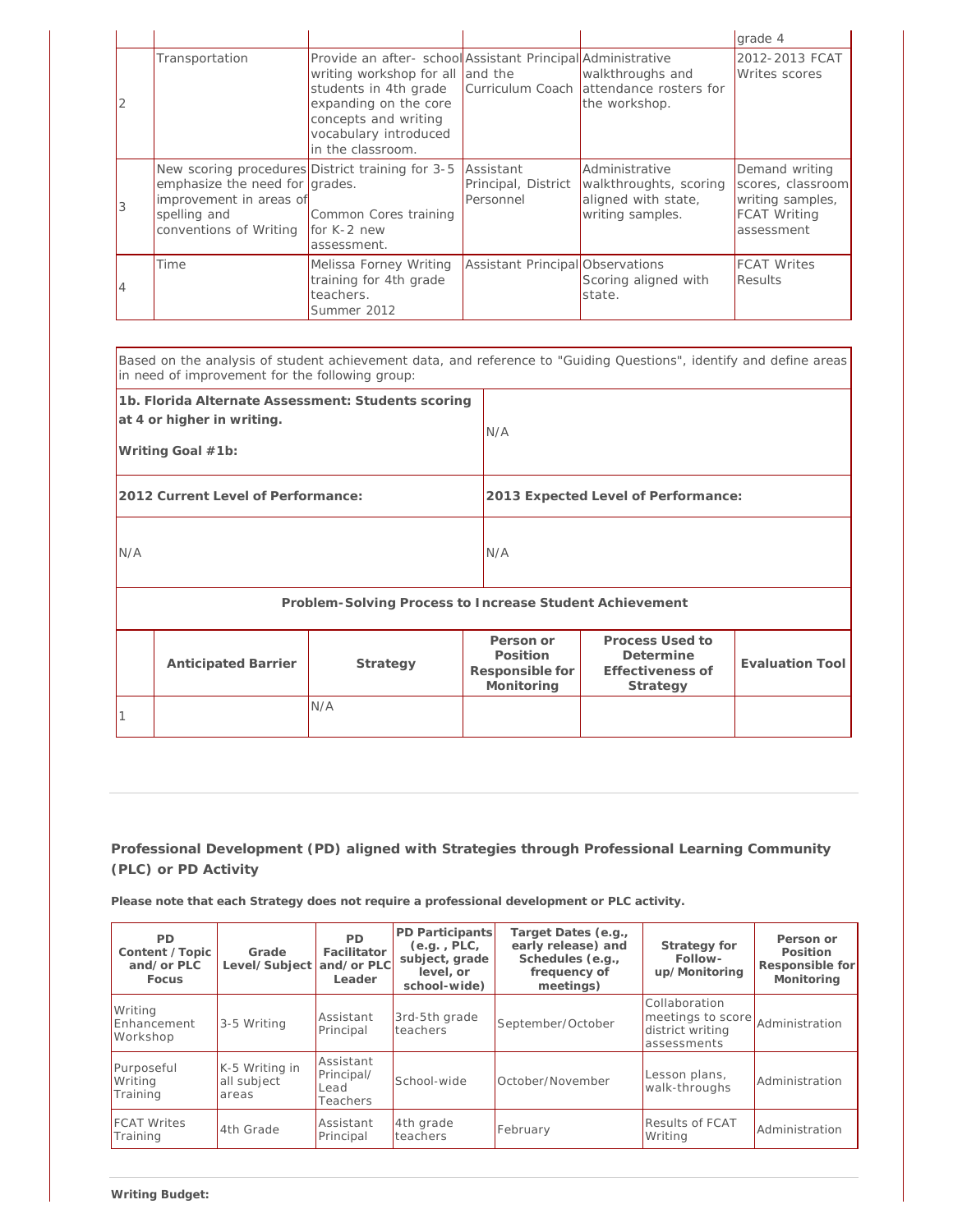| Evidence-based Program(s)/Material(s)      |                                 |                       |                         |
|--------------------------------------------|---------------------------------|-----------------------|-------------------------|
| Strategy                                   | Description of Resources        | <b>Funding Source</b> | Available<br>Amount     |
| No Data                                    | No Data                         | No Data               | \$0.00                  |
|                                            |                                 |                       | Subtotal: \$0.00        |
| Technology                                 |                                 |                       |                         |
| Strategy                                   | Description of Resources        | <b>Funding Source</b> | Available<br>Amount     |
| No Data                                    | No Data                         | No Data               | \$0.00                  |
|                                            |                                 |                       | Subtotal: \$0.00        |
| Professional Development                   |                                 |                       |                         |
| Strategy                                   | Description of Resources        | <b>Funding Source</b> | Available<br>Amount     |
| Align with state (rubrics,<br>instruction) | Melissa Forney                  | Title 1               | \$575.00                |
|                                            |                                 |                       | Subtotal: \$575.00      |
| Other                                      |                                 |                       |                         |
| Strategy                                   | Description of Resources        | <b>Funding Source</b> | Available<br>Amount     |
| Intervention                               | Writers Workshop - after school | Title 1               | \$1,842.00              |
|                                            |                                 |                       | Subtotal: \$1,842.00    |
|                                            |                                 |                       | Grand Total: \$2,417.00 |

*End of Writing Goals*

# Attendance Goal(s)

*\* When using percentages, include the number of students the percentage represents (e.g., 70% (35)).*

|                                                                                                                                  | of improvement:                                                         | Based on the analysis of attendance data, and reference to "Guiding Questions", identify and define areas in need |                                                        |                                                                                      |                        |  |
|----------------------------------------------------------------------------------------------------------------------------------|-------------------------------------------------------------------------|-------------------------------------------------------------------------------------------------------------------|--------------------------------------------------------|--------------------------------------------------------------------------------------|------------------------|--|
| 1. Attendance<br>Attendance Goal #1:                                                                                             |                                                                         |                                                                                                                   |                                                        | The average yearly attendance rate for the 2012 school<br>year will increase to 96%. |                        |  |
|                                                                                                                                  | 2012 Current Attendance Rate:                                           |                                                                                                                   |                                                        | 2013 Expected Attendance Rate:                                                       |                        |  |
| The attendance rate was 93.2%.                                                                                                   |                                                                         |                                                                                                                   |                                                        | The goal for attendance rate is 96%.                                                 |                        |  |
|                                                                                                                                  | 2012 Current Number of Students with Excessive<br>Absences (10 or more) |                                                                                                                   |                                                        | 2013 Expected Number of Students with Excessive<br>Absences (10 or more)             |                        |  |
| One hundred seventy-seven student (45.62%) missed 10 One hundred students will miss 10 or more days of<br>or more days of school |                                                                         |                                                                                                                   | school.                                                |                                                                                      |                        |  |
|                                                                                                                                  | 2012 Current Number of Students with Excessive<br>Tardies (10 or more)  |                                                                                                                   |                                                        | 2013 Expected Number of Students with Excessive<br>Tardies (10 or more)              |                        |  |
|                                                                                                                                  |                                                                         | Ninety-three students (23.97%) had 10 or more tardies.                                                            |                                                        | Fifty students will have 10 or more tardies.                                         |                        |  |
|                                                                                                                                  |                                                                         | Problem-Solving Process to Increase Student Achievement                                                           |                                                        |                                                                                      |                        |  |
|                                                                                                                                  | Anticipated Barrier                                                     | Strategy                                                                                                          | Person or<br>Position<br>Responsible for<br>Monitoring | Process Used to<br>Determine<br>Effectiveness of<br>Strategy                         | <b>Evaluation Tool</b> |  |
|                                                                                                                                  | Parent transportation                                                   | Recognize student                                                                                                 | <b>IPC</b>                                             | Increases in the number Perfect                                                      |                        |  |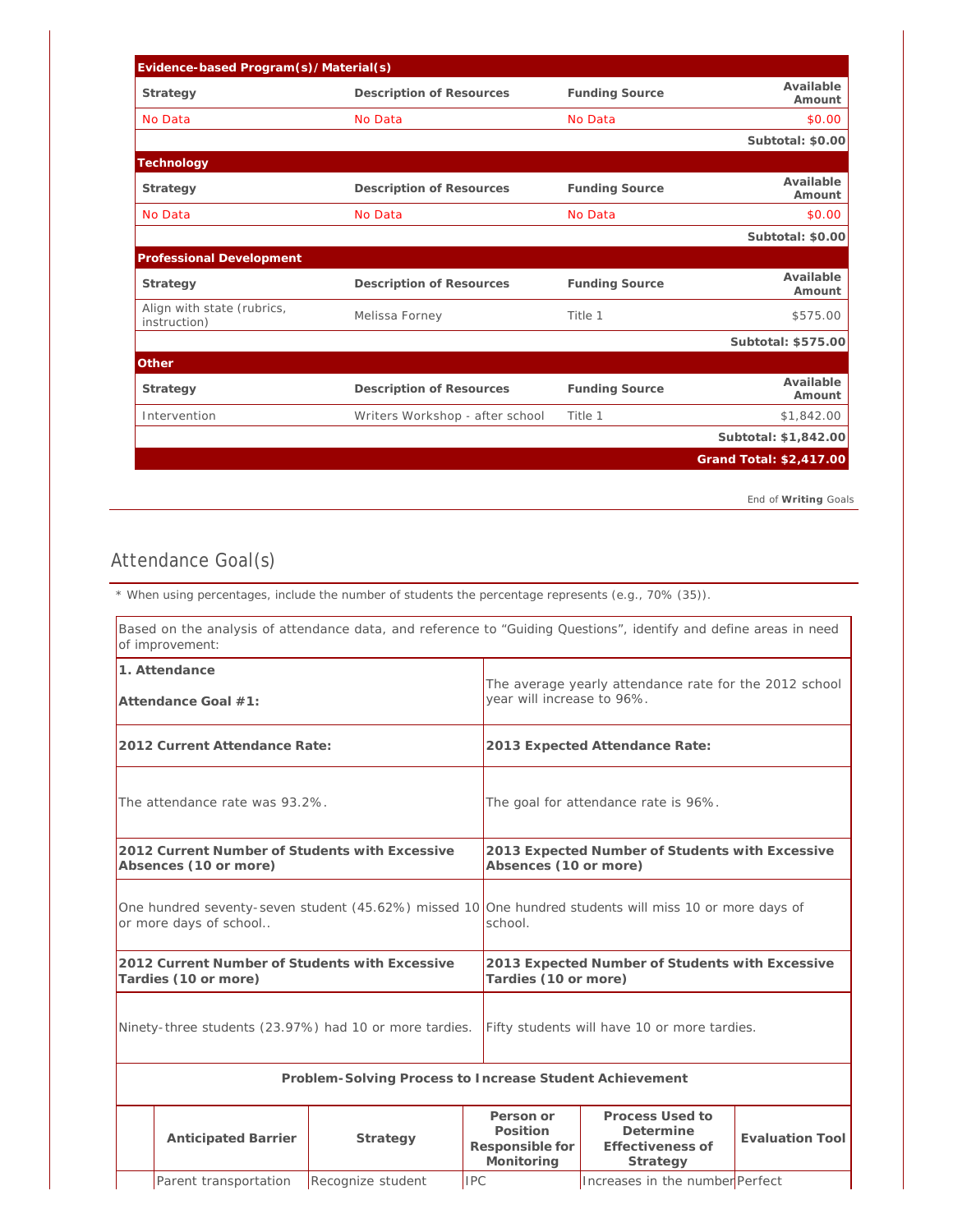|  |                                             | quartely who maintain<br>perfect attendance                                                                                                  |                                  | of students receiving<br>perfect attendance<br>utilizing SMS               | attendance<br>report in SMS          |
|--|---------------------------------------------|----------------------------------------------------------------------------------------------------------------------------------------------|----------------------------------|----------------------------------------------------------------------------|--------------------------------------|
|  | Availability of the<br>school social worker | Continue to utilize the<br>school social worker<br>when a student is<br>absent 5 consecutive<br>days to conduct Child<br>Study Team meetings | <b>IPC</b> and<br>Administration | Increases in student<br><b>daily</b><br>attendance utilizing<br><b>SMS</b> | Daily attendance<br>reports from SMS |

**Please note that each Strategy does not require a professional development or PLC activity.**

| PD.<br>Content / Topic<br>and/or PLC<br>Focus | Grade<br>Level/Subject and/or PLC | PD.<br>Facilitator<br>Leader | PD Participants<br>(e.g., PLC,<br>subject, grade<br>level, or school-<br>wide) | Target Dates (e.g.<br>early release) and<br>Schedules (e.g.,<br>frequency of<br>meetings) | Strategy for<br>Follow-<br>up/Monitoring | Person or<br>Position<br>Responsible for<br>Monitoring |
|-----------------------------------------------|-----------------------------------|------------------------------|--------------------------------------------------------------------------------|-------------------------------------------------------------------------------------------|------------------------------------------|--------------------------------------------------------|
| N/A                                           |                                   |                              |                                                                                |                                                                                           |                                          |                                                        |

**Attendance Budget:** 

| Evidence-based Program(s)/Material(s) |                          |                       |                     |
|---------------------------------------|--------------------------|-----------------------|---------------------|
| Strategy                              | Description of Resources | <b>Funding Source</b> | Available<br>Amount |
| No Data                               | No Data                  | No Data               | \$0.00              |
|                                       |                          |                       | Subtotal: \$0.00    |
| Technology                            |                          |                       |                     |
| Strategy                              | Description of Resources | <b>Funding Source</b> | Available<br>Amount |
| No Data                               | No Data                  | No Data               | \$0.00              |
|                                       |                          |                       | Subtotal: \$0.00    |
| Professional Development              |                          |                       |                     |
| Strategy                              | Description of Resources | <b>Funding Source</b> | Available<br>Amount |
| No Data                               | No Data                  | No Data               | \$0.00              |
|                                       |                          |                       | Subtotal: \$0.00    |
| Other                                 |                          |                       |                     |
| Strategy                              | Description of Resources | <b>Funding Source</b> | Available<br>Amount |
| No Data                               | No Data                  | No Data               | \$0.00              |
|                                       |                          |                       | Subtotal: \$0.00    |
|                                       |                          |                       | Grand Total: \$0.00 |
|                                       |                          |                       |                     |

*End of Attendance Goal(s)*

## Suspension Goal(s)

*\* When using percentages, include the number of students the percentage represents (e.g., 70% (35)).*

Based on the analysis of suspension data, and reference to "Guiding Questions", identify and define areas in need of improvement:

**1. Suspension**

By implementing Positive Behavior Support, the number of students suspended out-of-school will decrease by 50 % (17 fewer) and the number suspended in-school by 20%

**Suspension Goal #1:**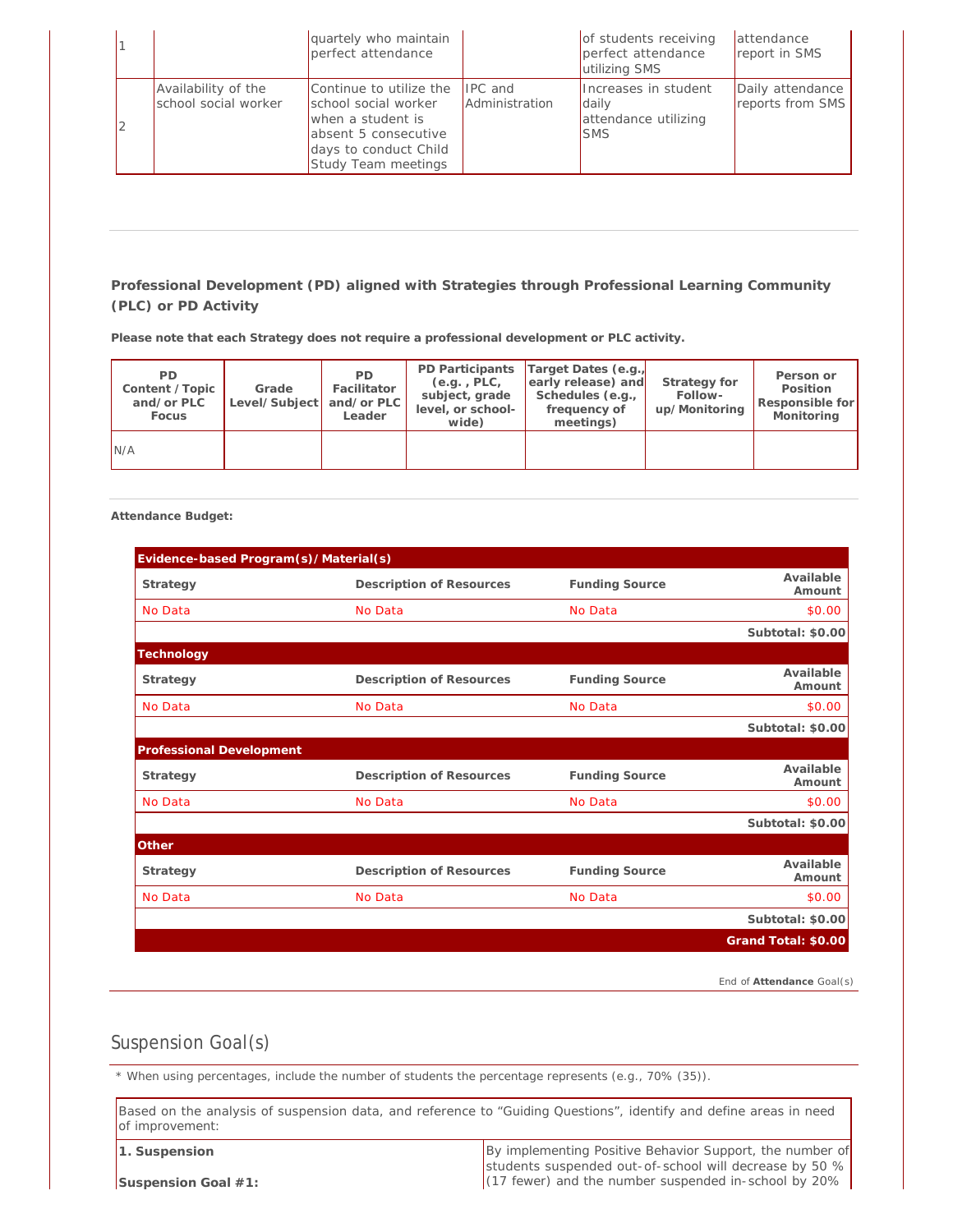|        |                                            |                                                         | $(3$ fewer).                                           |                                                              |                                             |  |
|--------|--------------------------------------------|---------------------------------------------------------|--------------------------------------------------------|--------------------------------------------------------------|---------------------------------------------|--|
|        | 2012 Total Number of In-School Suspensions |                                                         |                                                        | 2013 Expected Number of In-School Suspensions                |                                             |  |
| 20     |                                            |                                                         | 16                                                     |                                                              |                                             |  |
|        |                                            | 2012 Total Number of Students Suspended In-School       | School                                                 | 2013 Expected Number of Students Suspended In-               |                                             |  |
| 15     |                                            |                                                         | 12                                                     |                                                              |                                             |  |
|        | 2012 Number of Out-of-School Suspensions   |                                                         | Suspensions                                            | 2013 Expected Number of Out-of-School                        |                                             |  |
| 101    |                                            |                                                         | 50                                                     |                                                              |                                             |  |
| School |                                            | 2012 Total Number of Students Suspended Out-of-         | of-School                                              | 2013 Expected Number of Students Suspended Out-              |                                             |  |
| 32     |                                            |                                                         | 25                                                     |                                                              |                                             |  |
|        |                                            | Problem-Solving Process to Increase Student Achievement |                                                        |                                                              |                                             |  |
|        | Anticipated Barrier                        | Strategy                                                | Person or<br>Position<br>Responsible for<br>Monitoring | Process Used to<br>Determine<br>Effectiveness of<br>Strategy | <b>Evaluation Tool</b>                      |  |
| 1      | Time for training and<br>implementation.   | Staff training on the<br>Positive Behavior<br>System    | Administration                                         | Implementation of the<br>program.                            | SMS - total out<br>of school<br>suspensions |  |
| 2      | Time, recording                            | Electron Referral<br>training                           | Administration<br>We do NOT have<br>a dean this year.  | Completed referrals<br>addressed in a timely<br>manner.      | Discipline data                             |  |

**Please note that each Strategy does not require a professional development or PLC activity.**

| PD<br>Content / Topic<br>and/or PLC<br>Focus | Grade<br>Level/Subject and/or PLC | PD.<br>Facilitator<br>Leader | $(e.q.$ , PLC,<br>subject, grade<br>level, or school-<br>wide) | PD Participants Target Dates (e.g.<br>early release) and<br>Schedules (e.g.,<br>frequency of<br>meetings) | Strategy for<br>Follow-<br>up/Monitoring | Person or<br>Position<br>Responsible for<br>Monitoring |
|----------------------------------------------|-----------------------------------|------------------------------|----------------------------------------------------------------|-----------------------------------------------------------------------------------------------------------|------------------------------------------|--------------------------------------------------------|
| N/A                                          |                                   |                              |                                                                |                                                                                                           |                                          |                                                        |

**Suspension Budget:** 

| Evidence-based Program(s)/Material(s) |                          |                       |                       |  |  |  |
|---------------------------------------|--------------------------|-----------------------|-----------------------|--|--|--|
| Strategy                              | Description of Resources | <b>Funding Source</b> | Available  <br>Amount |  |  |  |
| No Data                               | No Data                  | No Data               | \$0.00                |  |  |  |
|                                       |                          |                       | Subtotal: \$0.00      |  |  |  |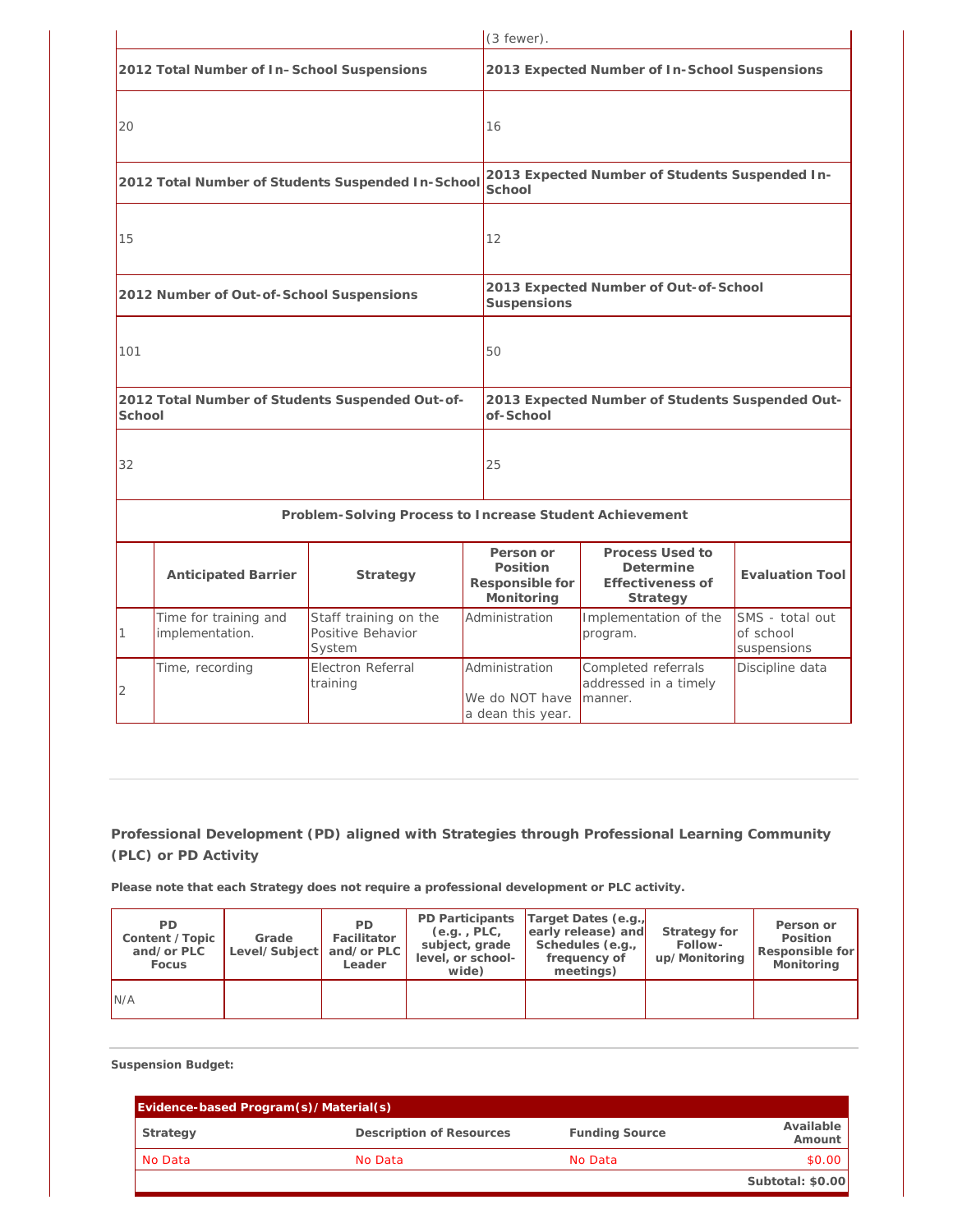| Technology                      |                          |                       |                     |
|---------------------------------|--------------------------|-----------------------|---------------------|
| Strategy                        | Description of Resources | <b>Funding Source</b> | Available<br>Amount |
| No Data                         | No Data                  | No Data               | \$0.00              |
|                                 |                          |                       | Subtotal: \$0.00    |
| <b>Professional Development</b> |                          |                       |                     |
| Strategy                        | Description of Resources | <b>Funding Source</b> | Available<br>Amount |
| No Data                         | No Data                  | No Data               | \$0.00              |
|                                 |                          |                       | Subtotal: \$0.00    |
| Other                           |                          |                       |                     |
| Strategy                        | Description of Resources | <b>Funding Source</b> | Available<br>Amount |
| No Data                         | No Data                  | No Data               | \$0.00              |
|                                 |                          |                       | Subtotal: \$0.00    |
|                                 |                          |                       | Grand Total: \$0.00 |
|                                 |                          |                       |                     |

*End of Suspension Goal(s)*

## Parent Involvement Goal(s)

*\* When using percentages, include the number of students the percentage represents (e.g., 70% (35)).*

| Based on the analysis of parent involvement data, and reference to "Guiding Questions", identify and define areas<br>in need of improvement: |                                                                                                                                                                                        |  |
|----------------------------------------------------------------------------------------------------------------------------------------------|----------------------------------------------------------------------------------------------------------------------------------------------------------------------------------------|--|
| 1. Parent Involvement                                                                                                                        |                                                                                                                                                                                        |  |
| Parent I nyolvement Goal #1:                                                                                                                 |                                                                                                                                                                                        |  |
| *Please refer to the percentage of parents who<br>participated in school activities, duplicated or<br>unduplicated.                          | One hundred percent of Sparr parents being actively<br>involved with the school.                                                                                                       |  |
| 2012 Current Level of Parent I nyolvement:                                                                                                   | 2013 Expected Level of Parent Involvement:                                                                                                                                             |  |
| Fifty-five percent of parents participate in school<br>activities                                                                            | Seventy percent of student's parents will attend one<br>morning, afternoon, or evening parent meeting<br>throughout the year as identified in the Parent<br>Involvement Plan for 2013. |  |

**Problem-Solving Process to Increase Student Achievement Anticipated Barrier Strategy Person or Position Responsible for Monitoring Process Used to Determine Effectiveness of Strategy Evaluation Tool** 1 Parent understanding of Continue to host the training oportunity various parent training opportunities throughout the year at times conducive for parent participation. Administation, Reading Coach, Curr. Coach Increases in the number COmpleted parent of parents and student participants at each parent training opportunity utilizing parent sign in sheets evaluations at the conclusion of each parent event. 2 Parent particpation despite communication Communicate with parents upcoming events and important information utiizing a variety of communication modes Administration **Documentation of the** end of the year parent survey indicating parents agree or strongly agree to all questions related to opportunities for parent involvement and offering meetings at times conducive to parent scheduling needs End of the year parent survey,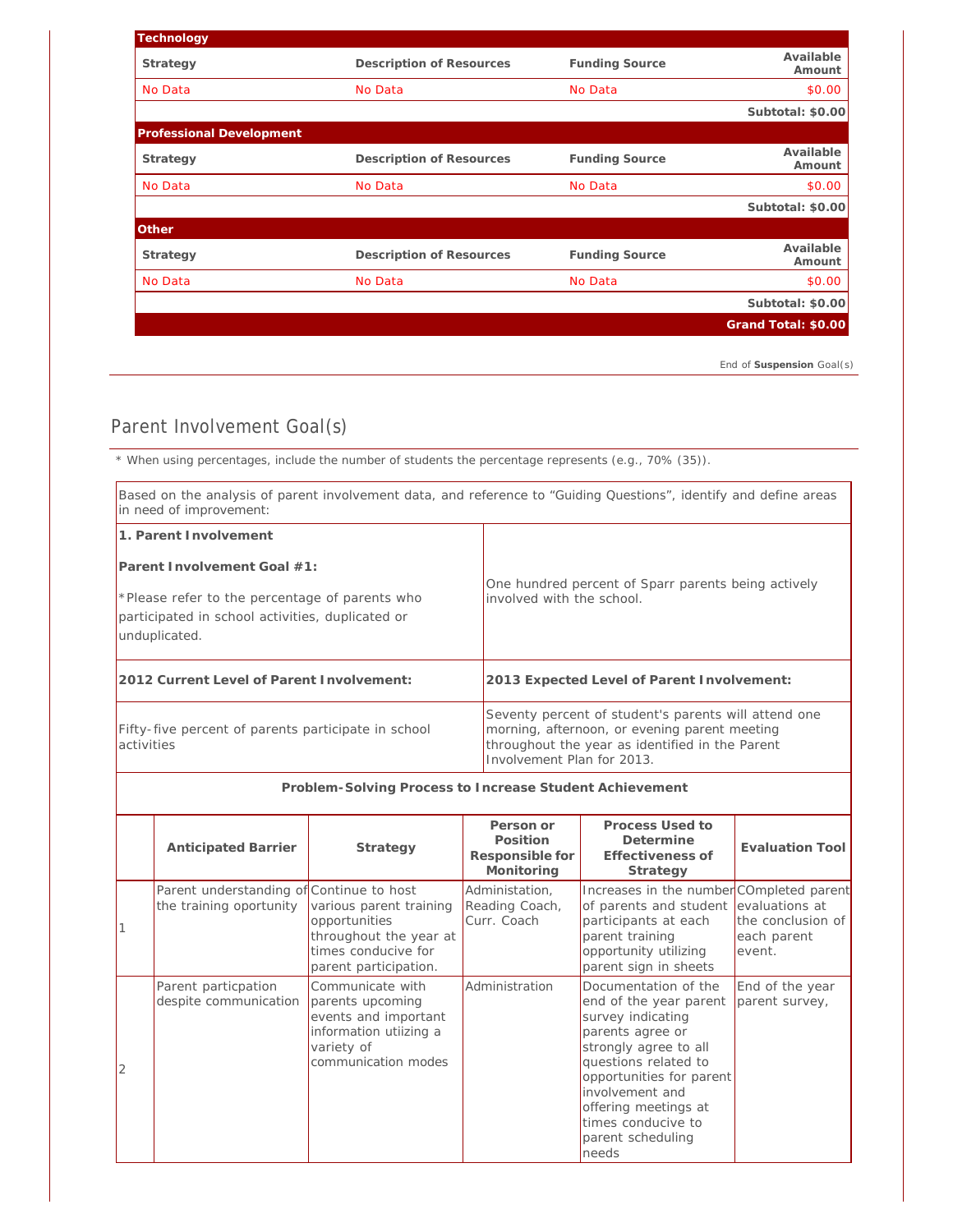| PD.<br>Content / Topic<br>and/or PLC<br>Focus | Grade<br>Level/Subject   and/or PLC | <b>PD</b><br>Facilitator<br>Leader | $(e.q.$ , $PLC,$<br>subject, grade<br>level, or school-<br>wide) | PD Participants Target Dates (e.g.<br>early release) and<br>Schedules (e.g.,<br>frequency of<br>meetings) | Strategy for<br>Follow-<br>up/Monitoring | Person or<br>Position<br>Responsible for<br>Monitoring |
|-----------------------------------------------|-------------------------------------|------------------------------------|------------------------------------------------------------------|-----------------------------------------------------------------------------------------------------------|------------------------------------------|--------------------------------------------------------|
| N/A                                           |                                     |                                    |                                                                  |                                                                                                           |                                          |                                                        |

**Please note that each Strategy does not require a professional development or PLC activity.**

**Parent Involvement Budget:** 

| Evidence-based Program(s)/Material(s)            |                                                                                                                                          |                       |                         |
|--------------------------------------------------|------------------------------------------------------------------------------------------------------------------------------------------|-----------------------|-------------------------|
| Strategy                                         | Description of Resources                                                                                                                 | <b>Funding Source</b> | Available<br>Amount     |
| No Data                                          | No Data                                                                                                                                  | No Data               | \$0.00                  |
|                                                  |                                                                                                                                          |                       | Subtotal: \$0.00        |
| Technology                                       |                                                                                                                                          |                       |                         |
| Strategy                                         | Description of Resources                                                                                                                 | <b>Funding Source</b> | Available<br>Amount     |
| No Data                                          | No Data                                                                                                                                  | No Data               | \$0.00                  |
|                                                  |                                                                                                                                          |                       | Subtotal: \$0.00        |
| Professional Development                         |                                                                                                                                          |                       |                         |
| Strategy                                         | Description of Resources                                                                                                                 | <b>Funding Source</b> | Available<br>Amount     |
| No Data                                          | No Data                                                                                                                                  | No Data               | \$0.00                  |
|                                                  |                                                                                                                                          |                       | Subtotal: \$0.00        |
| Other                                            |                                                                                                                                          |                       |                         |
| Strategy                                         | Description of Resources                                                                                                                 | <b>Funding Source</b> | Available<br>Amount     |
| Parent Communication                             | Planners, newsletters, stamps,<br>parent compacts                                                                                        | Title 1               | \$1,313.00              |
| Strategies for Parents to help<br>their children | Parent Nights: Families Building<br>Better Readers Math/Science<br><b>Night Pastries for Parents</b><br>(morning) Annual Title 1 Meeting | Title 1               | \$423.00                |
| Parent Communication/Liason.<br>Faculty training | Curriculum Coach                                                                                                                         | Title 1               | \$6,176.00              |
|                                                  |                                                                                                                                          |                       | Subtotal: \$7,912.00    |
|                                                  |                                                                                                                                          |                       | Grand Total: \$7,912.00 |
|                                                  |                                                                                                                                          |                       |                         |

*End of Parent Involvement Goal(s)*

# Science, Technology, Engineering, and Mathematics (STEM) Goal(s)

*\* When using percentages, include the number of students the percentage represents (e.g., 70% (35)).*

|                                                         | Based on the analysis of school data, identify and define areas in need of improvement: |  |           |                 |  |
|---------------------------------------------------------|-----------------------------------------------------------------------------------------|--|-----------|-----------------|--|
| 1. STEM                                                 |                                                                                         |  |           |                 |  |
|                                                         | $STEM$ Goal $#1$ :                                                                      |  | N/A       |                 |  |
| Problem-Solving Process to Increase Student Achievement |                                                                                         |  |           |                 |  |
|                                                         |                                                                                         |  | Person or | Process Used to |  |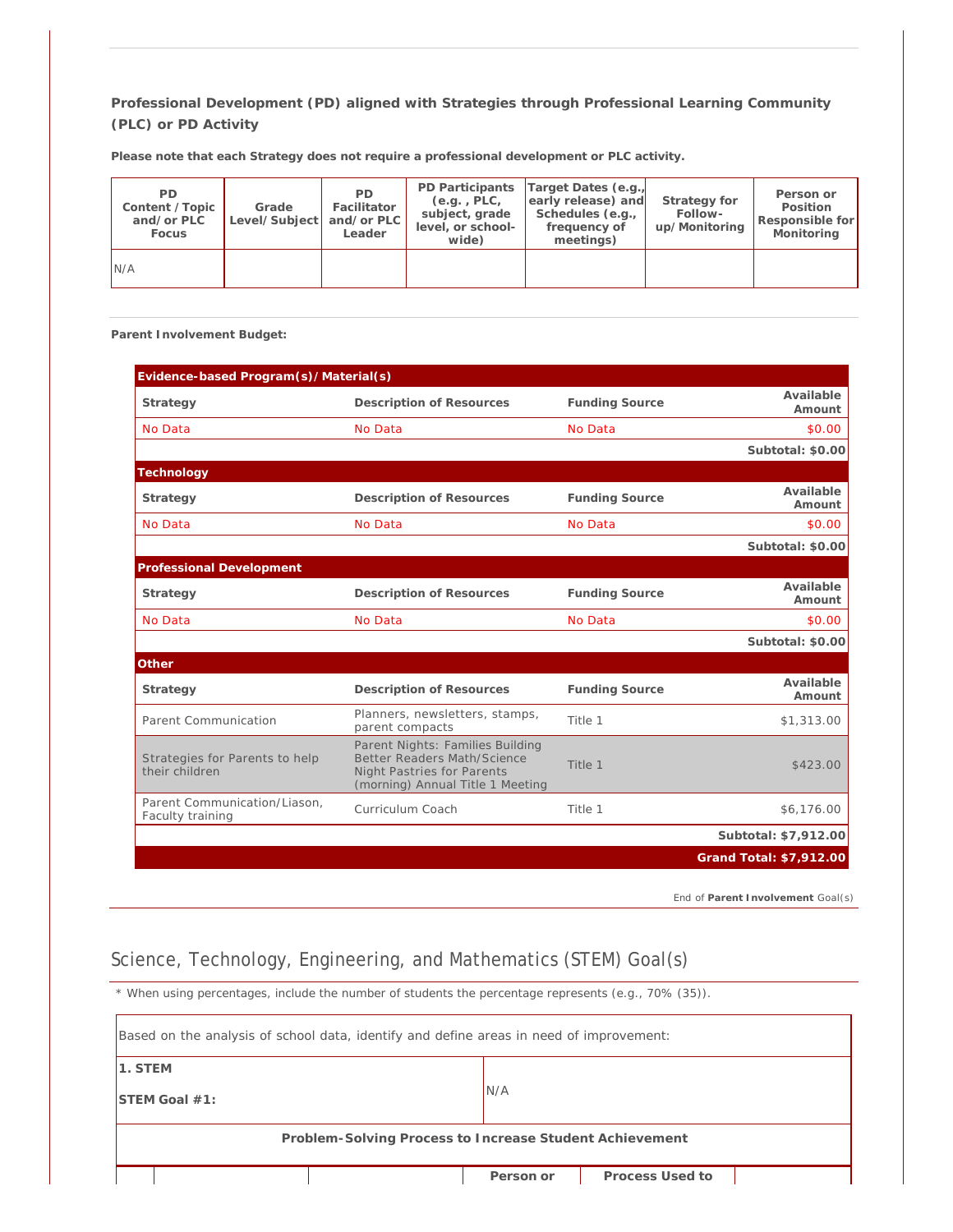| <b>Anticipated Barrier</b> | Strategy | Position<br>Responsible for<br>Monitoring | Determine<br>Effectiveness of<br>Strategy | Evaluation Tool |
|----------------------------|----------|-------------------------------------------|-------------------------------------------|-----------------|
| IN/A                       | N/A      |                                           |                                           |                 |

**Please note that each Strategy does not require a professional development or PLC activity.**

| <b>PD</b><br>Content / Topic<br>and/or PLC<br>Focus | Grade<br>Level/Subject | <b>PD</b><br>Facilitator<br>and/or PLC<br>Leader | PD Participants<br>(e.g., PLC,<br>subject, grade<br>level, or school-<br>wide) | Target Dates (e.g.)<br>early release) and<br>Schedules (e.g.,<br>frequency of<br>meetings) | Strategy for<br>Follow-<br>up/Monitoring | Person or<br>Position<br>Responsible for<br>Monitoring |
|-----------------------------------------------------|------------------------|--------------------------------------------------|--------------------------------------------------------------------------------|--------------------------------------------------------------------------------------------|------------------------------------------|--------------------------------------------------------|
| N/A                                                 |                        |                                                  |                                                                                |                                                                                            |                                          |                                                        |
| N/A                                                 |                        |                                                  |                                                                                |                                                                                            |                                          |                                                        |

**STEM Budget:** 

| Evidence-based Program(s)/Material(s) |                          |                       |                     |
|---------------------------------------|--------------------------|-----------------------|---------------------|
| Strategy                              | Description of Resources | <b>Funding Source</b> | Available<br>Amount |
| No Data                               | No Data                  | No Data               | \$0.00              |
|                                       |                          |                       | Subtotal: \$0.00    |
| Technology                            |                          |                       |                     |
| Strategy                              | Description of Resources | <b>Funding Source</b> | Available<br>Amount |
| No Data                               | No Data                  | No Data               | \$0.00              |
|                                       |                          |                       | Subtotal: \$0.00    |
| Professional Development              |                          |                       |                     |
| Strategy                              | Description of Resources | <b>Funding Source</b> | Available<br>Amount |
| No Data                               | No Data                  | No Data               | \$0.00              |
|                                       |                          |                       | Subtotal: \$0.00    |
| Other                                 |                          |                       |                     |
| Strategy                              | Description of Resources | <b>Funding Source</b> | Available<br>Amount |
| No Data                               | No Data                  | No Data               | \$0.00              |
|                                       |                          |                       | Subtotal: \$0.00    |
|                                       |                          |                       | Grand Total: \$0.00 |

*End of STEM Goal(s)*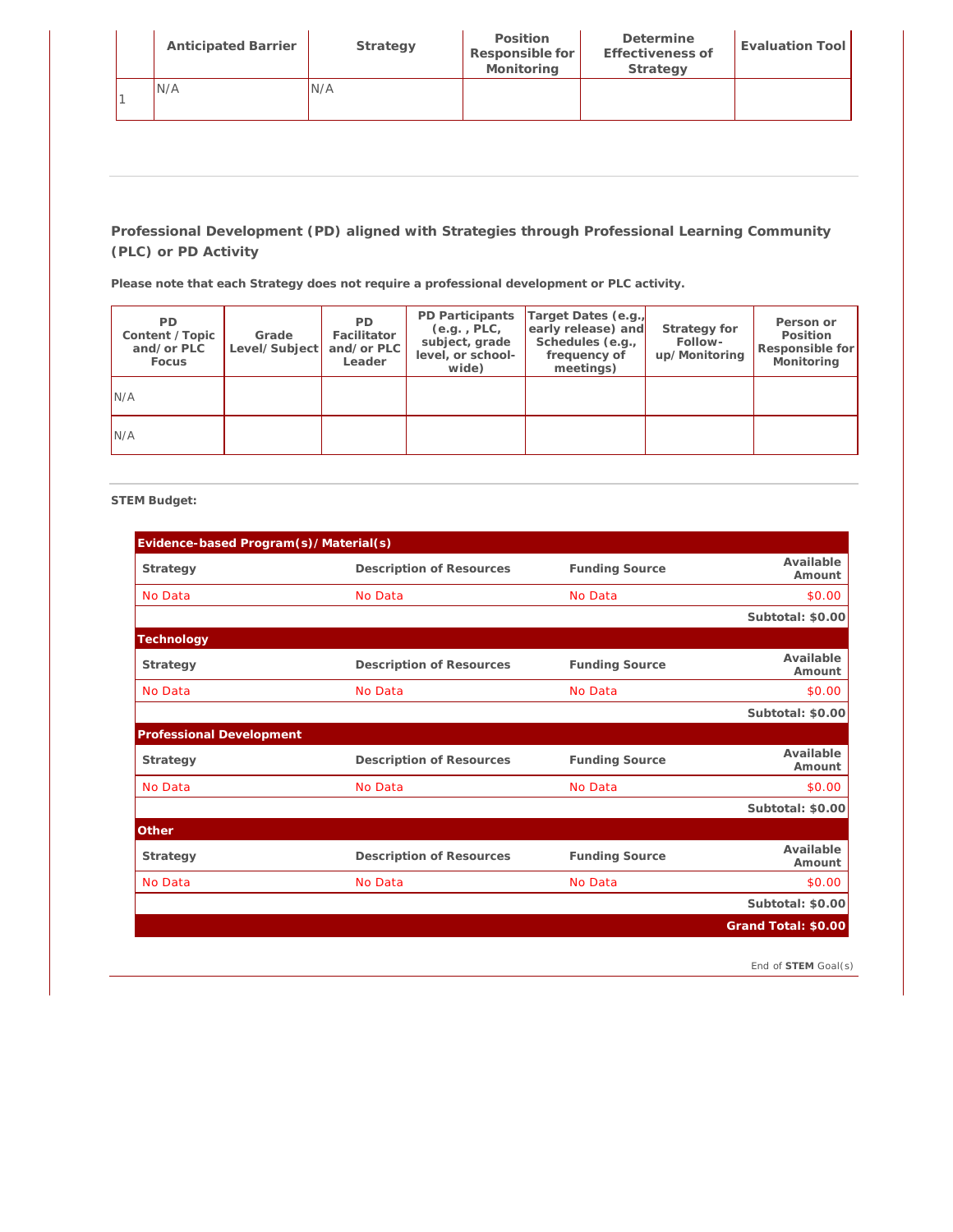# Additional Goal(s)

N/A Goal:

**Professional Development (PD) aligned with Strategies through Professional Learning Community (PLC) or PD Activity**

**Please note that each Strategy does not require a professional development or PLC activity.**

| PD.<br>Content / Topic<br>and/or PLC<br>Focus | Grade<br>Level/Subject   and/or PLC | PD.<br>Facilitator<br>Leader | PD Participants<br>$(e.q.$ , PLC,<br>subject, grade<br>level, or school-<br>wide) | Target Dates (e.g.,<br>early release) and<br>Schedules (e.g.,<br>frequency of<br>meetings) | Strategy for<br>Follow-<br>up/Monitoring | Person or<br>Position<br>Responsible for<br>Monitoring |
|-----------------------------------------------|-------------------------------------|------------------------------|-----------------------------------------------------------------------------------|--------------------------------------------------------------------------------------------|------------------------------------------|--------------------------------------------------------|
|                                               | N/A                                 | N/A                          | N/A                                                                               | IN/A                                                                                       | IN/A                                     | IN/A                                                   |

**Budget:**

| Evidence-based Program(s)/Material(s) |                          |                       |                     |
|---------------------------------------|--------------------------|-----------------------|---------------------|
| Strategy                              | Description of Resources | <b>Funding Source</b> | Available<br>Amount |
| No Data                               | No Data                  | No Data               | \$0.00              |
|                                       |                          |                       | Subtotal: \$0.00    |
| Technology                            |                          |                       |                     |
| Strategy                              | Description of Resources | <b>Funding Source</b> | Available<br>Amount |
| No Data                               | No Data                  | No Data               | \$0.00              |
|                                       |                          |                       | Subtotal: \$0.00    |
| Professional Development              |                          |                       |                     |
| Strategy                              | Description of Resources | <b>Funding Source</b> | Available<br>Amount |
| No Data                               | No Data                  | No Data               | \$0.00              |
|                                       |                          |                       | Subtotal: \$0.00    |
| Other                                 |                          |                       |                     |
| Strategy                              | Description of Resources | <b>Funding Source</b> | Available<br>Amount |
| No Data                               | No Data                  | No Data               | \$0.00              |
|                                       |                          |                       | Subtotal: \$0.00    |
|                                       |                          |                       | Grand Total: \$0.00 |
|                                       |                          |                       | End of N/A Goal(s)  |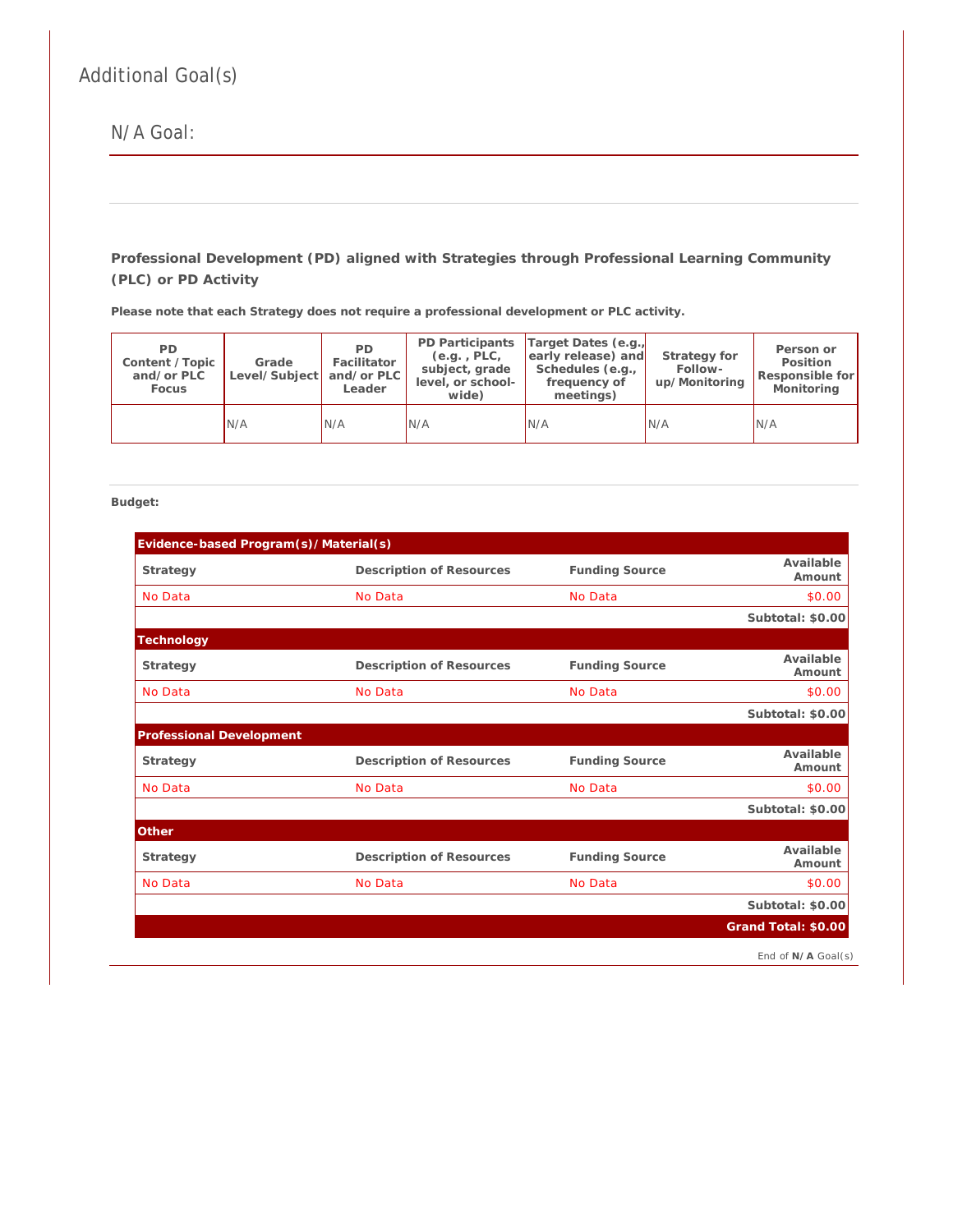## FINAL BUDGET

| Evidence-based Program(s)/Material(s) |                                                               |                                                                                                                                                |                          |                          |
|---------------------------------------|---------------------------------------------------------------|------------------------------------------------------------------------------------------------------------------------------------------------|--------------------------|--------------------------|
| Goal                                  | Strategy                                                      | Description of<br><b>Resources</b>                                                                                                             | <b>Funding Source</b>    | Available Amount         |
| No Data                               | No Data                                                       | No Data                                                                                                                                        | No Data                  | \$0.00                   |
|                                       |                                                               |                                                                                                                                                |                          | Subtotal: \$0.00         |
| Technology                            |                                                               |                                                                                                                                                |                          |                          |
| Goal                                  | Strategy                                                      | Description of<br>Resources                                                                                                                    | <b>Funding Source</b>    | Available Amount         |
| Reading                               | Reading fluency, brain<br>exercises, eye<br>movement/exercise | Reading Performance<br>System                                                                                                                  | Title 1                  | \$600.00                 |
| Reading                               | <b>Reading Fluency</b>                                        | Read Naturally Live                                                                                                                            | Title 1                  | \$998.50                 |
| Reading                               | Assessment                                                    | <b>STAR</b>                                                                                                                                    | Title 1                  | \$309.00                 |
| <b>Mathematics</b>                    | Number concept<br>practice                                    | Brain Pop                                                                                                                                      | Title 1                  | \$1,000.00               |
|                                       |                                                               |                                                                                                                                                |                          | Subtotal: \$2,907.50     |
| Professional Development              |                                                               |                                                                                                                                                |                          |                          |
| Goal                                  | Strategy                                                      | Description of<br>Resources                                                                                                                    | <b>Funding Source</b>    | Available Amount         |
| Reading                               | Collaboration using<br>Common Core                            | Purchase Substitutes<br>for teacher<br>planning/collaboration                                                                                  | Title 1                  | \$1,027.00               |
| Reading                               | Modeling                                                      | Reading Coach                                                                                                                                  | <b>Staff Development</b> | \$0.00                   |
| Mathematics                           | Modeling Training                                             | Curriculum Coach                                                                                                                               | Title 1                  | \$24,705.00              |
| Writing                               | Align with state<br>(rubrics, instruction)                    | Melissa Forney                                                                                                                                 | Title 1                  | \$575.00                 |
|                                       |                                                               |                                                                                                                                                |                          | Subtotal: \$26,307.00    |
| Other                                 |                                                               |                                                                                                                                                |                          |                          |
| Goal                                  | Strategy                                                      | Description of<br>Resources                                                                                                                    | <b>Funding Source</b>    | Available Amount         |
| Reading                               | Interventions                                                 | Paraprofessional                                                                                                                               | Title 1                  | \$22,397.00              |
| Reading                               | Tutoring                                                      | <b>SMART Club - after</b><br>school tutoring                                                                                                   | Title 1                  | \$5,000.00               |
| Mathematics                           | Interventions                                                 | Curriculum Coach                                                                                                                               | Title 1                  | \$30,881.00              |
| Science                               | Reading Vocabulary in<br><b>Science Content</b>               | Science Club - after<br>school                                                                                                                 | Title 1                  | \$553.00                 |
| Writing                               | Intervention                                                  | Writers Workshop -<br>after school                                                                                                             | Title 1                  | \$1,842.00               |
| Parent Involvement                    | Parent Communication                                          | Planners, newsletters,<br>stamps, parent<br>compacts                                                                                           | Title 1                  | \$1,313.00               |
| Parent Involvement                    | <b>Strategies for Parents</b><br>to help their children       | Parent Nights: Families<br><b>Building Better Readers</b><br>Math/Science Night<br>Pastries for Parents<br>(morning) Annual Title<br>1 Meeting | Title 1                  | \$423.00                 |
| Parent Involvement                    | Parent<br>Communication/Liason,<br>Faculty training           | Curriculum Coach                                                                                                                               | Title 1                  | \$6,176.00               |
|                                       |                                                               |                                                                                                                                                |                          | Subtotal: \$68,585.00    |
|                                       |                                                               |                                                                                                                                                |                          | Grand Total: \$97,799.50 |

## Differentiated Accountability

School-level Differentiated Accountability Compliance

jn Priority nmlkj Prevent nmlkj Prevent nmlkji Prevent nmlkji Prevent nmlkji Prevent nmlkji Prevent nmlkji Na

Are you a reward school:  $\ln$  Yes  $\ln$  No

A reward school is any school that improves their letter grade or any school graded A.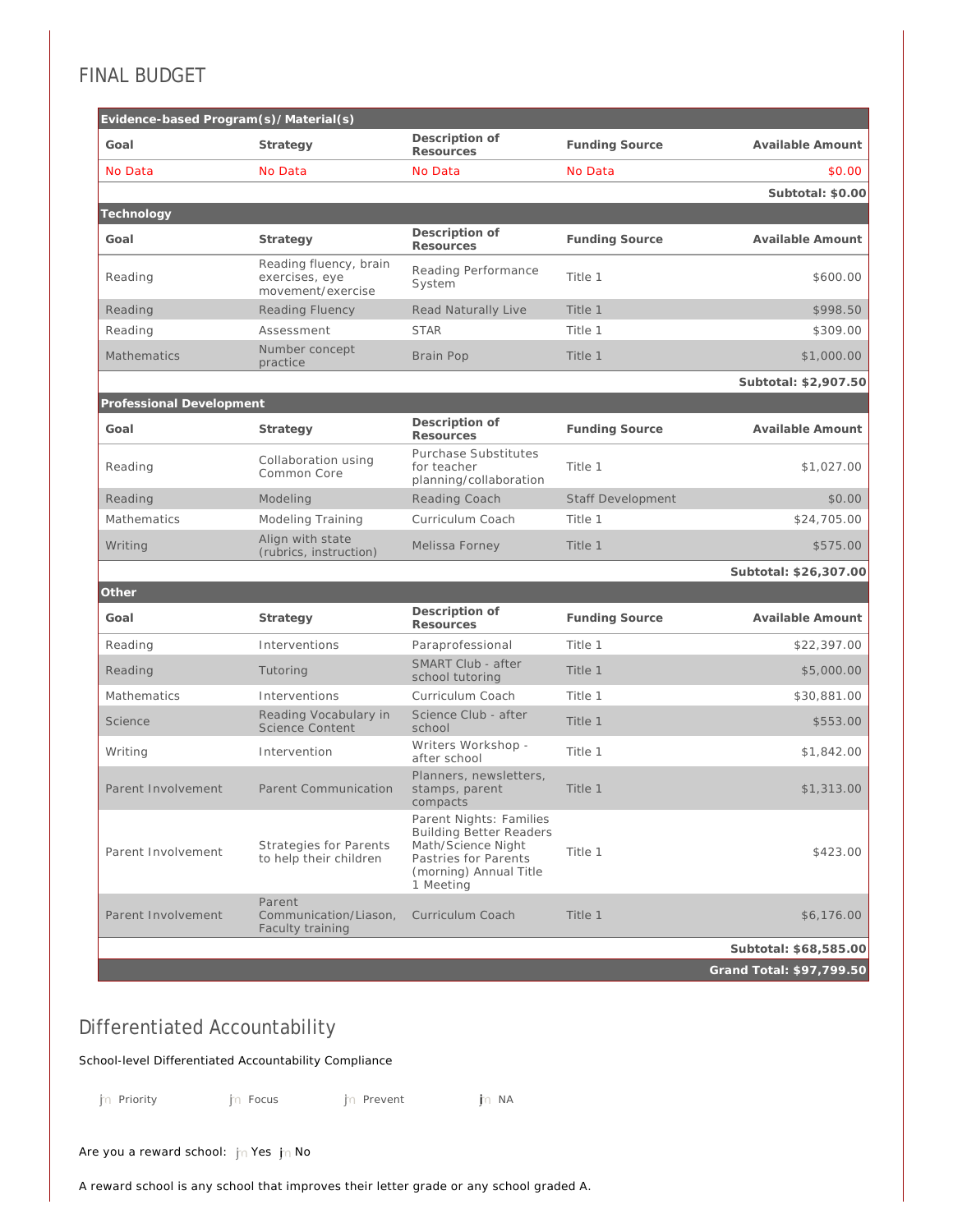## School Advisory Council

**School Advisory Council (SAC) Membership Compliance**

The majority of the SAC members are not employed by the school district. The SAC is composed of the principal and an appropriately balanced number of teachers, education support employees, students (for middle and high school only), parents, and other business and community citizens who are representative of the ethnic, racial, and economic community served by the school. Please verify the statement above by selecting "Yes" or "No" below.

Yes. Agree with the above statement.

| Projected use of SAC Funds                                  | Amount |
|-------------------------------------------------------------|--------|
| Attendance indentives. Postivie Behavior Program incentives | \$0.00 |

**Describe the activities of the School Advisory Council for the upcoming year**

Review School Improvement Plan Review and update by-laws Monitor data...ongoing